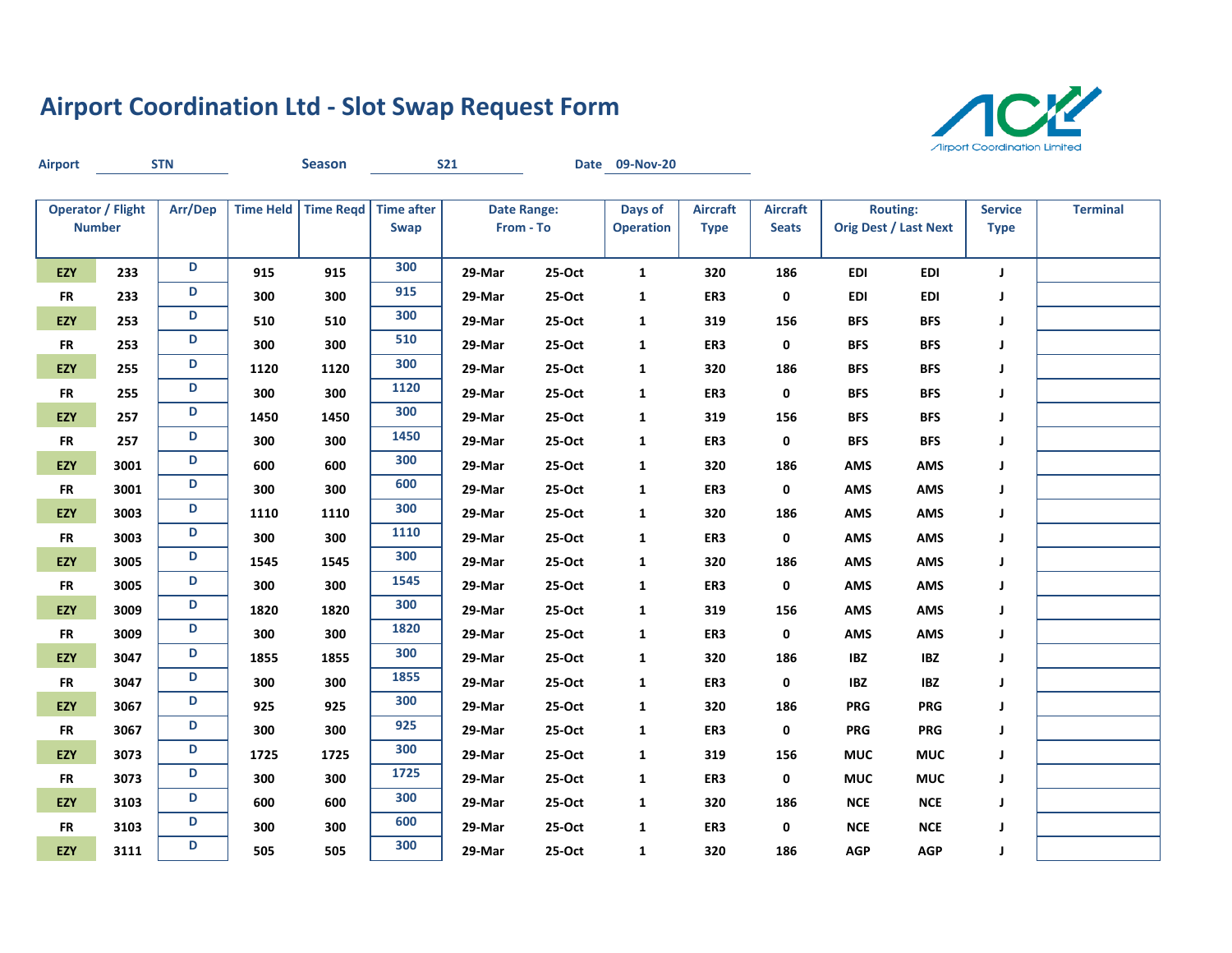| <b>FR</b>  | 3111  | D | 300  | 300  | 505  | 29-Mar     | 25-Oct | 1                       | ER3 | 0   | <b>AGP</b> | $AGP$      | J |  |
|------------|-------|---|------|------|------|------------|--------|-------------------------|-----|-----|------------|------------|---|--|
| EZY        | 3113  | D | 1830 | 1830 | 300  | 29-Mar     | 25-Oct | $\mathbf{1}$            | 319 | 156 | <b>AGP</b> | AGP        | J |  |
| <b>FR</b>  | 3113  | D | 300  | 300  | 1830 | 29-Mar     | 25-Oct | $\mathbf{1}$            | ER3 | 0   | <b>AGP</b> | <b>AGP</b> | J |  |
| EZY        | 3131  | D | 630  | 630  | 300  | 29-Mar     | 26-Apr | $\mathbf{1}$            | 320 | 180 | <b>GVA</b> | <b>GVA</b> | J |  |
| <b>FR</b>  | 3131A | D | 300  | 300  | 630  | 29-Mar     | 26-Apr | $\mathbf{1}$            | ER3 | 0   | <b>GVA</b> | <b>GVA</b> | J |  |
| EZY        | 3151  | D | 1340 | 1340 | 300  | 29-Mar     | 25-Oct | $\mathbf{1}$            | 319 | 156 | CDG        | <b>CDG</b> | J |  |
| <b>FR</b>  | 3151  | D | 300  | 300  | 1340 | 29-Mar     | 25-Oct | 1                       | ER3 | 0   | CDG        | <b>CDG</b> | J |  |
| EZY        | 3155  | D | 1500 | 1500 | 300  | 29-Mar     | 25-Oct | $\mathbf{1}$            | 320 | 186 | <b>DLM</b> | <b>DLM</b> | J |  |
| <b>FR</b>  | 3155  | D | 300  | 300  | 1500 | 29-Mar     | 25-Oct | $\mathbf{1}$            | ER3 | 0   | <b>DLM</b> | <b>DLM</b> | J |  |
| EZY        | 3203  | D | 1145 | 1145 | 300  | 29-Mar     | 25-Oct | 1                       | 319 | 156 | CAG        | CAG        | J |  |
| <b>FR</b>  | 3203  | D | 300  | 300  | 1145 | 29-Mar     | 25-Oct | 1                       | ER3 | 0   | CAG        | CAG        | J |  |
| EZY        | 3213  | D | 530  | 530  | 300  | 29-Mar     | 25-Oct | 1                       | 319 | 156 | PMI        | PMI        | J |  |
| <b>FR</b>  | 3213  | D | 300  | 300  | 530  | 29-Mar     | 25-Oct | 1                       | ER3 | 0   | PMI        | PMI        | J |  |
| EZY        | 3225  | D | 615  | 615  | 300  | 29-Mar     | 25-Oct | $\mathbf{1}$            | 320 | 186 | <b>BIO</b> | <b>BIO</b> | J |  |
| <b>FR</b>  | 3225  | D | 300  | 300  | 615  | 29-Mar     | 25-Oct | $\mathbf{1}$            | ER3 | 0   | <b>BIO</b> | <b>BIO</b> | J |  |
| EZY        | 3227  | D | 1820 | 1820 | 300  | 29-Mar     | 25-Oct | $\mathbf{1}$            | 319 | 156 | <b>BIO</b> | <b>BIO</b> | J |  |
| <b>FR</b>  | 3227  | D | 300  | 300  | 1820 | 29-Mar     | 25-Oct | $\mathbf{1}$            | ER3 | 0   | <b>BIO</b> | <b>BIO</b> | J |  |
| EZY        | 3245  | D | 1220 | 1220 | 300  | 29-Mar     | 25-Oct | $\mathbf{1}$            | 319 | 156 | LJU        | LJU        | J |  |
| <b>FR</b>  | 3245  | D | 300  | 300  | 1220 | 29-Mar     | 25-Oct | $\mathbf{1}$            | ER3 | 0   | LJU        | LJU        | J |  |
| EZY        | 3249  | D | 500  | 500  | 300  | 29-Mar     | 25-Oct | $\mathbf{1}$            | 319 | 156 | <b>NAP</b> | <b>NAP</b> | J |  |
| ${\sf FR}$ | 3249  | D | 300  | 300  | 500  | 29-Mar     | 25-Oct | $\mathbf{1}$            | ER3 | 0   | <b>NAP</b> | <b>NAP</b> | J |  |
| EZY        | 3251  | D | 1150 | 1150 | 300  | 29-Mar     | 25-Oct | 1                       | 319 | 156 | <b>NAP</b> | <b>NAP</b> | J |  |
| <b>FR</b>  | 3251  | D | 300  | 300  | 1150 | 29-Mar     | 25-Oct | 1                       | ER3 | 0   | <b>NAP</b> | <b>NAP</b> | J |  |
| EZY        | 233   | D | 945  | 945  | 300  | 30-Mar     | 26-Oct | $\overline{\mathbf{2}}$ | 320 | 186 | <b>EDI</b> | <b>EDI</b> | J |  |
| <b>FR</b>  | 233   | D | 300  | 300  | 945  | 30-Mar     | 26-Oct | $\overline{\mathbf{2}}$ | ER3 | 0   | <b>EDI</b> | EDI        | J |  |
| EZY        | 255   | D | 1115 | 1115 | 300  | 30-Mar     | 26-Oct | 2                       | 319 | 156 | <b>BFS</b> | <b>BFS</b> | J |  |
| <b>FR</b>  | 255   | D | 300  | 300  | 1115 | 30-Mar     | 26-Oct | $\mathbf{2}$            | ER3 | 0   | <b>BFS</b> | <b>BFS</b> | J |  |
| EZY        | 257   | D | 1455 | 1455 | 300  | $15 - Jun$ | 24-Aug | $\mathbf{2}$            | 320 | 186 | <b>BFS</b> | <b>BFS</b> | J |  |
| <b>FR</b>  | 257   | D | 300  | 300  | 1455 | $15 - Jun$ | 24-Aug | 2                       | ER3 | 0   | <b>BFS</b> | <b>BFS</b> | J |  |
| EZY        | 3001  | D | 600  | 600  | 300  | 30-Mar     | 26-Oct | 2                       | 320 | 186 | <b>AMS</b> | AMS        | J |  |
| <b>FR</b>  | 3001  | D | 300  | 300  | 600  | 30-Mar     | 26-Oct | 2                       | ER3 | 0   | AMS        | AMS        | J |  |
| EZY        | 3003  | D | 1140 | 1140 | 300  | 30-Mar     | 26-Oct | 2                       | 319 | 156 | <b>AMS</b> | <b>AMS</b> | J |  |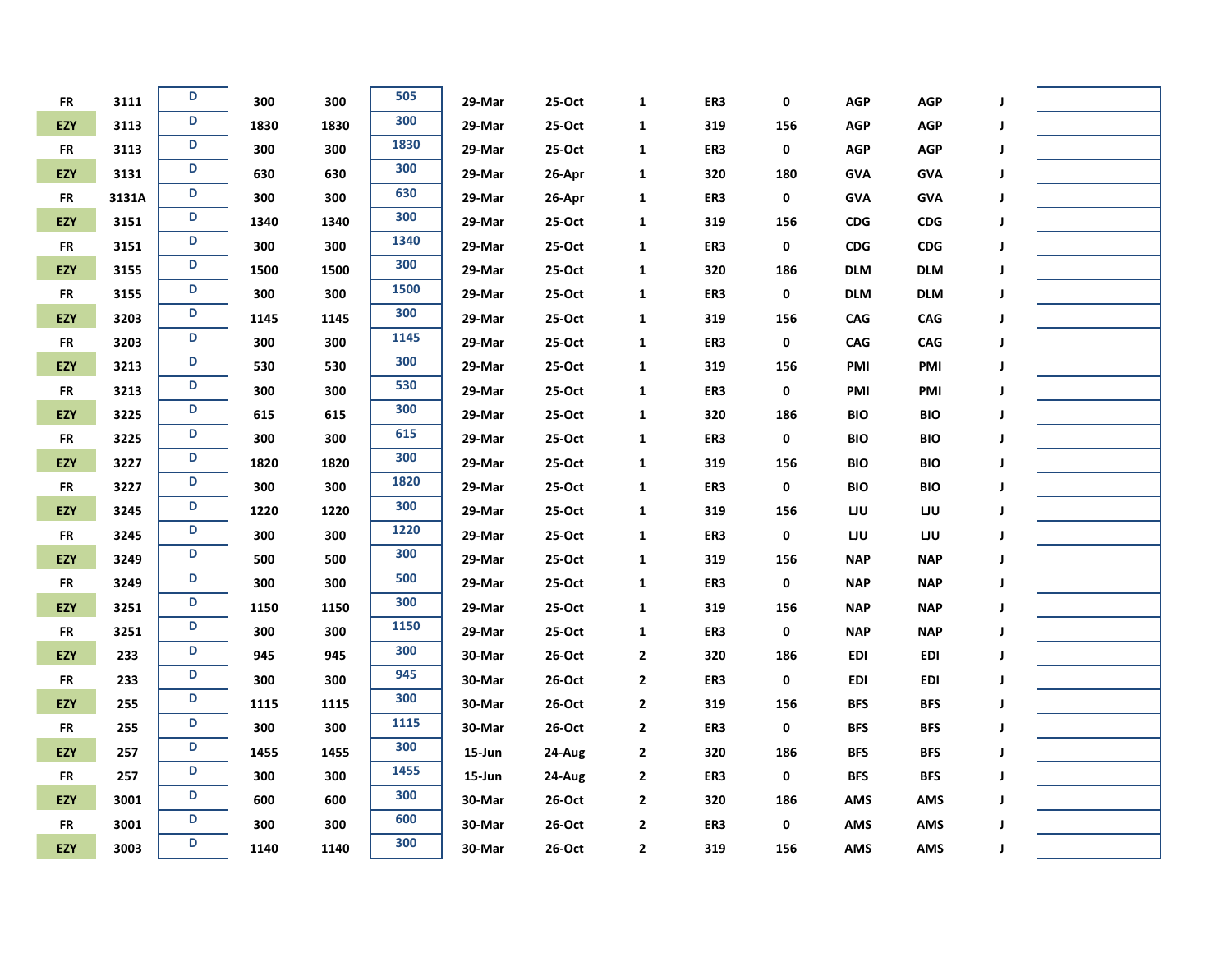| <b>FR</b>  | 3003  | D | 300  | 300  | 1140 | 30-Mar     | $26-Oct$  | 2            | ER3 | 0   | <b>AMS</b> | AMS                         | J |  |
|------------|-------|---|------|------|------|------------|-----------|--------------|-----|-----|------------|-----------------------------|---|--|
| EZY        | 3011  | D | 1740 | 1740 | 300  | $15 - Jun$ | 24-Aug    | $\mathbf 2$  | 319 | 156 | <b>MAH</b> | <b>MAH</b>                  | J |  |
| <b>FR</b>  | 3011  | D | 300  | 300  | 1740 | $15 - Jun$ | 24-Aug    | $\mathbf{2}$ | ER3 | 0   | <b>MAH</b> | <b>MAH</b>                  | J |  |
| EZY        | 3021  | D | 1230 | 1230 | 300  | 30-Mar     | 26-Oct    | $\mathbf{2}$ | 320 | 186 | SPU        | SPU                         | J |  |
| <b>FR</b>  | 3021  | D | 300  | 300  | 1230 | 30-Mar     | 26-Oct    | $\mathbf 2$  | ER3 | 0   | SPU        | SPU                         | J |  |
| EZY        | 3025  | D | 500  | 500  | 300  | 30-Mar     | $26$ -Oct | 2            | 319 | 156 | <b>DBV</b> | <b>DBV</b>                  | J |  |
| <b>FR</b>  | 3025  | D | 300  | 300  | 500  | 30-Mar     | 26-Oct    | 2            | ER3 | 0   | <b>DBV</b> | <b>DBV</b>                  | J |  |
| EZY        | 3043  | D | 1705 | 1705 | 300  | 30-Mar     | 26-Oct    | 2            | 319 | 156 | IBZ        | IBZ                         | J |  |
| <b>FR</b>  | 3043  | D | 300  | 300  | 1705 | 30-Mar     | $26$ -Oct | $\mathbf 2$  | ER3 | 0   | <b>IBZ</b> | $\ensuremath{\mathsf{IBZ}}$ | J |  |
| EZY        | 3067  | D | 1045 | 1045 | 300  | 30-Mar     | 26-Oct    | $\mathbf 2$  | 320 | 186 | <b>PRG</b> | <b>PRG</b>                  | J |  |
| <b>FR</b>  | 3067  | D | 300  | 300  | 1045 | 30-Mar     | 26-Oct    | $\mathbf 2$  | ER3 | 0   | <b>PRG</b> | <b>PRG</b>                  | J |  |
| EZY        | 3071  | D | 1210 | 1210 | 300  | 30-Mar     | $26$ -Oct | 2            | 320 | 186 | <b>MUC</b> | <b>MUC</b>                  | J |  |
| <b>FR</b>  | 3071  | D | 300  | 300  | 1210 | 30-Mar     | 26-Oct    | 2            | ER3 | 0   | <b>MUC</b> | <b>MUC</b>                  | J |  |
| EZY        | 3103  | D | 600  | 600  | 300  | 30-Mar     | 26-Oct    | 2            | 320 | 186 | <b>NCE</b> | <b>NCE</b>                  | J |  |
| <b>FR</b>  | 3103  | D | 300  | 300  | 600  | 30-Mar     | 26-Oct    | $\mathbf{2}$ | ER3 | 0   | $NCE$      | ${\sf NCE}$                 | J |  |
| EZY        | 3111  | D | 505  | 505  | 300  | 30-Mar     | 26-Oct    | $\mathbf 2$  | 320 | 186 | <b>AGP</b> | <b>AGP</b>                  | J |  |
| <b>FR</b>  | 3111  | D | 300  | 300  | 505  | 30-Mar     | 26-Oct    | $\mathbf 2$  | ER3 | 0   | <b>AGP</b> | <b>AGP</b>                  | J |  |
| EZY        | 3131  | D | 625  | 625  | 300  | 30-Mar     | 27-Apr    | 2            | 319 | 156 | <b>GVA</b> | <b>GVA</b>                  | J |  |
| <b>FR</b>  | 3131A | D | 300  | 300  | 625  | 30-Mar     | 27-Apr    | 2            | ER3 | 0   | <b>GVA</b> | <b>GVA</b>                  | J |  |
| EZY        | 3149  | D | 1425 | 1425 | 300  | 30-Mar     | 26-Oct    | $\mathbf{2}$ | 320 | 186 | <b>BJV</b> | BJV                         | J |  |
| <b>FR</b>  | 3149  | D | 300  | 300  | 1425 | 30-Mar     | 26-Oct    | $\mathbf{2}$ | ER3 | 0   | <b>BJV</b> | BJV                         | J |  |
| <b>EZY</b> | 3151  | D | 600  | 600  | 300  | 30-Mar     | 26-Oct    | $\mathbf 2$  | 319 | 156 | CDG        | CDG                         | J |  |
| <b>FR</b>  | 3151  | D | 300  | 300  | 600  | 30-Mar     | 26-Oct    | $\mathbf 2$  | ER3 | 0   | <b>CDG</b> | <b>CDG</b>                  | J |  |
| EZY        | 3203  | D | 535  | 535  | 300  | 30-Mar     | 26-Oct    | 2            | 319 | 156 | <b>CAG</b> | CAG                         | J |  |
| <b>FR</b>  | 3203  | D | 300  | 300  | 535  | 30-Mar     | 26-Oct    | 2            | ER3 | 0   | <b>CAG</b> | CAG                         | J |  |
| EZY        | 3227  | D | 1820 | 1820 | 300  | 22-Jun     | 24-Aug    | 2            | 319 | 156 | <b>BIO</b> | <b>BIO</b>                  | J |  |
| <b>FR</b>  | 3227  | D | 300  | 300  | 1820 | 22-Jun     | 24-Aug    | $\mathbf 2$  | ER3 | 0   | <b>BIO</b> | <b>BIO</b>                  | J |  |
| EZY        | 3227  | D | 1725 | 1725 | 300  | 30-Mar     | 15-Jun    | $\mathbf 2$  | 319 | 156 | <b>BIO</b> | <b>BIO</b>                  | J |  |
| <b>FR</b>  | 3227  | D | 300  | 300  | 1725 | 30-Mar     | 15-Jun    | 2            | ER3 | 0   | <b>BIO</b> | <b>BIO</b>                  | J |  |
| EZY        | 3227  | D | 1725 | 1725 | 300  | 31-Aug     | 26-Oct    | 2            | 319 | 156 | <b>BIO</b> | <b>BIO</b>                  | J |  |
| <b>FR</b>  | 3227  | D | 300  | 300  | 1725 | 31-Aug     | 26-Oct    | 2            | ER3 | 0   | <b>BIO</b> | <b>BIO</b>                  | J |  |
| EZY        | 3245  | D | 1200 | 1200 | 300  | 30-Mar     | 26-Oct    | $\mathbf 2$  | 319 | 156 | LJU        | <b>LJU</b>                  | J |  |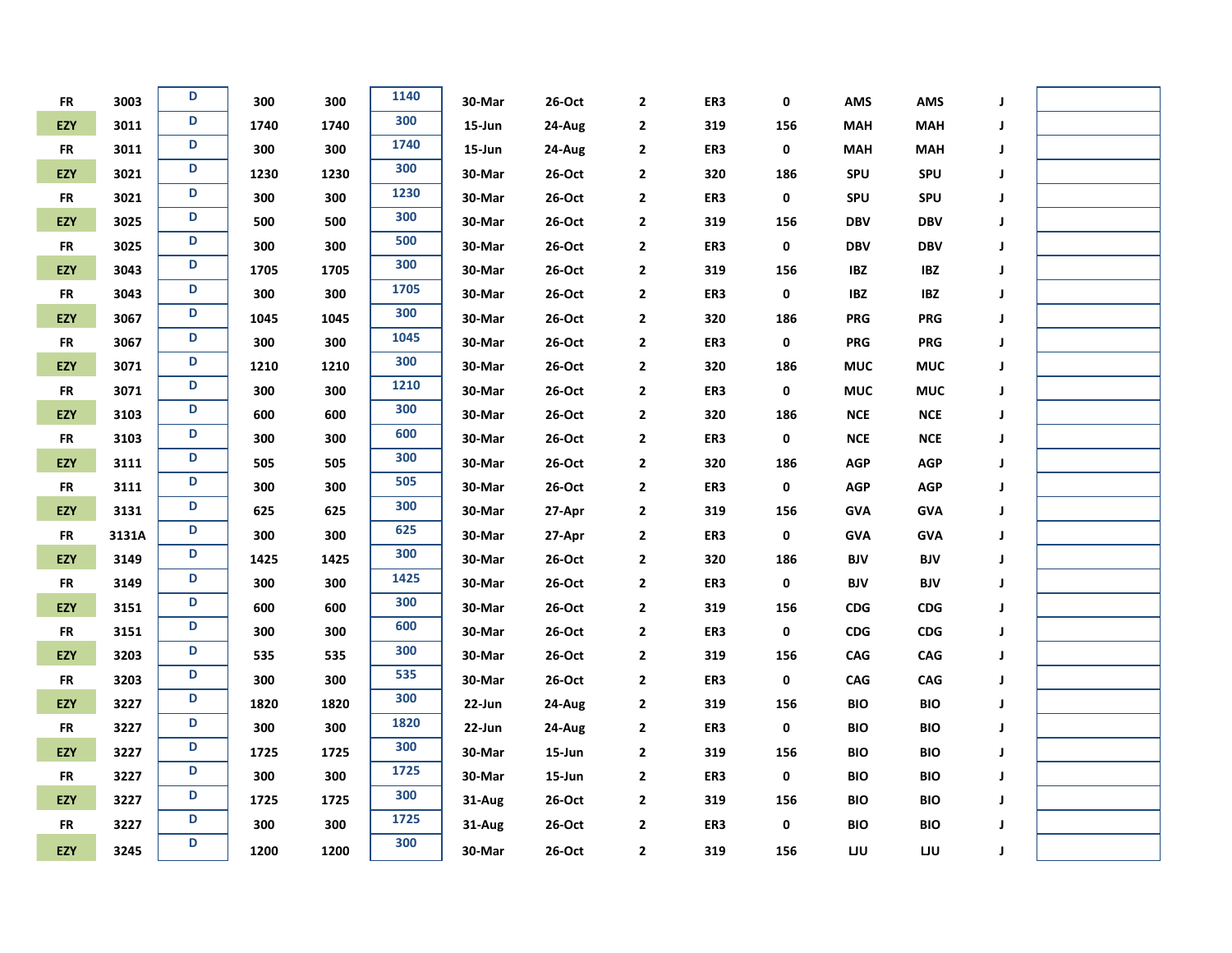| <b>FR</b>  | 3245 | D | 300  | 300  | 1200 | 30-Mar | 26-Oct   | $\mathbf{2}$ | ER3 | 0   | LJU        | IJυ        | J |  |
|------------|------|---|------|------|------|--------|----------|--------------|-----|-----|------------|------------|---|--|
| EZY        | 3249 | D | 500  | 500  | 300  | 30-Mar | 26-Oct   | $\mathbf 2$  | 319 | 156 | <b>NAP</b> | <b>NAP</b> | J |  |
| <b>FR</b>  | 3249 | D | 300  | 300  | 500  | 30-Mar | 26-Oct   | $\mathbf{2}$ | ER3 | 0   | <b>NAP</b> | <b>NAP</b> | J |  |
| EZY        | 3251 | D | 1450 | 1450 | 300  | 30-Mar | 26-Oct   | 2            | 319 | 156 | <b>NAP</b> | <b>NAP</b> | J |  |
| <b>FR</b>  | 3251 | D | 300  | 300  | 1450 | 30-Mar | 26-Oct   | 2            | ER3 | 0   | <b>NAP</b> | <b>NAP</b> | J |  |
| <b>EZY</b> | 259  | D | 1705 | 1705 | 300  | 30-Mar | 26-Oct   | $\mathbf{2}$ | 319 | 156 | <b>BFS</b> | <b>BFS</b> | J |  |
| <b>FR</b>  | 259  | D | 300  | 300  | 1705 | 30-Mar | 26-Oct   | $\mathbf 2$  | ER3 | 0   | <b>BFS</b> | <b>BFS</b> | J |  |
| EZY        | 233  | D | 945  | 945  | 300  | 31-Mar | 27-Oct   | 3            | 320 | 186 | <b>EDI</b> | EDI        | J |  |
| <b>FR</b>  | 233  | D | 300  | 300  | 945  | 31-Mar | 27-Oct   | 3            | ER3 | 0   | <b>EDI</b> | <b>EDI</b> | J |  |
| EZY        | 255  | D | 1125 | 1125 | 300  | 31-Mar | 27-Oct   | 3            | 319 | 156 | <b>BFS</b> | <b>BFS</b> | J |  |
| <b>FR</b>  | 255  | D | 300  | 300  | 1125 | 31-Mar | 27-Oct   | 3            | ER3 | 0   | <b>BFS</b> | <b>BFS</b> | J |  |
| EZY        | 259  | D | 1515 | 1515 | 300  | 31-Mar | 27-Oct   | 3            | 320 | 186 | <b>BFS</b> | <b>BFS</b> | J |  |
| ${\sf FR}$ | 259  | D | 300  | 300  | 1515 | 31-Mar | 27-Oct   | 3            | ER3 | 0   | <b>BFS</b> | <b>BFS</b> | J |  |
| EZY        | 261  | D | 1730 | 1730 | 300  | 25-Aug | 27-Oct   | 3            | 319 | 156 | <b>BFS</b> | <b>BFS</b> | J |  |
| FR         | 261  | D | 300  | 300  | 1730 | 25-Aug | 27-Oct   | 3            | ER3 | 0   | <b>BFS</b> | <b>BFS</b> | J |  |
| EZY        | 261  | D | 1730 | 1730 | 300  | 31-Mar | 23-Jun   | 3            | 319 | 156 | <b>BFS</b> | <b>BFS</b> | J |  |
| <b>FR</b>  | 261  | D | 300  | 300  | 1730 | 31-Mar | 23-Jun   | 3            | ER3 | 0   | <b>BFS</b> | <b>BFS</b> | J |  |
| EZY        | 3001 | D | 600  | 600  | 300  | 31-Mar | 27-Oct   | З            | 320 | 186 | <b>AMS</b> | AMS        | J |  |
| FR         | 3001 | D | 300  | 300  | 600  | 31-Mar | 27-Oct   | 3            | ER3 | 0   | <b>AMS</b> | AMS        | J |  |
| EZY        | 3005 | D | 1545 | 1545 | 300  | 31-Mar | 27-Oct   | 3            | 320 | 186 | <b>AMS</b> | AMS        | J |  |
| <b>FR</b>  | 3005 | D | 300  | 300  | 1545 | 31-Mar | 27-Oct   | 3            | ER3 | 0   | <b>AMS</b> | <b>AMS</b> | J |  |
| EZY        | 3009 | D | 1820 | 1820 | 300  | 31-Mar | 27-Oct   | 3            | 319 | 156 | <b>AMS</b> | <b>AMS</b> | J |  |
| <b>FR</b>  | 3009 | D | 300  | 300  | 1820 | 31-Mar | 27-Oct   | 3            | ER3 | 0   | <b>AMS</b> | AMS        | J |  |
| EZY        | 3025 | D | 525  | 525  | 300  | 31-Mar | 27-Oct   | 3            | 320 | 186 | <b>DBV</b> | <b>DBV</b> | J |  |
| FR         | 3025 | D | 300  | 300  | 525  | 31-Mar | 27-Oct   | 3            | ER3 | 0   | <b>DBV</b> | <b>DBV</b> | J |  |
| EZY        | 3047 | D | 1905 | 1905 | 300  | 31-Mar | 27-Oct   | 3            | 320 | 186 | <b>IBZ</b> | IBZ        | J |  |
| <b>FR</b>  | 3047 | D | 300  | 300  | 1905 | 31-Mar | 27-Oct   | 3            | ER3 | 0   | <b>IBZ</b> | <b>IBZ</b> | J |  |
| EZY        | 3067 | D | 1045 | 1045 | 300  | 31-Mar | 27-Oct   | 3            | 320 | 186 | <b>PRG</b> | <b>PRG</b> | J |  |
| <b>FR</b>  | 3067 | D | 300  | 300  | 1045 | 31-Mar | 27-Oct   | 3            | ER3 | 0   | <b>PRG</b> | <b>PRG</b> | J |  |
| EZY        | 3071 | D | 1210 | 1210 | 300  | 31-Mar | 27-Oct   | 3            | 320 | 186 | <b>MUC</b> | <b>MUC</b> | J |  |
| <b>FR</b>  | 3071 | D | 300  | 300  | 1210 | 31-Mar | $27-Oct$ | 3            | ER3 | 0   | <b>MUC</b> | <b>MUC</b> | J |  |
| <b>EZY</b> | 3073 | D | 1655 | 1655 | 300  | 08-Sep | 06-Oct   | 3            | 320 | 186 | <b>MUC</b> | <b>MUC</b> | J |  |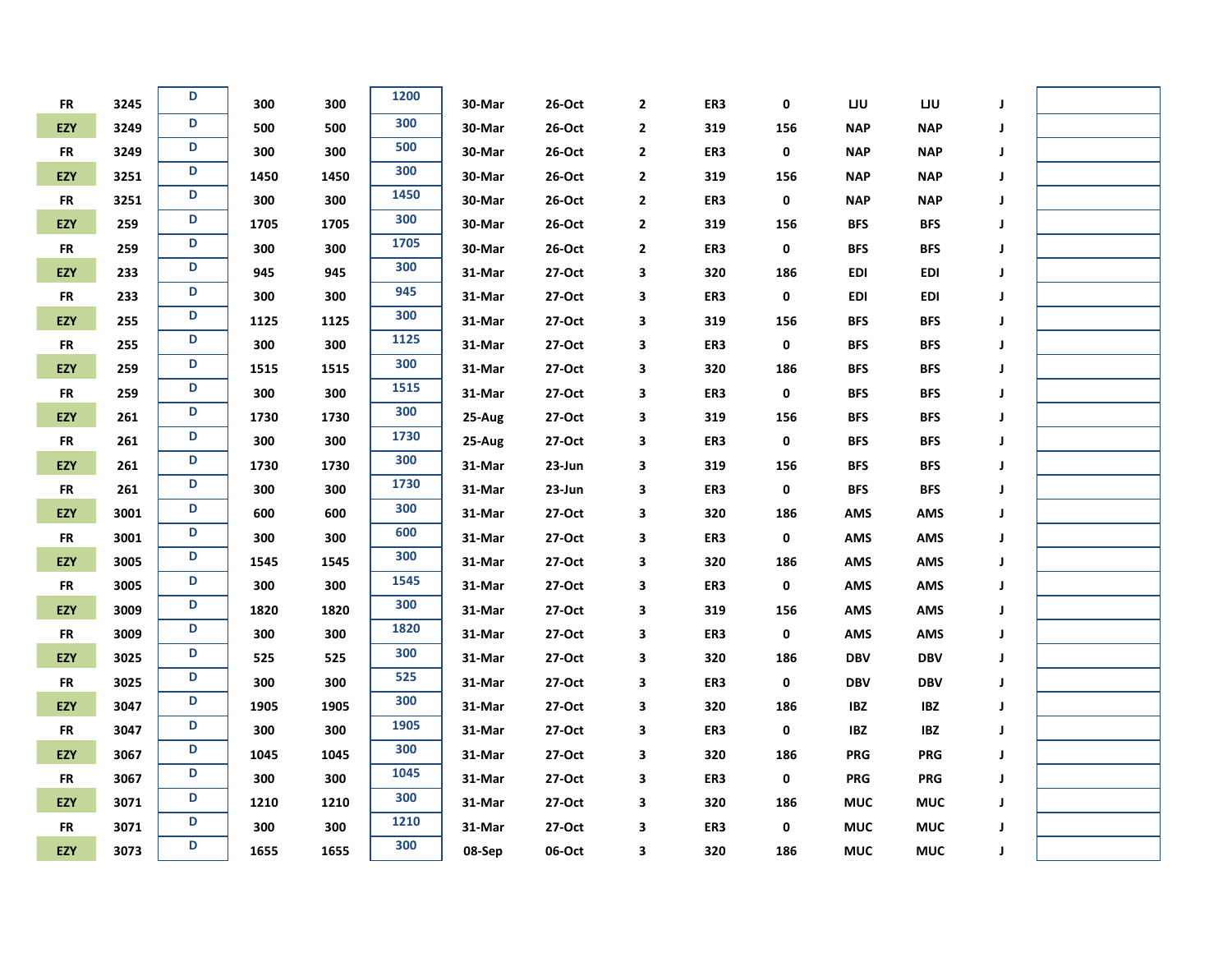| <b>FR</b>  | 3073  | D | 300  | 300  | 1655 | 08-Sep    | 06-Oct | 3 | ER3 | 0   | <b>MUC</b>  | <b>MUC</b>            | J |  |
|------------|-------|---|------|------|------|-----------|--------|---|-----|-----|-------------|-----------------------|---|--|
| EZY        | 3103  | D | 600  | 600  | 300  | 31-Mar    | 27-Oct | 3 | 320 | 186 | $NCE$       | <b>NCE</b>            | J |  |
| <b>FR</b>  | 3103  | D | 300  | 300  | 600  | 31-Mar    | 27-Oct | 3 | ER3 | 0   | $NCE$       | <b>NCE</b>            | J |  |
| EZY        | 3111  | D | 505  | 505  | 300  | 31-Mar    | 27-Oct | 3 | 320 | 186 | <b>AGP</b>  | <b>AGP</b>            | J |  |
| <b>FR</b>  | 3111  | D | 300  | 300  | 505  | 31-Mar    | 27-Oct | 3 | ER3 | 0   | <b>AGP</b>  | <b>AGP</b>            | J |  |
| EZY        | 3113  | D | 1830 | 1830 | 300  | 31-Mar    | 27-Oct | 3 | 319 | 156 | <b>AGP</b>  | <b>AGP</b>            | J |  |
| <b>FR</b>  | 3113  | D | 300  | 300  | 1830 | 31-Mar    | 27-Oct | 3 | ER3 | 0   | <b>AGP</b>  | <b>AGP</b>            | J |  |
| EZY        | 3131  | D | 555  | 555  | 300  | 31-Mar    | 28-Apr | 3 | 319 | 156 | <b>GVA</b>  | <b>GVA</b>            | J |  |
| <b>FR</b>  | 3131A | D | 300  | 300  | 555  | 31-Mar    | 28-Apr | 3 | ER3 | 0   | <b>GVA</b>  | <b>GVA</b>            | J |  |
| <b>EZY</b> | 3151  | D | 1740 | 1740 | 300  | 16-Jun    | 25-Aug | 3 | 319 | 156 | <b>CDG</b>  | <b>CDG</b>            | J |  |
| <b>FR</b>  | 3151  | D | 300  | 300  | 1740 | $16$ -Jun | 25-Aug | 3 | ER3 | 0   | <b>CDG</b>  | $\mathsf{CDG}\xspace$ | J |  |
| EZY        | 3153  | D | 600  | 600  | 300  | 31-Mar    | 27-Oct | 3 | 319 | 156 | ${\sf CDG}$ | ${\sf CDG}$           | J |  |
| <b>FR</b>  | 3153  | D | 300  | 300  | 600  | 31-Mar    | 27-Oct | 3 | ER3 | 0   | CDG         | <b>CDG</b>            | J |  |
| EZY        | 3155  | D | 1445 | 1445 | 300  | 31-Mar    | 27-Oct | 3 | 320 | 186 | <b>DLM</b>  | <b>DLM</b>            | J |  |
| <b>FR</b>  | 3155  | D | 300  | 300  | 1445 | 31-Mar    | 27-Oct | 3 | ER3 | 0   | <b>DLM</b>  | <b>DLM</b>            | J |  |
| EZY        | 3203  | D | 1200 | 1200 | 300  | 31-Mar    | 27-Oct | 3 | 319 | 156 | <b>CAG</b>  | CAG                   | J |  |
| <b>FR</b>  | 3203  | D | 300  | 300  | 1200 | 31-Mar    | 27-Oct | 3 | ER3 | 0   | <b>CAG</b>  | CAG                   | J |  |
| EZY        | 3213  | D | 530  | 530  | 300  | 31-Mar    | 27-Oct | 3 | 319 | 156 | PMI         | PMI                   | J |  |
| <b>FR</b>  | 3213  | D | 300  | 300  | 530  | 31-Mar    | 27-Oct | 3 | ER3 | 0   | PMI         | PMI                   | J |  |
| EZY        | 3245  | D | 1205 | 1205 | 300  | 31-Mar    | 27-Oct | 3 | 320 | 186 | LJU         | LJU                   | J |  |
| <b>FR</b>  | 3245  | D | 300  | 300  | 1205 | 31-Mar    | 27-Oct | 3 | ER3 | 0   | LJU         | LJU                   | J |  |
| EZY        | 3249  | D | 500  | 500  | 300  | 31-Mar    | 27-Oct | 3 | 319 | 156 | <b>NAP</b>  | <b>NAP</b>            | J |  |
| ${\sf FR}$ | 3249  | D | 300  | 300  | 500  | 31-Mar    | 27-Oct | 3 | ER3 | 0   | <b>NAP</b>  | <b>NAP</b>            | J |  |
| EZY        | 3251  | D | 1150 | 1150 | 300  | 31-Mar    | 27-Oct | 3 | 319 | 156 | <b>NAP</b>  | <b>NAP</b>            | J |  |
| <b>FR</b>  | 3251  | D | 300  | 300  | 1150 | 31-Mar    | 27-Oct | 3 | ER3 | 0   | <b>NAP</b>  | <b>NAP</b>            | J |  |
| EZY        | 233   | D | 945  | 945  | 300  | 01-Apr    | 28-Oct | 4 | 320 | 186 | <b>EDI</b>  | EDI                   | J |  |
| <b>FR</b>  | 233   | D | 300  | 300  | 945  | 01-Apr    | 28-Oct | 4 | ER3 | 0   | <b>EDI</b>  | EDI                   | J |  |
| EZY        | 259   | D | 1515 | 1515 | 300  | 01-Apr    | 28-Oct | 4 | 320 | 186 | <b>BFS</b>  | <b>BFS</b>            | J |  |
| <b>FR</b>  | 259   | D | 300  | 300  | 1515 | 01-Apr    | 28-Oct | 4 | ER3 | 0   | <b>BFS</b>  | <b>BFS</b>            | J |  |
| EZY        | 263   | D | 1855 | 1855 | 300  | 01-Apr    | 28-Oct | 4 | 319 | 156 | <b>BFS</b>  | <b>BFS</b>            | J |  |
| <b>FR</b>  | 263   | D | 300  | 300  | 1855 | 01-Apr    | 28-Oct | 4 | ER3 | 0   | <b>BFS</b>  | <b>BFS</b>            | J |  |
| EZY        | 3001  | D | 600  | 600  | 300  | 01-Apr    | 28-Oct | 4 | 320 | 186 | <b>AMS</b>  | <b>AMS</b>            | J |  |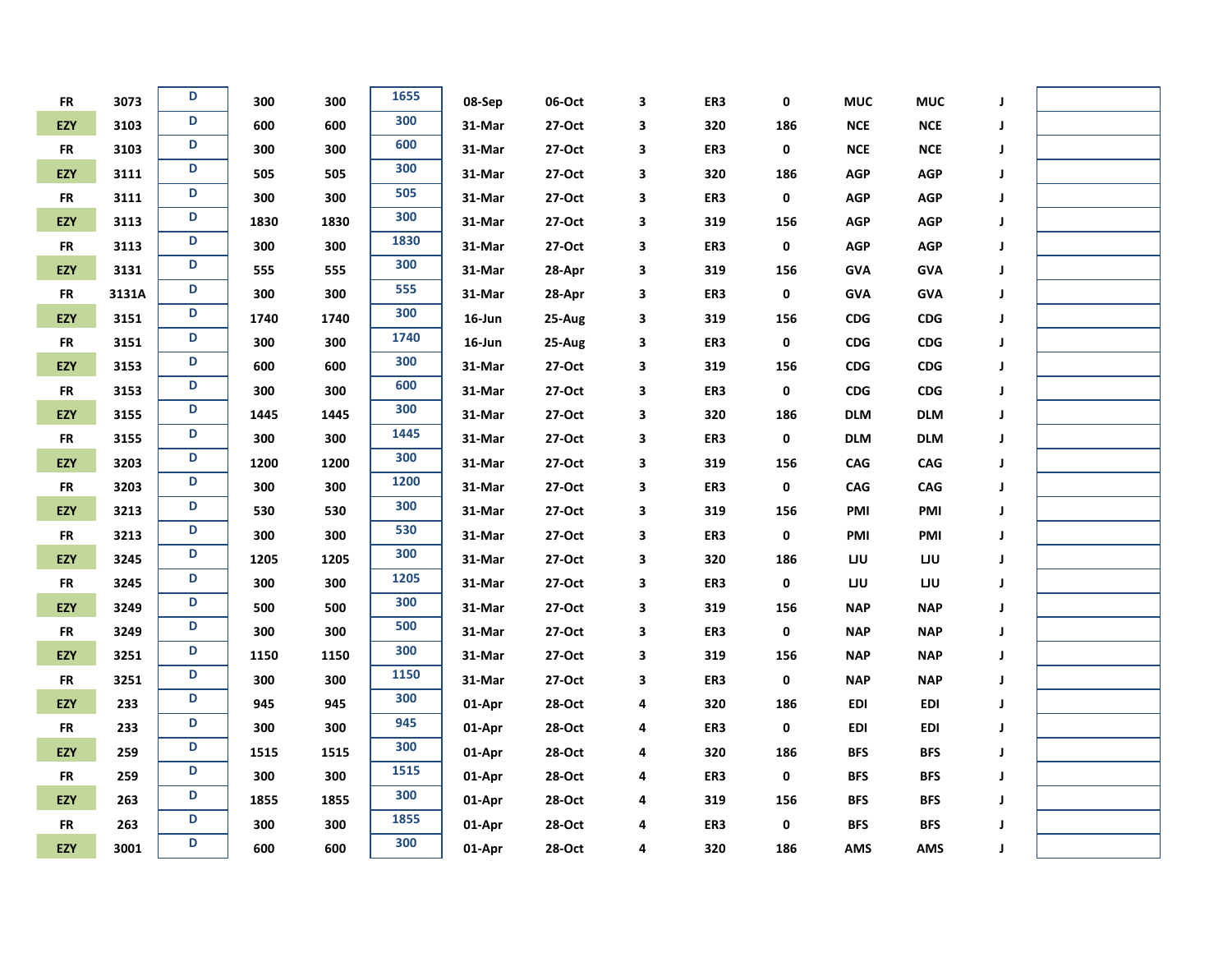| ${\sf FR}$ | 3001  | D | 300  | 300  | 600  | 01-Apr | 28-Oct | 4 | ER3 | 0   | <b>AMS</b>  | <b>AMS</b>  | J |  |
|------------|-------|---|------|------|------|--------|--------|---|-----|-----|-------------|-------------|---|--|
| EZY        | 3005  | D | 1545 | 1545 | 300  | 01-Apr | 28-Oct | 4 | 320 | 186 | <b>AMS</b>  | <b>AMS</b>  | J |  |
| <b>FR</b>  | 3005  | D | 300  | 300  | 1545 | 01-Apr | 28-Oct | 4 | ER3 | 0   | <b>AMS</b>  | <b>AMS</b>  | J |  |
| EZY        | 3009  | D | 1820 | 1820 | 300  | 01-Apr | 28-Oct | 4 | 319 | 156 | <b>AMS</b>  | AMS         | J |  |
| <b>FR</b>  | 3009  | D | 300  | 300  | 1820 | 01-Apr | 28-Oct | 4 | ER3 | 0   | <b>AMS</b>  | <b>AMS</b>  | J |  |
| EZY        | 3021  | D | 510  | 510  | 300  | 01-Apr | 28-Oct | 4 | 319 | 156 | SPU         | <b>SPU</b>  | J |  |
| <b>FR</b>  | 3021  | D | 300  | 300  | 510  | 01-Apr | 28-Oct | 4 | ER3 | 0   | SPU         | <b>SPU</b>  | J |  |
| EZY        | 3025  | D | 525  | 525  | 300  | 01-Apr | 28-Oct | 4 | 320 | 186 | <b>DBV</b>  | <b>DBV</b>  | J |  |
| <b>FR</b>  | 3025  | D | 300  | 300  | 525  | 01-Apr | 28-Oct | 4 | ER3 | 0   | <b>DBV</b>  | <b>DBV</b>  | J |  |
| EZY        | 3043  | D | 500  | 500  | 300  | 01-Apr | 28-Oct | 4 | 320 | 186 | <b>IBZ</b>  | <b>IBZ</b>  | J |  |
| ${\sf FR}$ | 3043  | D | 300  | 300  | 500  | 01-Apr | 28-Oct | 4 | ER3 | 0   | <b>IBZ</b>  | <b>IBZ</b>  | J |  |
| EZY        | 3047  | D | 1905 | 1905 | 300  | 01-Apr | 28-Oct | 4 | 320 | 186 | <b>IBZ</b>  | IBZ         | J |  |
| <b>FR</b>  | 3047  | D | 300  | 300  | 1905 | 01-Apr | 28-Oct | 4 | ER3 | 0   | <b>IBZ</b>  | <b>IBZ</b>  | J |  |
| EZY        | 3067  | D | 1045 | 1045 | 300  | 01-Apr | 28-Oct | 4 | 320 | 186 | <b>PRG</b>  | <b>PRG</b>  | J |  |
| <b>FR</b>  | 3067  | D | 300  | 300  | 1045 | 01-Apr | 28-Oct | 4 | ER3 | 0   | <b>PRG</b>  | <b>PRG</b>  | J |  |
| EZY        | 3071  | D | 1235 | 1235 | 300  | 01-Apr | 28-Oct | 4 | 320 | 186 | <b>MUC</b>  | <b>MUC</b>  | J |  |
| <b>FR</b>  | 3071  | D | 300  | 300  | 1235 | 01-Apr | 28-Oct | 4 | ER3 | 0   | <b>MUC</b>  | <b>MUC</b>  | J |  |
| EZY        | 3103  | D | 1145 | 1145 | 300  | 01-Apr | 28-Oct | 4 | 319 | 156 | ${\sf NCE}$ | ${\sf NCE}$ | J |  |
| <b>FR</b>  | 3103  | D | 300  | 300  | 1145 | 01-Apr | 28-Oct | 4 | ER3 | 0   | <b>NCE</b>  | ${\sf NCE}$ | J |  |
| EZY        | 3111  | D | 505  | 505  | 300  | 01-Apr | 17-Jun | 4 | 320 | 186 | <b>AGP</b>  | <b>AGP</b>  | J |  |
| <b>FR</b>  | 3111  | D | 300  | 300  | 505  | 01-Apr | 17-Jun | 4 | ER3 | 0   | <b>AGP</b>  | <b>AGP</b>  | J |  |
| EZY        | 3111  | D | 505  | 505  | 300  | 02-Sep | 28-Oct | 4 | 320 | 186 | <b>AGP</b>  | <b>AGP</b>  | J |  |
| ${\sf FR}$ | 3111  | D | 300  | 300  | 505  | 02-Sep | 28-Oct | 4 | ER3 | 0   | <b>AGP</b>  | <b>AGP</b>  | J |  |
| EZY        | 3115  | D | 1715 | 1715 | 300  | 17-Jun | 02-Sep | 4 | 319 | 156 | <b>AGP</b>  | AGP         | J |  |
| <b>FR</b>  | 3115  | D | 300  | 300  | 1715 | 17-Jun | 02-Sep | 4 | ER3 | 0   | <b>AGP</b>  | AGP         | J |  |
| EZY        | 3131  | D | 510  | 510  | 300  | 01-Apr | 29-Apr | 4 | 319 | 156 | <b>GVA</b>  | <b>GVA</b>  | J |  |
| <b>FR</b>  | 3131A | D | 300  | 300  | 510  | 01-Apr | 29-Apr | 4 | ER3 | 0   | <b>GVA</b>  | <b>GVA</b>  | J |  |
| EZY        | 3151  | D | 1750 | 1750 | 300  | 01-Apr | 28-Oct | 4 | 319 | 156 | CDG         | CDG         | J |  |
| <b>FR</b>  | 3151  | D | 300  | 300  | 1750 | 01-Apr | 28-Oct | 4 | ER3 | 0   | <b>CDG</b>  | CDG         | J |  |
| EZY        | 3203  | D | 1225 | 1225 | 300  | 01-Apr | 28-Oct | 4 | 319 | 156 | CAG         | CAG         | J |  |
| <b>FR</b>  | 3203  | D | 300  | 300  | 1225 | 01-Apr | 28-Oct | 4 | ER3 | 0   | CAG         | CAG         | J |  |
| EZY        | 3213  | D | 510  | 510  | 300  | 17-Jun | 26-Aug | 4 | 319 | 156 | PMI         | PMI         | J |  |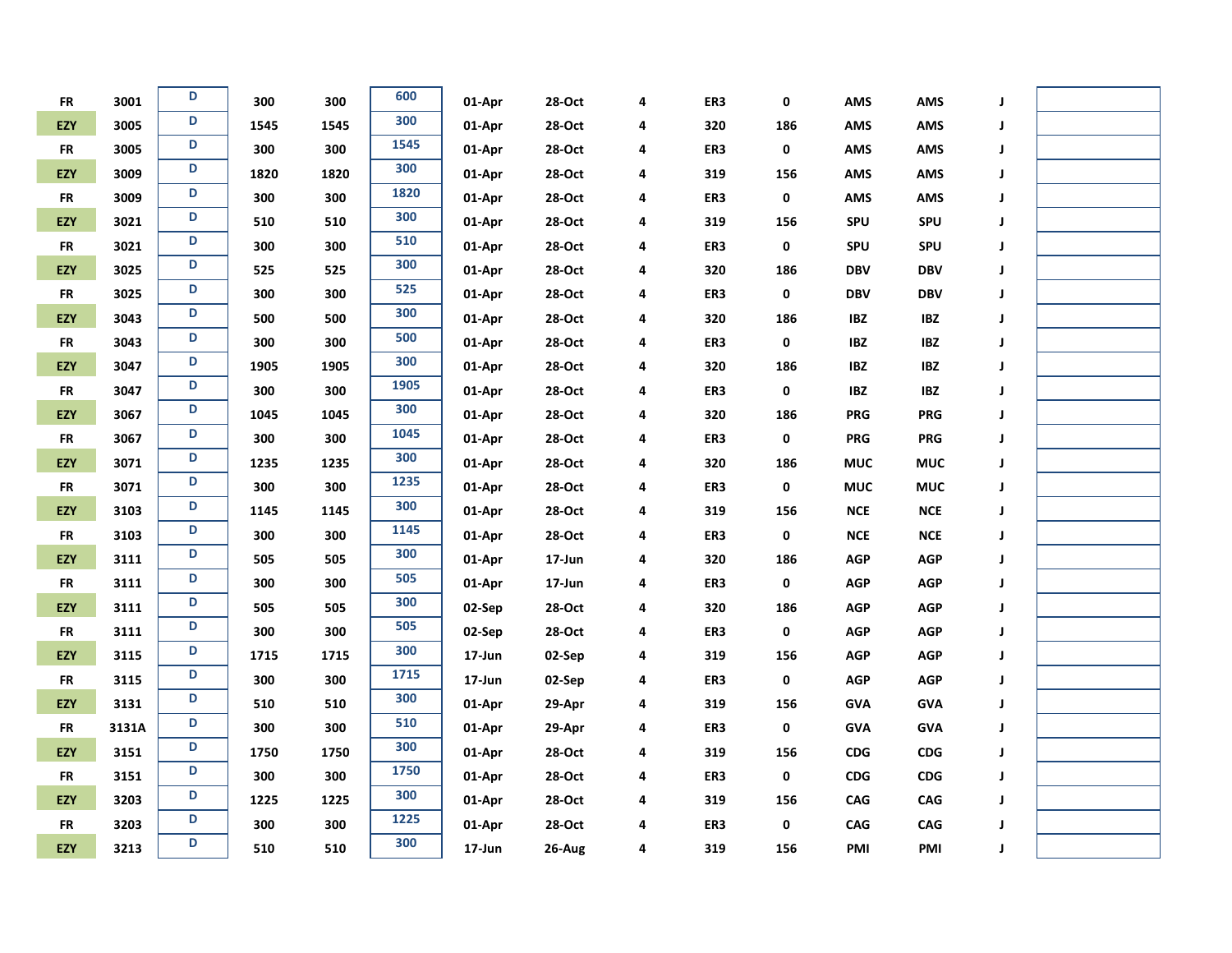| FR         | 3213 | D | 300  | 300  | 510  | 17-Jun | 26-Aug | 4 | ER3 | 0   | PMI        | PMI        | J |  |
|------------|------|---|------|------|------|--------|--------|---|-----|-----|------------|------------|---|--|
| EZY        | 3225 | D | 600  | 600  | 300  | 01-Apr | 28-Oct | 4 | 319 | 156 | <b>BIO</b> | <b>BIO</b> | J |  |
| <b>FR</b>  | 3225 | D | 300  | 300  | 600  | 01-Apr | 28-Oct | 4 | ER3 | 0   | <b>BIO</b> | <b>BIO</b> | J |  |
| EZY        | 3227 | D | 1755 | 1755 | 300  | 01-Apr | 28-Oct | 4 | 319 | 156 | <b>BIO</b> | <b>BIO</b> | J |  |
| <b>FR</b>  | 3227 | D | 300  | 300  | 1755 | 01-Apr | 28-Oct | 4 | ER3 | 0   | <b>BIO</b> | <b>BIO</b> | J |  |
| EZY        | 3245 | D | 1205 | 1205 | 300  | 01-Apr | 28-Oct | 4 | 320 | 186 | LJU        | LJU        | J |  |
| <b>FR</b>  | 3245 | D | 300  | 300  | 1205 | 01-Apr | 28-Oct | 4 | ER3 | 0   | LJU        | LJU        | J |  |
| EZY        | 3247 | D | 1725 | 1725 | 300  | 01-Apr | 28-Oct | 4 | 320 | 186 | LJU        | LJU        | J |  |
| <b>FR</b>  | 3247 | D | 300  | 300  | 1725 | 01-Apr | 28-Oct | 4 | ER3 | 0   | LJU        | LJU        | J |  |
| EZY        | 3249 | D | 500  | 500  | 300  | 01-Apr | 28-Oct | 4 | 319 | 156 | <b>NAP</b> | <b>NAP</b> | J |  |
| <b>FR</b>  | 3249 | D | 300  | 300  | 500  | 01-Apr | 28-Oct | 4 | ER3 | 0   | <b>NAP</b> | <b>NAP</b> | J |  |
| EZY        | 3251 | D | 1150 | 1150 | 300  | 01-Apr | 28-Oct | 4 | 319 | 156 | <b>NAP</b> | <b>NAP</b> | J |  |
| <b>FR</b>  | 3251 | D | 300  | 300  | 1150 | 01-Apr | 28-Oct | 4 | ER3 | 0   | <b>NAP</b> | <b>NAP</b> | J |  |
| EJU        | 7912 | D | 600  | 600  | 300  | 02-Apr | 29-Oct | 5 | 320 | 186 | <b>AMS</b> | <b>AMS</b> | J |  |
| ${\sf FR}$ | 7912 | D | 300  | 300  | 600  | 02-Apr | 29-Oct | 5 | ER3 | 0   | AMS        | AMS        | J |  |
| EZY        | 233  | D | 945  | 945  | 300  | 02-Apr | 29-Oct | 5 | 320 | 186 | <b>EDI</b> | <b>EDI</b> | J |  |
| <b>FR</b>  | 233  | D | 300  | 300  | 945  | 02-Apr | 29-Oct | 5 | ER3 | 0   | <b>EDI</b> | <b>EDI</b> | J |  |
| EZY        | 255  | D | 1120 | 1120 | 300  | 02-Apr | 29-Oct | 5 | 320 | 186 | <b>BFS</b> | <b>BFS</b> | J |  |
| <b>FR</b>  | 255  | D | 300  | 300  | 1120 | 02-Apr | 29-Oct | 5 | ER3 | 0   | <b>BFS</b> | <b>BFS</b> | J |  |
| EZY        | 257  | D | 1255 | 1255 | 300  | 02-Apr | 29-Oct | 5 | 319 | 156 | <b>BFS</b> | <b>BFS</b> | J |  |
| <b>FR</b>  | 257  | D | 300  | 300  | 1255 | 02-Apr | 29-Oct | 5 | ER3 | 0   | <b>BFS</b> | <b>BFS</b> | J |  |
| EZY        | 259  | D | 1515 | 1515 | 300  | 02-Apr | 29-Oct | 5 | 320 | 186 | <b>BFS</b> | <b>BFS</b> | J |  |
| <b>FR</b>  | 259  | D | 300  | 300  | 1515 | 02-Apr | 29-Oct | 5 | ER3 | 0   | <b>BFS</b> | <b>BFS</b> | J |  |
| EZY        | 263  | D | 1855 | 1855 | 300  | 02-Apr | 29-Oct | 5 | 319 | 156 | <b>BFS</b> | <b>BFS</b> | J |  |
| <b>FR</b>  | 263  | D | 300  | 300  | 1855 | 02-Apr | 29-Oct | 5 | ER3 | 0   | <b>BFS</b> | <b>BFS</b> | J |  |
| EZY        | 3003 | D | 1110 | 1110 | 300  | 02-Apr | 29-Oct | 5 | 320 | 186 | <b>AMS</b> | <b>AMS</b> | J |  |
| <b>FR</b>  | 3003 | D | 300  | 300  | 1110 | 02-Apr | 29-Oct | 5 | ER3 | 0   | <b>AMS</b> | AMS        | J |  |
| EZY        | 3005 | D | 1545 | 1545 | 300  | 02-Apr | 29-Oct | 5 | 320 | 186 | <b>AMS</b> | AMS        | J |  |
| <b>FR</b>  | 3005 | D | 300  | 300  | 1545 | 02-Apr | 29-Oct | 5 | ER3 | 0   | <b>AMS</b> | AMS        | J |  |
| EZY        | 3025 | D | 520  | 520  | 300  | 02-Apr | 29-Oct | 5 | 320 | 186 | <b>DBV</b> | <b>DBV</b> | J |  |
| <b>FR</b>  | 3025 | D | 300  | 300  | 520  | 02-Apr | 29-Oct | 5 | ER3 | 0   | <b>DBV</b> | <b>DBV</b> | J |  |
| EZY        | 3043 | D | 500  | 500  | 300  | 02-Apr | 29-Oct | 5 | 320 | 186 | <b>IBZ</b> | <b>IBZ</b> | J |  |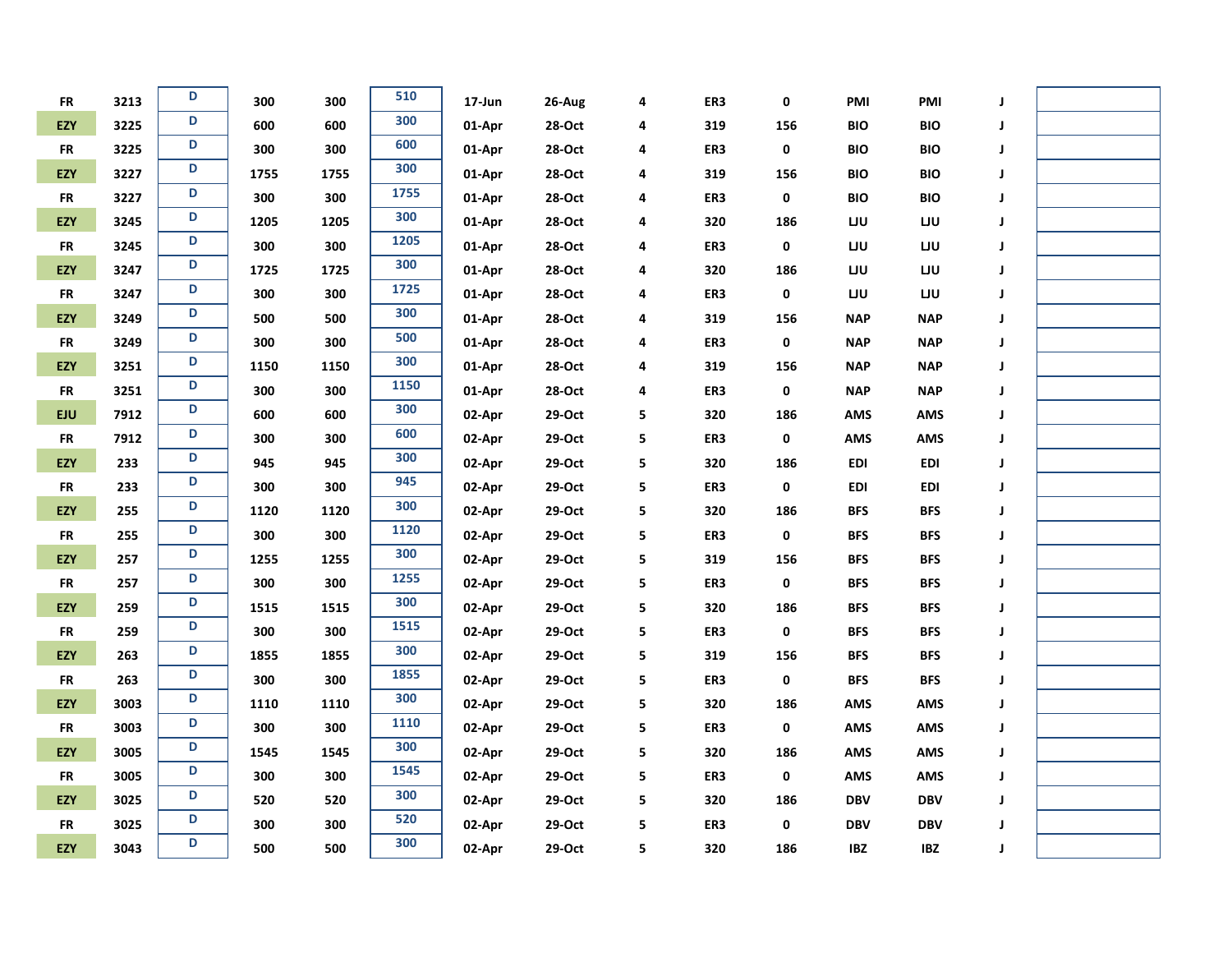| <b>FR</b>  | 3043 | D | 300  | 300  | 500  | 02-Apr | 29-Oct   | 5 | ER3 | 0   | <b>IBZ</b> | <b>IBZ</b>            | J |  |
|------------|------|---|------|------|------|--------|----------|---|-----|-----|------------|-----------------------|---|--|
| EZY        | 3067 | D | 1045 | 1045 | 300  | 02-Apr | 29-Oct   | 5 | 320 | 186 | <b>PRG</b> | <b>PRG</b>            | J |  |
| <b>FR</b>  | 3067 | D | 300  | 300  | 1045 | 02-Apr | 29-Oct   | 5 | ER3 | 0   | <b>PRG</b> | <b>PRG</b>            | J |  |
| EZY        | 3073 | D | 1725 | 1725 | 300  | 02-Apr | 29-Oct   | 5 | 319 | 156 | <b>MUC</b> | <b>MUC</b>            | J |  |
| ${\sf FR}$ | 3073 | D | 300  | 300  | 1725 | 02-Apr | 29-Oct   | 5 | ER3 | 0   | <b>MUC</b> | <b>MUC</b>            | J |  |
| EZY        | 3103 | D | 600  | 600  | 300  | 02-Apr | 29-Oct   | 5 | 320 | 186 | NCE        | NCE                   | J |  |
| <b>FR</b>  | 3103 | D | 300  | 300  | 600  | 02-Apr | 29-Oct   | 5 | ER3 | 0   | <b>NCE</b> | ${\sf NCE}$           | J |  |
| <b>EZY</b> | 3111 | D | 540  | 540  | 300  | 02-Apr | 29-Oct   | 5 | 319 | 156 | <b>AGP</b> | <b>AGP</b>            | J |  |
| <b>FR</b>  | 3111 | D | 300  | 300  | 540  | 02-Apr | 29-Oct   | 5 | ER3 | 0   | <b>AGP</b> | AGP                   | J |  |
| EZY        | 3135 | D | 730  | 730  | 300  | 02-Apr | 30-Apr   | 5 | 320 | 186 | <b>GVA</b> | <b>GVA</b>            | J |  |
| <b>FR</b>  | 3135 | D | 300  | 300  | 730  | 02-Apr | 30-Apr   | 5 | ER3 | 0   | <b>GVA</b> | <b>GVA</b>            | J |  |
| EZY        | 3151 | D | 1340 | 1340 | 300  | 02-Apr | $29-Oct$ | 5 | 319 | 156 | <b>CDG</b> | ${\sf CDG}$           | J |  |
| <b>FR</b>  | 3151 | D | 300  | 300  | 1340 | 02-Apr | 29-Oct   | 5 | ER3 | 0   | CDG        | $\mathsf{CDG}\xspace$ | J |  |
| EZY        | 3155 | D | 1445 | 1445 | 300  | 02-Apr | 29-Oct   | 5 | 320 | 186 | <b>DLM</b> | <b>DLM</b>            | J |  |
| <b>FR</b>  | 3155 | D | 300  | 300  | 1445 | 02-Apr | 29-Oct   | 5 | ER3 | 0   | <b>DLM</b> | <b>DLM</b>            | J |  |
| EZY        | 3203 | D | 1145 | 1145 | 300  | 02-Apr | 29-Oct   | 5 | 319 | 156 | <b>CAG</b> | CAG                   | J |  |
| <b>FR</b>  | 3203 | D | 300  | 300  | 1145 | 02-Apr | 29-Oct   | 5 | ER3 | 0   | <b>CAG</b> | <b>CAG</b>            | J |  |
| EZY        | 3215 | D | 1855 | 1855 | 300  | 02-Apr | 29-Oct   | 5 | 320 | 186 | PMI        | PMI                   | J |  |
| <b>FR</b>  | 3215 | D | 300  | 300  | 1855 | 02-Apr | 29-Oct   | 5 | ER3 | 0   | PMI        | PMI                   | J |  |
| EZY        | 3225 | D | 600  | 600  | 300  | 02-Apr | 29-Oct   | 5 | 319 | 156 | <b>BIO</b> | <b>BIO</b>            | J |  |
| <b>FR</b>  | 3225 | D | 300  | 300  | 600  | 02-Apr | 29-Oct   | 5 | ER3 | 0   | <b>BIO</b> | <b>BIO</b>            | J |  |
| <b>EZY</b> | 3227 | D | 1820 | 1820 | 300  | 02-Apr | 29-Oct   | 5 | 319 | 156 | <b>BIO</b> | <b>BIO</b>            | J |  |
| <b>FR</b>  | 3227 | D | 300  | 300  | 1820 | 02-Apr | 29-Oct   | 5 | ER3 | 0   | <b>BIO</b> | <b>BIO</b>            | J |  |
| EZY        | 3245 | D | 1255 | 1255 | 300  | 02-Apr | 29-Oct   | 5 | 320 | 186 | LJU        | LJU                   | J |  |
| <b>FR</b>  | 3245 | D | 300  | 300  | 1255 | 02-Apr | 29-Oct   | 5 | ER3 | 0   | LJU        | LJU                   | J |  |
| EZY        | 3249 | D | 500  | 500  | 300  | 02-Apr | 29-Oct   | 5 | 319 | 156 | <b>NAP</b> | <b>NAP</b>            | J |  |
| <b>FR</b>  | 3249 | D | 300  | 300  | 500  | 02-Apr | 29-Oct   | 5 | ER3 | 0   | <b>NAP</b> | <b>NAP</b>            | J |  |
| <b>EZY</b> | 3251 | D | 1625 | 1625 | 300  | 02-Apr | 29-Oct   | 5 | 319 | 156 | <b>NAP</b> | <b>NAP</b>            | J |  |
| <b>FR</b>  | 3251 | D | 300  | 300  | 1625 | 02-Apr | 29-Oct   | 5 | ER3 | 0   | <b>NAP</b> | <b>NAP</b>            | J |  |
| EZY        | 255  | D | 1230 | 1230 | 300  | 03-Apr | 30-Oct   | 6 | 319 | 156 | <b>BFS</b> | <b>BFS</b>            | J |  |
| <b>FR</b>  | 255  | D | 300  | 300  | 1230 | 03-Apr | 30-Oct   | 6 | ER3 | 0   | <b>BFS</b> | <b>BFS</b>            | J |  |
| EZY        | 3001 | D | 600  | 600  | 300  | 03-Apr | 30-Oct   | 6 | 320 | 186 | <b>AMS</b> | <b>AMS</b>            | J |  |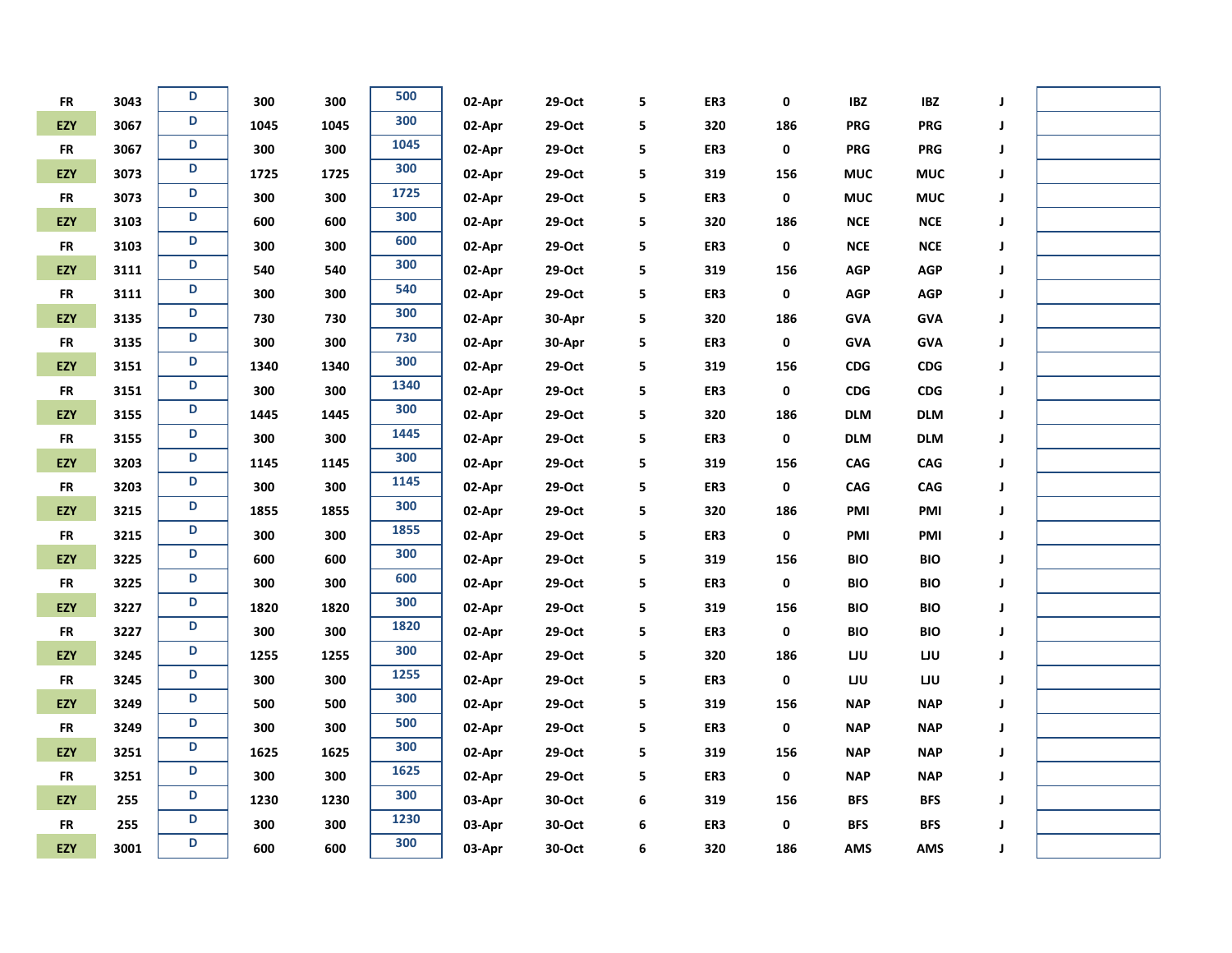| <b>FR</b>  | 3001 | D | 300  | 300  | 600  | 03-Apr    | 30-Oct | 6 | ER3 | 0   | <b>AMS</b>  | AMS         | J |  |
|------------|------|---|------|------|------|-----------|--------|---|-----|-----|-------------|-------------|---|--|
| <b>EZY</b> | 3005 | D | 1400 | 1400 | 300  | 03-Apr    | 30-Oct | 6 | 319 | 156 | <b>AMS</b>  | <b>AMS</b>  | J |  |
| <b>FR</b>  | 3005 | D | 300  | 300  | 1400 | 03-Apr    | 30-Oct | 6 | ER3 | 0   | <b>AMS</b>  | AMS         | J |  |
| EZY        | 3011 | D | 600  | 600  | 300  | 19-Jun    | 28-Aug | 6 | 320 | 180 | <b>MAH</b>  | <b>MAH</b>  | J |  |
| <b>FR</b>  | 3011 | D | 300  | 300  | 600  | $19$ -Jun | 28-Aug | 6 | ER3 | 0   | <b>MAH</b>  | <b>MAH</b>  | J |  |
| EZY        | 3021 | D | 525  | 525  | 300  | 03-Apr    | 30-Oct | 6 | 319 | 156 | SPU         | SPU         | J |  |
| <b>FR</b>  | 3021 | D | 300  | 300  | 525  | 03-Apr    | 30-Oct | 6 | ER3 | 0   | SPU         | <b>SPU</b>  | J |  |
| EZY        | 3025 | D | 500  | 500  | 300  | 03-Apr    | 30-Oct | 6 | 320 | 180 | <b>DBV</b>  | <b>DBV</b>  | J |  |
| <b>FR</b>  | 3025 | D | 300  | 300  | 500  | 03-Apr    | 30-Oct | 6 | ER3 | 0   | <b>DBV</b>  | <b>DBV</b>  | J |  |
| EZY        | 3043 | D | 1220 | 1220 | 300  | 03-Apr    | 30-Oct | 6 | 319 | 156 | <b>IBZ</b>  | <b>IBZ</b>  | J |  |
| <b>FR</b>  | 3043 | D | 300  | 300  | 1220 | 03-Apr    | 30-Oct | 6 | ER3 | 0   | <b>IBZ</b>  | <b>IBZ</b>  | J |  |
| EZY        | 3045 | D | 1835 | 1835 | 300  | 03-Apr    | 30-Oct | 6 | 319 | 156 | <b>IBZ</b>  | <b>IBZ</b>  | J |  |
| <b>FR</b>  | 3045 | D | 300  | 300  | 1835 | 03-Apr    | 30-Oct | 6 | ER3 | 0   | <b>IBZ</b>  | <b>IBZ</b>  | J |  |
| EZY        | 3053 | D | 530  | 530  | 300  | 03-Apr    | 30-Oct | 6 | 319 | 156 | <b>ZTH</b>  | ZTH         | J |  |
| <b>FR</b>  | 3053 | D | 300  | 300  | 530  | 03-Apr    | 30-Oct | 6 | ER3 | 0   | ZTH         | ZTH         | J |  |
| EZY        | 3067 | D | 1055 | 1055 | 300  | 03-Apr    | 26-Jun | 6 | 320 | 186 | <b>PRG</b>  | <b>PRG</b>  | J |  |
| <b>FR</b>  | 3067 | D | 300  | 300  | 1055 | 03-Apr    | 26-Jun | 6 | ER3 | 0   | <b>PRG</b>  | <b>PRG</b>  | J |  |
| <b>EZY</b> | 3067 | D | 1055 | 1055 | 300  | 28-Aug    | 30-Oct | 6 | 320 | 186 | <b>PRG</b>  | PRG         | J |  |
| <b>FR</b>  | 3067 | D | 300  | 300  | 1055 | 28-Aug    | 30-Oct | 6 | ER3 | 0   | <b>PRG</b>  | <b>PRG</b>  | J |  |
| EZY        | 3071 | D | 615  | 615  | 300  | 03-Apr    | 30-Oct | 6 | 320 | 186 | <b>MUC</b>  | <b>MUC</b>  | J |  |
| <b>FR</b>  | 3071 | D | 300  | 300  | 615  | 03-Apr    | 30-Oct | 6 | ER3 | 0   | <b>MUC</b>  | <b>MUC</b>  | J |  |
| EZY        | 3103 | D | 1710 | 1710 | 300  | 03-Apr    | 30-Oct | 6 | 320 | 180 | <b>NCE</b>  | ${\sf NCE}$ | J |  |
| <b>FR</b>  | 3103 | D | 300  | 300  | 1710 | 03-Apr    | 30-Oct | 6 | ER3 | 0   | ${\sf NCE}$ | ${\sf NCE}$ | J |  |
| EZY        | 3111 | D | 505  | 505  | 300  | 03-Apr    | 30-Oct | 6 | 320 | 186 | <b>AGP</b>  | AGP         | J |  |
| <b>FR</b>  | 3111 | D | 300  | 300  | 505  | 03-Apr    | 30-Oct | 6 | ER3 | 0   | <b>AGP</b>  | AGP         | J |  |
| EZY        | 3133 | D | 1220 | 1220 | 300  | 03-Apr    | 01-May | 6 | 319 | 156 | <b>GVA</b>  | <b>GVA</b>  | J |  |
| <b>FR</b>  | 3133 | D | 300  | 300  | 1220 | 03-Apr    | 01-May | 6 | ER3 | 0   | <b>GVA</b>  | <b>GVA</b>  | J |  |
| <b>EZY</b> | 3135 | D | 1245 | 1245 | 300  | 03-Apr    | 01-May | 6 | 320 | 186 | <b>GVA</b>  | <b>GVA</b>  | J |  |
| <b>FR</b>  | 3135 | D | 300  | 300  | 1245 | 03-Apr    | 01-May | 6 | ER3 | 0   | <b>GVA</b>  | <b>GVA</b>  | J |  |
| EZY        | 3137 | D | 1715 | 1715 | 300  | 03-Apr    | 01-May | 6 | 319 | 156 | <b>GVA</b>  | <b>GVA</b>  | J |  |
| <b>FR</b>  | 3137 | D | 300  | 300  | 1715 | 03-Apr    | 01-May | 6 | ER3 | 0   | <b>GVA</b>  | <b>GVA</b>  | J |  |
| EZY        | 3149 | D | 1555 | 1555 | 300  | 03-Apr    | 30-Oct | 6 | 320 | 186 | <b>BJV</b>  | <b>BJV</b>  | J |  |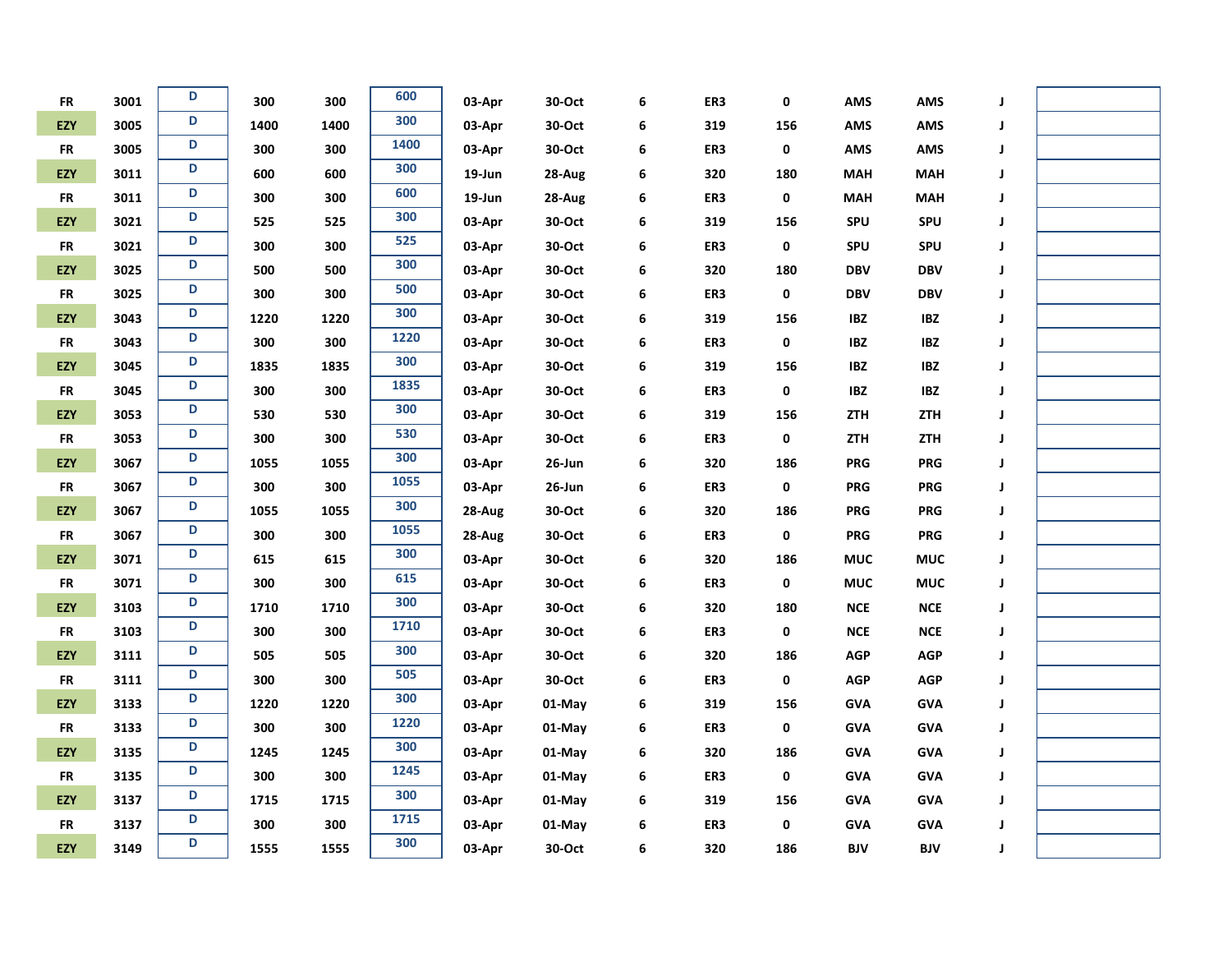| ${\sf FR}$ | 3149 | D | 300  | 300  | 1555 | 03-Apr    | 30-Oct | 6                       | ER3 | 0   | <b>BJV</b> | <b>BJV</b> | J           |  |
|------------|------|---|------|------|------|-----------|--------|-------------------------|-----|-----|------------|------------|-------------|--|
| <b>EZY</b> | 3155 | D | 1540 | 1540 | 300  | 03-Apr    | 30-Oct | 6                       | 320 | 186 | <b>DLM</b> | <b>DLM</b> | J           |  |
| <b>FR</b>  | 3155 | D | 300  | 300  | 1540 | 03-Apr    | 30-Oct | 6                       | ER3 | 0   | <b>DLM</b> | <b>DLM</b> | J           |  |
| EZY        | 3181 | D | 455  | 455  | 300  | 03-Apr    | 01-May | 6                       | 319 | 156 | <b>GNB</b> | <b>GNB</b> | J           |  |
| <b>FR</b>  | 3181 | D | 300  | 300  | 455  | 03-Apr    | 01-May | 6                       | ER3 | 0   | <b>GNB</b> | <b>GNB</b> | J           |  |
| EZY        | 3203 | D | 1600 | 1600 | 300  | 03-Apr    | 30-Oct | 6                       | 319 | 156 | CAG        | CAG        | J           |  |
| <b>FR</b>  | 3203 | D | 300  | 300  | 1600 | 03-Apr    | 30-Oct | 6                       | ER3 | 0   | CAG        | CAG        | J           |  |
| EZY        | 3213 | D | 920  | 920  | 300  | 03-Apr    | 30-Oct | 6                       | 320 | 186 | PMI        | PMI        | J           |  |
| <b>FR</b>  | 3213 | D | 300  | 300  | 920  | 03-Apr    | 30-Oct | 6                       | ER3 | 0   | PMI        | PMI        | $\mathbf J$ |  |
| EZY        | 3217 | D | 1715 | 1715 | 300  | 03-Apr    | 26-Jun | 6                       | 319 | 156 | PMI        | PMI        | J           |  |
| <b>FR</b>  | 3217 | D | 300  | 300  | 1715 | 03-Apr    | 26-Jun | 6                       | ER3 | 0   | PMI        | PMI        | J           |  |
| EZY        | 3217 | D | 1715 | 1715 | 300  | 28-Aug    | 30-Oct | 6                       | 319 | 156 | PMI        | PMI        | J           |  |
| <b>FR</b>  | 3217 | D | 300  | 300  | 1715 | 28-Aug    | 30-Oct | 6                       | ER3 | 0   | PMI        | PMI        | J           |  |
| EZY        | 3219 | D | 1825 | 1825 | 300  | $26$ -Jun | 28-Aug | 6                       | 319 | 156 | PMI        | PMI        | J           |  |
| <b>FR</b>  | 3219 | D | 300  | 300  | 1825 | $26$ -Jun | 28-Aug | 6                       | ER3 | 0   | PMI        | PMI        | $\mathbf J$ |  |
| EZY        | 3225 | D | 1215 | 1215 | 300  | 03-Apr    | 26-Jun | 6                       | 320 | 180 | <b>BIO</b> | <b>BIO</b> | J           |  |
| <b>FR</b>  | 3225 | D | 300  | 300  | 1215 | 03-Apr    | 26-Jun | 6                       | ER3 | 0   | <b>BIO</b> | <b>BIO</b> | J           |  |
| EZY        | 3225 | D | 1215 | 1215 | 300  | 28-Aug    | 30-Oct | 6                       | 320 | 180 | <b>BIO</b> | <b>BIO</b> | J           |  |
| <b>FR</b>  | 3225 | D | 300  | 300  | 1215 | 28-Aug    | 30-Oct | 6                       | ER3 | 0   | <b>BIO</b> | <b>BIO</b> | J           |  |
| EZY        | 3227 | D | 1050 | 1050 | 300  | 19-Jun    | 28-Aug | 6                       | 320 | 186 | <b>BIO</b> | <b>BIO</b> | J           |  |
| <b>FR</b>  | 3227 | D | 300  | 300  | 1050 | 19-Jun    | 28-Aug | 6                       | ER3 | 0   | <b>BIO</b> | <b>BIO</b> | J           |  |
| EZY        | 3245 | D | 1150 | 1150 | 300  | 03-Apr    | 30-Oct | 6                       | 319 | 156 | LJU        | LJU        | J           |  |
| <b>FR</b>  | 3245 | D | 300  | 300  | 1150 | 03-Apr    | 30-Oct | 6                       | ER3 | 0   | LJU        | LJU        | J           |  |
| EZY        | 3249 | D | 500  | 500  | 300  | 03-Apr    | 19-Jun | 6                       | 319 | 156 | <b>NAP</b> | <b>NAP</b> | J           |  |
| <b>FR</b>  | 3249 | D | 300  | 300  | 500  | 03-Apr    | 19-Jun | 6                       | ER3 | 0   | <b>NAP</b> | <b>NAP</b> | J           |  |
| EZY        | 3249 | D | 500  | 500  | 300  | 04-Sep    | 30-Oct | 6                       | 319 | 156 | <b>NAP</b> | <b>NAP</b> | J           |  |
| ${\sf FR}$ | 3249 | D | 300  | 300  | 500  | 04-Sep    | 30-Oct | 6                       | ER3 | 0   | <b>NAP</b> | <b>NAP</b> | J           |  |
| EZY        | 3251 | D | 1145 | 1145 | 300  | $19$ -Jun | 28-Aug | 6                       | 319 | 156 | <b>NAP</b> | <b>NAP</b> | J           |  |
| <b>FR</b>  | 3251 | D | 300  | 300  | 1145 | 19-Jun    | 28-Aug | 6                       | ER3 | 0   | <b>NAP</b> | <b>NAP</b> | J           |  |
| EZY        | 3253 | D | 1730 | 1730 | 300  | 03-Apr    | 30-Oct | 6                       | 319 | 156 | <b>NAP</b> | <b>NAP</b> | J           |  |
| <b>FR</b>  | 3253 | D | 300  | 300  | 1730 | 03-Apr    | 30-Oct | 6                       | ER3 | 0   | <b>NAP</b> | <b>NAP</b> | J           |  |
| EZY        | 255  | D | 1050 | 1050 | 300  | 28-Mar    | 24-Oct | $\overline{\mathbf{z}}$ | 319 | 156 | <b>BFS</b> | <b>BFS</b> | J           |  |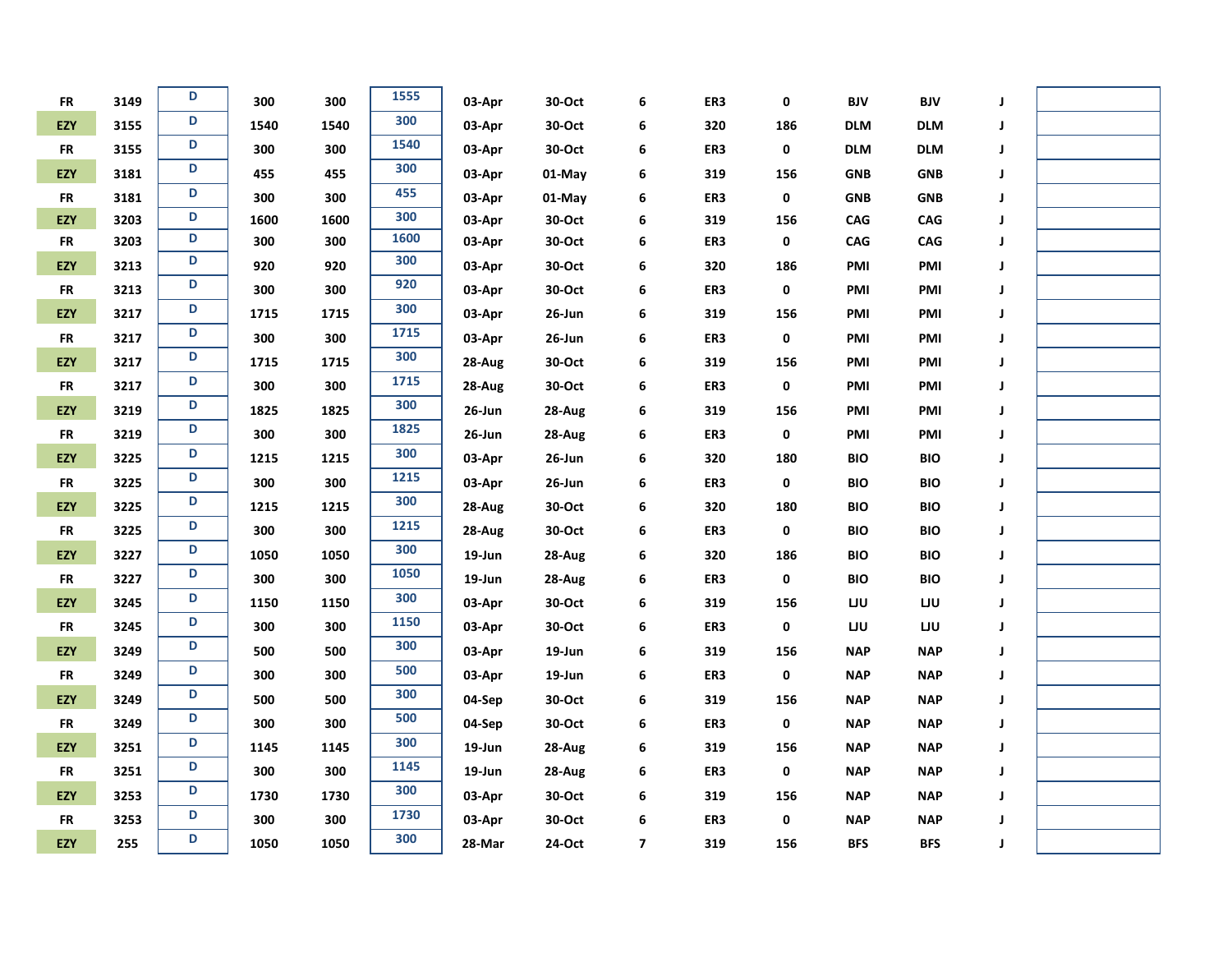| ${\sf FR}$ | 255  | D | 300  | 300  | 1050 | 28-Mar | 24-Oct | $\overline{\mathbf{z}}$ | ER3 | 0   | <b>BFS</b>  | <b>BFS</b>  | J |  |
|------------|------|---|------|------|------|--------|--------|-------------------------|-----|-----|-------------|-------------|---|--|
| EZY        | 257  | D | 1450 | 1450 | 300  | 28-Mar | 24-Oct | $\overline{\mathbf{z}}$ | 319 | 156 | <b>BFS</b>  | <b>BFS</b>  | J |  |
| <b>FR</b>  | 257  | D | 300  | 300  | 1450 | 28-Mar | 24-Oct | $\overline{\mathbf{z}}$ | ER3 | 0   | <b>BFS</b>  | <b>BFS</b>  | J |  |
| EZY        | 261  | D | 1820 | 1820 | 300  | 28-Mar | 24-Oct | $\overline{\mathbf{z}}$ | 319 | 156 | <b>BFS</b>  | <b>BFS</b>  | J |  |
| <b>FR</b>  | 261  | D | 300  | 300  | 1820 | 28-Mar | 24-Oct | $\overline{\mathbf{z}}$ | ER3 | 0   | <b>BFS</b>  | <b>BFS</b>  | J |  |
| EZY        | 3003 | D | 1215 | 1215 | 300  | 28-Mar | 24-Oct | $\overline{\mathbf{z}}$ | 319 | 156 | <b>AMS</b>  | AMS         | J |  |
| <b>FR</b>  | 3003 | D | 300  | 300  | 1215 | 28-Mar | 24-Oct | $\overline{\mathbf{z}}$ | ER3 | 0   | <b>AMS</b>  | <b>AMS</b>  | J |  |
| EZY        | 3005 | D | 1535 | 1535 | 300  | 28-Mar | 24-Oct | $\overline{\mathbf{z}}$ | 319 | 156 | <b>AMS</b>  | AMS         | J |  |
| <b>FR</b>  | 3005 | D | 300  | 300  | 1535 | 28-Mar | 24-Oct | $\overline{\mathbf{z}}$ | ER3 | 0   | <b>AMS</b>  | AMS         | J |  |
| <b>EZY</b> | 3009 | D | 1750 | 1750 | 300  | 05-Sep | 24-Oct | $\overline{\mathbf{z}}$ | 320 | 186 | <b>AMS</b>  | <b>AMS</b>  | J |  |
| <b>FR</b>  | 3009 | D | 300  | 300  | 1750 | 05-Sep | 24-Oct | $\overline{7}$          | ER3 | 0   | <b>AMS</b>  | AMS         | J |  |
| EZY        | 3009 | D | 1715 | 1715 | 300  | 27-Jun | 29-Aug | 7                       | 320 | 186 | <b>AMS</b>  | AMS         | J |  |
| <b>FR</b>  | 3009 | D | 300  | 300  | 1715 | 27-Jun | 29-Aug | $\overline{\mathbf{z}}$ | ER3 | 0   | <b>AMS</b>  | AMS         | J |  |
| EZY        | 3009 | D | 1750 | 1750 | 300  | 28-Mar | 20-Jun | $\overline{\mathbf{z}}$ | 320 | 186 | <b>AMS</b>  | <b>AMS</b>  | J |  |
| <b>FR</b>  | 3009 | D | 300  | 300  | 1750 | 28-Mar | 20-Jun | $\overline{\mathbf{z}}$ | ER3 | 0   | <b>AMS</b>  | AMS         | J |  |
| EZY        | 3021 | D | 1135 | 1135 | 300  | 28-Mar | 24-Oct | $\overline{\mathbf{z}}$ | 320 | 186 | SPU         | <b>SPU</b>  | J |  |
| <b>FR</b>  | 3021 | D | 300  | 300  | 1135 | 28-Mar | 24-Oct | $\overline{\mathbf{z}}$ | ER3 | 0   | SPU         | <b>SPU</b>  | J |  |
| EZY        | 3025 | D | 520  | 520  | 300  | 28-Mar | 24-Oct | $\overline{\mathbf{z}}$ | 320 | 186 | <b>DBV</b>  | <b>DBV</b>  | J |  |
| <b>FR</b>  | 3025 | D | 300  | 300  | 520  | 28-Mar | 24-Oct | $\overline{\mathbf{z}}$ | ER3 | 0   | <b>DBV</b>  | <b>DBV</b>  | J |  |
| EZY        | 3043 | D | 500  | 500  | 300  | 28-Mar | 24-Oct | $\overline{\mathbf{z}}$ | 320 | 186 | <b>IBZ</b>  | <b>IBZ</b>  | J |  |
| ${\sf FR}$ | 3043 | D | 300  | 300  | 500  | 28-Mar | 24-Oct | $\overline{\mathbf{z}}$ | ER3 | 0   | <b>IBZ</b>  | <b>IBZ</b>  | J |  |
| EZY        | 3067 | D | 1735 | 1735 | 300  | 28-Mar | 24-Oct | $\overline{\mathbf{z}}$ | 319 | 156 | <b>PRG</b>  | <b>PRG</b>  | J |  |
| <b>FR</b>  | 3067 | D | 300  | 300  | 1735 | 28-Mar | 24-Oct | $\overline{\mathbf{z}}$ | ER3 | 0   | <b>PRG</b>  | <b>PRG</b>  | J |  |
| EZY        | 3071 | D | 1235 | 1235 | 300  | 28-Mar | 24-Oct | $\overline{\mathbf{z}}$ | 320 | 186 | <b>MUC</b>  | <b>MUC</b>  | J |  |
| FR         | 3071 | D | 300  | 300  | 1235 | 28-Mar | 24-Oct | $\overline{\mathbf{z}}$ | ER3 | 0   | <b>MUC</b>  | <b>MUC</b>  | J |  |
| EZY        | 3073 | D | 515  | 515  | 300  | 05-Sep | 10-Oct | $\overline{\mathbf{z}}$ | 319 | 156 | <b>MUC</b>  | <b>MUC</b>  | J |  |
| <b>FR</b>  | 3073 | D | 300  | 300  | 515  | 05-Sep | 10-Oct | $\overline{\mathbf{z}}$ | ER3 | 0   | <b>MUC</b>  | <b>MUC</b>  | J |  |
| EZY        | 3103 | D | 1710 | 1710 | 300  | 28-Mar | 24-Oct | $\overline{\mathbf{z}}$ | 319 | 156 | ${\sf NCE}$ | ${\sf NCE}$ | J |  |
| <b>FR</b>  | 3103 | D | 300  | 300  | 1710 | 28-Mar | 24-Oct | $\overline{\mathbf{z}}$ | ER3 | 0   | ${\sf NCE}$ | ${\sf NCE}$ | J |  |
| EZY        | 3111 | D | 505  | 505  | 300  | 28-Mar | 24-Oct | $\overline{\mathbf{z}}$ | 320 | 186 | <b>AGP</b>  | <b>AGP</b>  | J |  |
| <b>FR</b>  | 3111 | D | 300  | 300  | 505  | 28-Mar | 24-Oct | $\overline{\mathbf{z}}$ | ER3 | 0   | <b>AGP</b>  | <b>AGP</b>  | J |  |
| EZY        | 3113 | D | 1830 | 1830 | 300  | 28-Mar | 27-Jun | $\overline{\mathbf{z}}$ | 319 | 156 | <b>AGP</b>  | <b>AGP</b>  | J |  |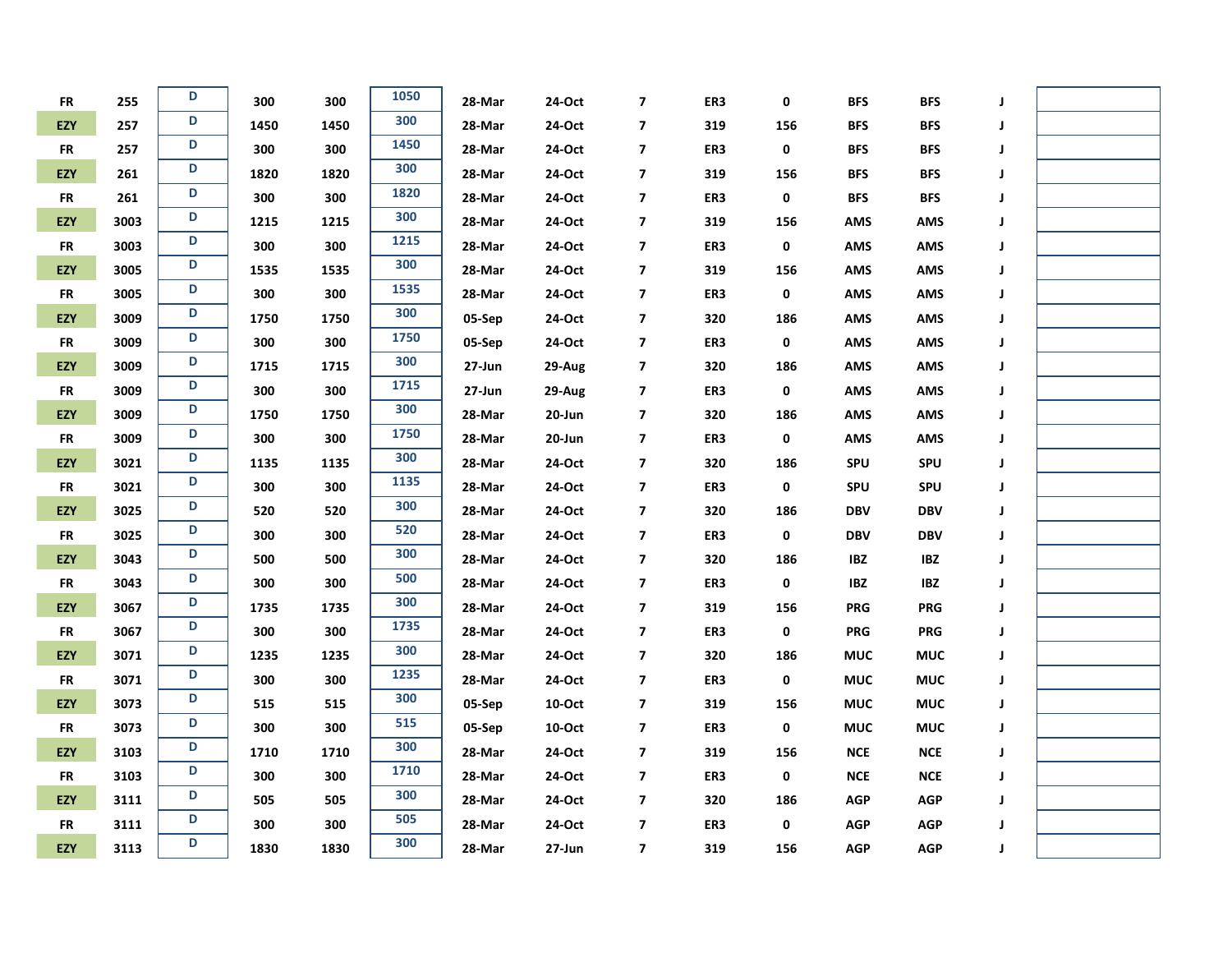| <b>FR</b>  | 3113 | D | 300  | 300  | 1830 | 28-Mar | 27-Jun    | $\overline{\mathbf{z}}$ | ER3 | 0   | <b>AGP</b> | <b>AGP</b> | J |  |
|------------|------|---|------|------|------|--------|-----------|-------------------------|-----|-----|------------|------------|---|--|
| <b>EZY</b> | 3113 | D | 1830 | 1830 | 300  | 29-Aug | 24-Oct    | $\overline{\mathbf{z}}$ | 319 | 156 | <b>AGP</b> | <b>AGP</b> | J |  |
| <b>FR</b>  | 3113 | D | 300  | 300  | 1830 | 29-Aug | 24-Oct    | $\overline{\mathbf{z}}$ | ER3 | 0   | <b>AGP</b> | <b>AGP</b> | J |  |
| EZY        | 3135 | D | 1105 | 1105 | 300  | 28-Mar | 25-Apr    | $\overline{\mathbf{z}}$ | 320 | 186 | <b>GVA</b> | <b>GVA</b> | J |  |
| <b>FR</b>  | 3135 | D | 300  | 300  | 1105 | 28-Mar | 25-Apr    | $\overline{\mathbf{z}}$ | ER3 | 0   | <b>GVA</b> | <b>GVA</b> | J |  |
| EZY        | 3151 | D | 600  | 600  | 300  | 28-Mar | 24-Oct    | $\overline{\mathbf{z}}$ | 319 | 156 | CDG        | CDG        | J |  |
| FR         | 3151 | D | 300  | 300  | 600  | 28-Mar | 24-Oct    | $\overline{\mathbf{z}}$ | ER3 | 0   | CDG        | <b>CDG</b> | J |  |
| EZY        | 3181 | D | 510  | 510  | 300  | 28-Mar | 25-Apr    | $\boldsymbol{7}$        | 320 | 186 | <b>GNB</b> | <b>GNB</b> | J |  |
| <b>FR</b>  | 3181 | D | 300  | 300  | 510  | 28-Mar | 25-Apr    | $\overline{\mathbf{z}}$ | ER3 | 0   | <b>GNB</b> | <b>GNB</b> | J |  |
| EZY        | 3203 | D | 600  | 600  | 300  | 28-Mar | 24-Oct    | $\overline{\mathbf{z}}$ | 319 | 156 | CAG        | CAG        | J |  |
| <b>FR</b>  | 3203 | D | 300  | 300  | 600  | 28-Mar | 24-Oct    | $\overline{\mathbf{z}}$ | ER3 | 0   | CAG        | CAG        | J |  |
| EZY        | 3213 | D | 500  | 500  | 300  | 28-Mar | 24-Oct    | $\overline{\mathbf{z}}$ | 319 | 156 | PMI        | PMI        | J |  |
| <b>FR</b>  | 3213 | D | 300  | 300  | 500  | 28-Mar | 24-Oct    | $\overline{\mathbf{z}}$ | ER3 | 0   | PMI        | PMI        | J |  |
| EZY        | 3217 | D | 1800 | 1800 | 300  | 20-Jun | 29-Aug    | $\boldsymbol{7}$        | 319 | 156 | PMI        | PMI        | J |  |
| <b>FR</b>  | 3217 | D | 300  | 300  | 1800 | 20-Jun | 29-Aug    | $\overline{\mathbf{z}}$ | ER3 | 0   | PMI        | PMI        | J |  |
| EZY        | 3225 | D | 1215 | 1215 | 300  | 28-Mar | 24-Oct    | $\boldsymbol{7}$        | 320 | 180 | <b>BIO</b> | <b>BIO</b> | J |  |
| <b>FR</b>  | 3225 | D | 300  | 300  | 1215 | 28-Mar | 24-Oct    | $\overline{\mathbf{z}}$ | ER3 | 0   | <b>BIO</b> | <b>BIO</b> | J |  |
| EZY        | 3245 | D | 1205 | 1205 | 300  | 28-Mar | 24-Oct    | $\overline{\mathbf{z}}$ | 320 | 186 | LJU        | <b>LJU</b> | J |  |
| <b>FR</b>  | 3245 | D | 300  | 300  | 1205 | 28-Mar | 24-Oct    | $\overline{\mathbf{z}}$ | ER3 | 0   | LJU        | LJU        | J |  |
| <b>EZY</b> | 3247 | D | 1735 | 1735 | 300  | 05-Sep | 24-Oct    | $\overline{\mathbf{z}}$ | 320 | 186 | LJU        | LJU        | J |  |
| <b>FR</b>  | 3247 | D | 300  | 300  | 1735 | 05-Sep | 24-Oct    | $\overline{\mathbf{z}}$ | ER3 | 0   | LJU        | LJU        | J |  |
| <b>EZY</b> | 3247 | D | 1750 | 1750 | 300  | 27-Jun | 29-Aug    | $\overline{\mathbf{z}}$ | 320 | 186 | LJU        | LJU        | J |  |
| <b>FR</b>  | 3247 | D | 300  | 300  | 1750 | 27-Jun | 29-Aug    | $\overline{\mathbf{z}}$ | ER3 | 0   | LJU        | LJU        | J |  |
| EZY        | 3247 | D | 1735 | 1735 | 300  | 28-Mar | 20-Jun    | $\overline{\mathbf{z}}$ | 320 | 186 | LJU        | LJU        | J |  |
| <b>FR</b>  | 3247 | D | 300  | 300  | 1735 | 28-Mar | 20-Jun    | $\overline{\mathbf{z}}$ | ER3 | 0   | LJU        | LJU        | J |  |
| EZY        | 3249 | D | 500  | 500  | 300  | 28-Mar | 24-Oct    | $\overline{\mathbf{z}}$ | 319 | 156 | <b>NAP</b> | <b>NAP</b> | J |  |
| <b>FR</b>  | 3249 | D | 300  | 300  | 500  | 28-Mar | 24-Oct    | $\overline{\mathbf{z}}$ | ER3 | 0   | <b>NAP</b> | <b>NAP</b> | J |  |
| EZY        | 3251 | D | 1150 | 1150 | 300  | 28-Mar | 24-Oct    | $\overline{\mathbf{z}}$ | 319 | 156 | <b>NAP</b> | <b>NAP</b> | J |  |
| <b>FR</b>  | 3251 | D | 300  | 300  | 1150 | 28-Mar | 24-Oct    | $\overline{\mathbf{z}}$ | ER3 | 0   | <b>NAP</b> | <b>NAP</b> | J |  |
| <b>EZY</b> | 3046 | A | 20   | 20   | 300  | 29-Mar | 25-Oct    | 1000000                 | 319 | 156 | <b>IBZ</b> | <b>IBZ</b> | J |  |
| <b>FR</b>  | 3046 | A | 300  | 300  | 20   | 29-Mar | 25-Oct    | 1000000                 | ER3 | 0   | <b>IBZ</b> | <b>IBZ</b> |   |  |
| EZY        | 3114 | A | 50   | 50   | 300  | 29-Mar | $21$ -Jun | 1000000                 | 319 | 156 | <b>AGP</b> | <b>AGP</b> |   |  |
| <b>FR</b>  | 3114 | Α | 300  | 300  | 50   | 29-Mar | $21$ -Jun | 1000000                 | ER3 | 0   | <b>AGP</b> | <b>AGP</b> | J |  |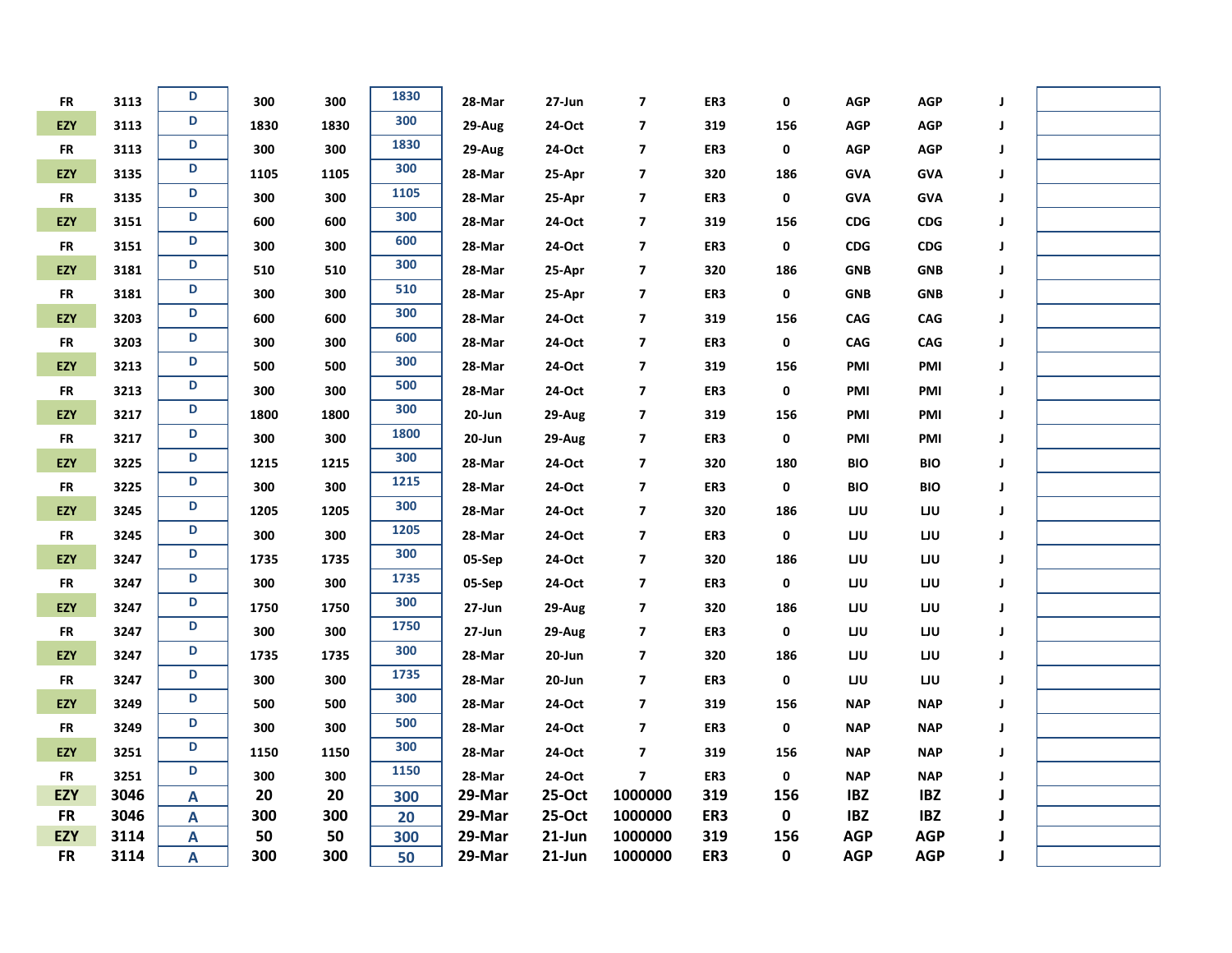| <b>EZY</b> | 3114  | A                         | 50   | 50   | 300  | 06-Sep | 25-Oct | 1000000 | 319 | 156       | <b>AGP</b> | <b>AGP</b> | J |  |
|------------|-------|---------------------------|------|------|------|--------|--------|---------|-----|-----------|------------|------------|---|--|
| <b>FR</b>  | 3114  | A                         | 300  | 300  | 50   | 06-Sep | 25-Oct | 1000000 | ER3 | $\pmb{0}$ | <b>AGP</b> | <b>AGP</b> | J |  |
| <b>EZY</b> | 254   | A                         | 830  | 830  | 300  | 29-Mar | 25-Oct | 1000000 | 319 | 156       | <b>BFS</b> | <b>BFS</b> | J |  |
| <b>FR</b>  | 254   | A                         | 300  | 300  | 830  | 29-Mar | 25-Oct | 1000000 | ER3 | $\pmb{0}$ | <b>BFS</b> | <b>BFS</b> | J |  |
| <b>EZY</b> | 3002  | A                         | 855  | 855  | 300  | 29-Mar | 25-Oct | 1000000 | 320 | 186       | <b>AMS</b> | <b>AMS</b> | J |  |
| <b>FR</b>  | 3002  | A                         | 300  | 300  | 855  | 29-Mar | 25-Oct | 1000000 | ER3 | 0         | <b>AMS</b> | <b>AMS</b> | J |  |
| <b>EZY</b> | 3132  | A                         | 1040 | 1040 | 300  | 29-Mar | 26-Apr | 1000000 | 320 | 180       | <b>GVA</b> | <b>GVA</b> | J |  |
| <b>FR</b>  | 3132A | A                         | 300  | 300  | 1040 | 29-Mar | 26-Apr | 1000000 | ER3 | 0         | <b>GVA</b> | <b>GVA</b> | J |  |
| <b>EZY</b> | 3226  | A                         | 1040 | 1040 | 300  | 29-Mar | 25-Oct | 1000000 | 319 | 156       | <b>BIO</b> | <b>BIO</b> | J |  |
| <b>FR</b>  | 3226  | A                         | 300  | 300  | 1040 | 29-Mar | 25-Oct | 1000000 | ER3 | 0         | <b>BIO</b> | <b>BIO</b> | J |  |
| <b>EZY</b> | 3104  | A                         | 1050 | 1050 | 300  | 29-Mar | 25-Oct | 1000000 | 320 | 186       | <b>NCE</b> | <b>NCE</b> | J |  |
| <b>FR</b>  | 3104  | A                         | 300  | 300  | 1050 | 29-Mar | 25-Oct | 1000000 | ER3 | $\pmb{0}$ | <b>NCE</b> | <b>NCE</b> | J |  |
| <b>EZY</b> | 3250  | A                         | 1100 | 1100 | 300  | 29-Mar | 25-Oct | 1000000 | 319 | 156       | <b>NAP</b> | <b>NAP</b> | J |  |
| <b>FR</b>  | 3250  | A                         | 300  | 300  | 1100 | 29-Mar | 25-Oct | 1000000 | ER3 | 0         | <b>NAP</b> | <b>NAP</b> | J |  |
| <b>EZY</b> | 3214  | A                         | 1110 | 1110 | 300  | 29-Mar | 25-Oct | 1000000 | 319 | 156       | <b>PMI</b> | PMI        | J |  |
| <b>FR</b>  | 3214  | A                         | 300  | 300  | 1110 | 29-Mar | 25-Oct | 1000000 | ER3 | 0         | <b>PMI</b> | PMI        | J |  |
| <b>EZY</b> | 3112  | A                         | 1130 | 1130 | 300  | 29-Mar | 25-Oct | 1000000 | 320 | 186       | <b>AGP</b> | <b>AGP</b> | J |  |
| <b>FR</b>  | 3112  | A                         | 300  | 300  | 1130 | 29-Mar | 25-Oct | 1000000 | ER3 | 0         | <b>AGP</b> | <b>AGP</b> | J |  |
| <b>EZY</b> | 234   | A                         | 1220 | 1220 | 300  | 29-Mar | 25-Oct | 1000000 | 319 | 156       | <b>EDI</b> | <b>EDI</b> | J |  |
| <b>FR</b>  | 234   | A                         | 300  | 300  | 1220 | 29-Mar | 25-Oct | 1000000 | ER3 | 0         | <b>EDI</b> | <b>EDI</b> | J |  |
| <b>EZY</b> | 3068  | A                         | 1340 | 1340 | 300  | 29-Mar | 25-Oct | 1000000 | 320 | 186       | <b>PRG</b> | <b>PRG</b> | J |  |
| <b>FR</b>  | 3068  | A                         | 300  | 300  | 1340 | 29-Mar | 25-Oct | 1000000 | ER3 | 0         | <b>PRG</b> | <b>PRG</b> | J |  |
| <b>EZY</b> | 3004  | A                         | 1350 | 1350 | 300  | 29-Mar | 25-Oct | 1000000 | 320 | 186       | <b>AMS</b> | <b>AMS</b> | J |  |
| <b>FR</b>  | 3004  | A                         | 300  | 300  | 1350 | 29-Mar | 25-Oct | 1000000 | ER3 | $\pmb{0}$ | <b>AMS</b> | <b>AMS</b> | J |  |
| <b>EZY</b> | 256   | A                         | 1420 | 1420 | 300  | 29-Mar | 25-Oct | 1000000 | 320 | 186       | <b>BFS</b> | <b>BFS</b> | J |  |
| <b>FR</b>  | 256   | A                         | 300  | 300  | 1420 | 29-Mar | 25-Oct | 1000000 | ER3 | 0         | <b>BFS</b> | <b>BFS</b> | J |  |
| <b>EZY</b> | 3152  | $\boldsymbol{\mathsf{A}}$ | 1650 | 1650 | 300  | 29-Mar | 25-Oct | 1000000 | 319 | 156       | <b>CDG</b> | <b>CDG</b> | J |  |
| <b>FR</b>  | 3152  | A                         | 300  | 300  | 1650 | 29-Mar | 25-Oct | 1000000 | ER3 | $\pmb{0}$ | <b>CDG</b> | <b>CDG</b> | J |  |
| <b>EZY</b> | 3246  | A                         | 1720 | 1720 | 300  | 29-Mar | 25-Oct | 1000000 | 319 | 156       | LJU        | LJU        | J |  |
| <b>FR</b>  | 3246  | A                         | 300  | 300  | 1720 | 29-Mar | 25-Oct | 1000000 | ER3 | 0         | LJU        | LJU        | J |  |
| <b>EZY</b> | 3204  | $\boldsymbol{\mathsf{A}}$ | 1740 | 1740 | 300  | 29-Mar | 25-Oct | 1000000 | 319 | 156       | <b>CAG</b> | <b>CAG</b> | J |  |
| <b>FR</b>  | 3204  | A                         | 300  | 300  | 1740 | 29-Mar | 25-Oct | 1000000 | ER3 | $\pmb{0}$ | <b>CAG</b> | <b>CAG</b> | J |  |
| <b>EZY</b> | 3252  | A                         | 1750 | 1750 | 300  | 29-Mar | 25-Oct | 1000000 | 319 | 156       | <b>NAP</b> | <b>NAP</b> | J |  |
| <b>FR</b>  | 3252  | A                         | 300  | 300  | 1750 | 29-Mar | 25-Oct | 1000000 | ER3 | 0         | <b>NAP</b> | <b>NAP</b> | J |  |
| <b>EZY</b> | 258   | A                         | 1755 | 1755 | 300  | 29-Mar | 25-Oct | 1000000 | 319 | 156       | <b>BFS</b> | <b>BFS</b> | J |  |
| <b>FR</b>  | 258   | A                         | 300  | 300  | 1755 | 29-Mar | 25-Oct | 1000000 | ER3 | $\pmb{0}$ | <b>BFS</b> | <b>BFS</b> | J |  |
| <b>EZY</b> | 3010  | A                         | 2100 | 2100 | 300  | 29-Mar | 25-Oct | 1000000 | 319 | 156       | <b>AMS</b> | <b>AMS</b> | J |  |
| <b>FR</b>  | 3010  | A                         | 300  | 300  | 2100 | 29-Mar | 25-Oct | 1000000 | ER3 | $\pmb{0}$ | <b>AMS</b> | <b>AMS</b> | J |  |
| <b>EZY</b> | 3074  | A                         | 2140 | 2140 | 300  | 29-Mar | 25-Oct | 1000000 | 319 | 156       | <b>MUC</b> | <b>MUC</b> | J |  |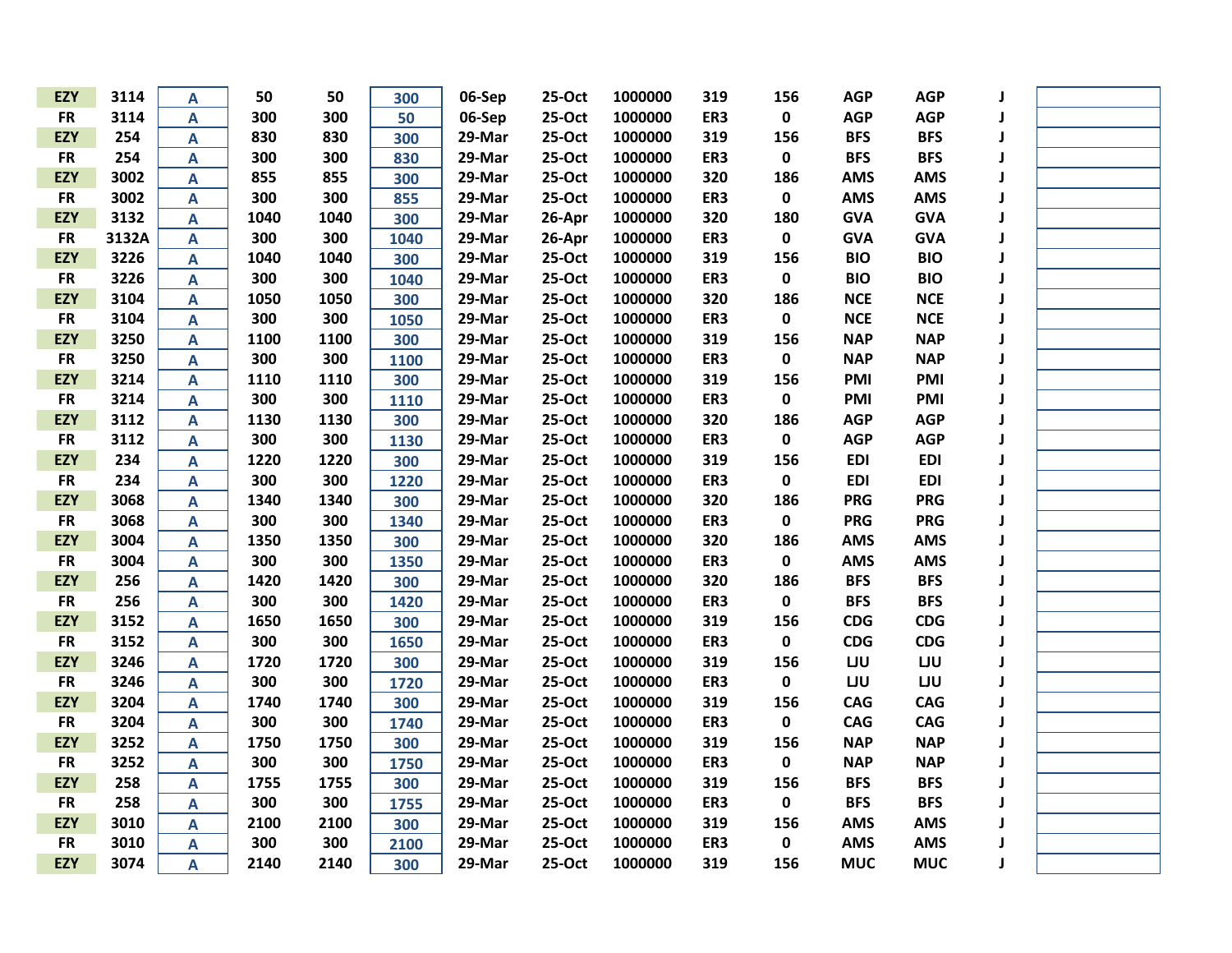| <b>FR</b>  | 3074  | A                       | 300  | 300  | 2140 | 29-Mar | 25-Oct | 1000000 | ER3 | $\mathbf 0$ | <b>MUC</b> | <b>MUC</b> |   |  |
|------------|-------|-------------------------|------|------|------|--------|--------|---------|-----|-------------|------------|------------|---|--|
| <b>EZY</b> | 264   | $\mathsf{A}$            | 2155 | 2155 | 300  | 29-Mar | 25-Oct | 1000000 | 319 | 156         | <b>BFS</b> | <b>BFS</b> |   |  |
| <b>FR</b>  | 264   | A                       | 300  | 300  | 2155 | 29-Mar | 25-Oct | 1000000 | ER3 | $\pmb{0}$   | <b>BFS</b> | <b>BFS</b> |   |  |
| <b>EZY</b> | 3228  | A                       | 2240 | 2240 | 300  | 29-Mar | 25-Oct | 1000000 | 319 | 156         | <b>BIO</b> | <b>BIO</b> | J |  |
| <b>FR</b>  | 3228  | A                       | 300  | 300  | 2240 | 29-Mar | 25-Oct | 1000000 | ER3 | $\pmb{0}$   | <b>BIO</b> | <b>BIO</b> |   |  |
| <b>EZY</b> | 3156  | $\mathsf{A}$            | 15   | 15   | 300  | 30-Mar | 26-Oct | 200000  | 320 | 186         | <b>DLM</b> | <b>DLM</b> |   |  |
| <b>FR</b>  | 3156  | $\mathsf{A}$            | 300  | 300  | 15   | 30-Mar | 26-Oct | 200000  | ER3 | $\pmb{0}$   | <b>DLM</b> | <b>DLM</b> |   |  |
| <b>EZY</b> | 3048  | A                       | 30   | 30   | 300  | 30-Mar | 26-Oct | 200000  | 320 | 186         | <b>IBZ</b> | <b>IBZ</b> |   |  |
| <b>FR</b>  | 3048  | A                       | 300  | 300  | 30   | 30-Mar | 26-Oct | 200000  | ER3 | $\mathbf 0$ | <b>IBZ</b> | <b>IBZ</b> |   |  |
| <b>EZY</b> | 3114  | A                       | 50   | 50   | 300  | 30-Mar | 26-Oct | 200000  | 319 | 156         | <b>AGP</b> | <b>AGP</b> | J |  |
| <b>FR</b>  | 3114  | A                       | 300  | 300  | 50   | 30-Mar | 26-Oct | 200000  | ER3 | $\pmb{0}$   | <b>AGP</b> | <b>AGP</b> |   |  |
| <b>EZY</b> | 3002  | A                       | 855  | 855  | 300  | 30-Mar | 26-Oct | 200000  | 320 | 186         | <b>AMS</b> | <b>AMS</b> | J |  |
| <b>FR</b>  | 3002  | $\mathsf{A}$            | 300  | 300  | 855  | 30-Mar | 26-Oct | 200000  | ER3 | $\mathbf 0$ | <b>AMS</b> | <b>AMS</b> | J |  |
| <b>EZY</b> | 3152  | $\mathsf{A}$            | 910  | 910  | 300  | 30-Mar | 26-Oct | 200000  | 320 | 186         | <b>CDG</b> | CDG        |   |  |
| <b>FR</b>  | 3152  | A                       | 300  | 300  | 910  | 30-Mar | 26-Oct | 200000  | ER3 | $\pmb{0}$   | <b>CDG</b> | CDG        | J |  |
| <b>EZY</b> | 3132  | $\mathsf{A}$            | 1035 | 1035 | 300  | 30-Mar | 27-Apr | 200000  | 319 | 156         | <b>GVA</b> | <b>GVA</b> | J |  |
| <b>FR</b>  | 3132A | A                       | 300  | 300  | 1035 | 30-Mar | 27-Apr | 200000  | ER3 | $\pmb{0}$   | <b>GVA</b> | <b>GVA</b> |   |  |
| <b>EZY</b> | 3104  | A                       | 1045 | 1045 | 300  | 30-Mar | 26-Oct | 200000  | 320 | 186         | <b>NCE</b> | <b>NCE</b> |   |  |
| <b>FR</b>  | 3104  | $\mathsf{A}$            | 300  | 300  | 1045 | 30-Mar | 26-Oct | 200000  | ER3 | $\mathbf 0$ | <b>NCE</b> | <b>NCE</b> |   |  |
| <b>EZY</b> | 3250  | A                       | 1100 | 1100 | 300  | 30-Mar | 26-Oct | 200000  | 319 | 156         | <b>NAP</b> | <b>NAP</b> |   |  |
| <b>FR</b>  | 3250  | A                       | 300  | 300  | 1100 | 30-Mar | 26-Oct | 200000  | ER3 | $\mathbf 0$ | <b>NAP</b> | <b>NAP</b> |   |  |
| <b>EZY</b> | 3026  | A                       | 1105 | 1105 | 300  | 30-Mar | 26-Oct | 200000  | 319 | 156         | <b>DBV</b> | <b>DBV</b> | J |  |
| <b>FR</b>  | 3026  | A                       | 300  | 300  | 1105 | 30-Mar | 26-Oct | 200000  | ER3 | $\mathbf 0$ | <b>DBV</b> | <b>DBV</b> |   |  |
| <b>EZY</b> | 3112  | A                       | 1130 | 1130 | 300  | 30-Mar | 26-Oct | 200000  | 320 | 186         | <b>AGP</b> | <b>AGP</b> | J |  |
| <b>FR</b>  | 3112  | A                       | 300  | 300  | 1130 | 30-Mar | 26-Oct | 200000  | ER3 | $\mathbf 0$ | <b>AGP</b> | <b>AGP</b> | J |  |
| <b>EZY</b> | 3204  | $\overline{\mathsf{A}}$ | 1130 | 1130 | 300  | 30-Mar | 26-Oct | 200000  | 319 | 156         | <b>CAG</b> | CAG        |   |  |
| <b>FR</b>  | 3204  | $\mathsf{A}$            | 300  | 300  | 1130 | 30-Mar | 26-Oct | 200000  | ER3 | $\pmb{0}$   | CAG        | CAG        |   |  |
| <b>EZY</b> | 234   | $\mathsf{A}$            | 1255 | 1255 | 300  | 30-Mar | 26-Oct | 200000  | 320 | 186         | <b>EDI</b> | <b>EDI</b> |   |  |
| <b>FR</b>  | 234   | A                       | 300  | 300  | 1255 | 30-Mar | 26-Oct | 200000  | ER3 | $\mathbf 0$ | <b>EDI</b> | <b>EDI</b> |   |  |
| <b>EZY</b> | 256   | A                       | 1415 | 1415 | 300  | 30-Mar | 26-Oct | 200000  | 319 | 156         | <b>BFS</b> | <b>BFS</b> |   |  |
| <b>FR</b>  | 256   | $\mathsf{A}$            | 300  | 300  | 1415 | 30-Mar | 26-Oct | 200000  | ER3 | $\mathbf 0$ | <b>BFS</b> | <b>BFS</b> |   |  |
| <b>EZY</b> | 3004  | A                       | 1420 | 1420 | 300  | 30-Mar | 26-Oct | 200000  | 319 | 156         | <b>AMS</b> | <b>AMS</b> |   |  |
| <b>FR</b>  | 3004  | A                       | 300  | 300  | 1420 | 30-Mar | 26-Oct | 200000  | ER3 | $\pmb{0}$   | <b>AMS</b> | <b>AMS</b> | J |  |
| <b>EZY</b> | 3068  | A                       | 1455 | 1455 | 300  | 30-Mar | 26-Oct | 200000  | 320 | 186         | <b>PRG</b> | <b>PRG</b> | J |  |
| <b>FR</b>  | 3068  | A                       | 300  | 300  | 1455 | 30-Mar | 26-Oct | 200000  | ER3 | $\pmb{0}$   | <b>PRG</b> | <b>PRG</b> |   |  |
| <b>EZY</b> | 3072  | A                       | 1625 | 1625 | 300  | 30-Mar | 26-Oct | 200000  | 320 | 186         | <b>MUC</b> | <b>MUC</b> | J |  |
| <b>FR</b>  | 3072  | A                       | 300  | 300  | 1625 | 30-Mar | 26-Oct | 200000  | ER3 | $\pmb{0}$   | <b>MUC</b> | <b>MUC</b> | J |  |
| <b>EZY</b> | 3246  | $\mathsf{A}$            | 1655 | 1655 | 300  | 30-Mar | 26-Oct | 200000  | 319 | 156         | LJU        | LJU        |   |  |
| <b>FR</b>  | 3246  | A                       | 300  | 300  | 1655 | 30-Mar | 26-Oct | 200000  | ER3 | 0           | LJU        | LJU        | J |  |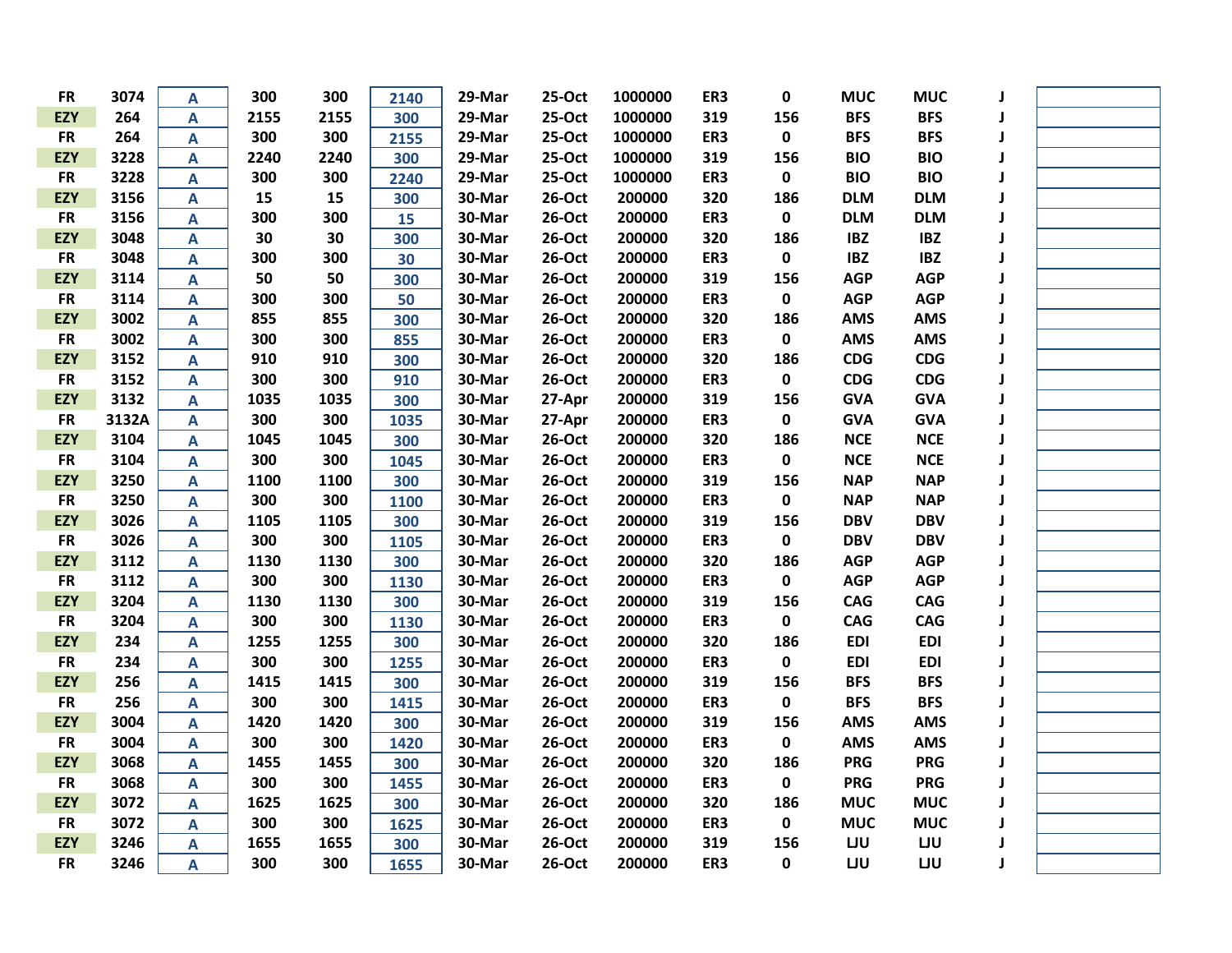| <b>EZY</b> | 258   | A                       | 1755 | 1755 | 300  | 15-Jun    | 24-Aug | 200000 | 319 | 156         | <b>BFS</b> | <b>BFS</b> |   |  |
|------------|-------|-------------------------|------|------|------|-----------|--------|--------|-----|-------------|------------|------------|---|--|
| <b>FR</b>  | 258   | A                       | 300  | 300  | 1755 | $15$ -Jun | 24-Aug | 200000 | ER3 | $\mathbf 0$ | <b>BFS</b> | <b>BFS</b> |   |  |
| <b>EZY</b> | 260   | A                       | 1815 | 1815 | 300  | 30-Mar    | 26-Oct | 200000 | 319 | 156         | <b>BFS</b> | <b>BFS</b> |   |  |
| <b>FR</b>  | 260   | A                       | 300  | 300  | 1815 | 30-Mar    | 26-Oct | 200000 | ER3 | $\pmb{0}$   | <b>BFS</b> | <b>BFS</b> |   |  |
| <b>EZY</b> | 240   | A                       | 1825 | 1825 | 300  | 30-Mar    | 26-Oct | 200000 | 320 | 186         | <b>EDI</b> | <b>EDI</b> |   |  |
| <b>FR</b>  | 240   | A                       | 300  | 300  | 1825 | 30-Mar    | 26-Oct | 200000 | ER3 | $\pmb{0}$   | <b>EDI</b> | <b>EDI</b> |   |  |
| <b>EZY</b> | 3252  | $\mathsf{A}$            | 2050 | 2050 | 300  | 30-Mar    | 26-Oct | 200000 | 319 | 156         | <b>NAP</b> | <b>NAP</b> |   |  |
| <b>FR</b>  | 3252  | A                       | 300  | 300  | 2050 | 30-Mar    | 26-Oct | 200000 | ER3 | $\pmb{0}$   | <b>NAP</b> | <b>NAP</b> |   |  |
| <b>EZY</b> | 3228  | A                       | 2145 | 2145 | 300  | 30-Mar    | 15-Jun | 200000 | 319 | 156         | <b>BIO</b> | <b>BIO</b> |   |  |
| <b>FR</b>  | 3228  | A                       | 300  | 300  | 2145 | 30-Mar    | 15-Jun | 200000 | ER3 | $\pmb{0}$   | <b>BIO</b> | <b>BIO</b> |   |  |
| <b>EZY</b> | 3228  | A                       | 2145 | 2145 | 300  | 31-Aug    | 26-Oct | 200000 | 319 | 156         | <b>BIO</b> | <b>BIO</b> |   |  |
| <b>FR</b>  | 3228  | A                       | 300  | 300  | 2145 | 31-Aug    | 26-Oct | 200000 | ER3 | $\pmb{0}$   | <b>BIO</b> | <b>BIO</b> |   |  |
| <b>EZY</b> | 264   | A                       | 2155 | 2155 | 300  | 30-Mar    | 26-Oct | 200000 | 319 | 156         | <b>BFS</b> | <b>BFS</b> |   |  |
| <b>FR</b>  | 264   | A                       | 300  | 300  | 2155 | 30-Mar    | 26-Oct | 200000 | ER3 | $\pmb{0}$   | <b>BFS</b> | <b>BFS</b> |   |  |
| <b>EZY</b> | 3228  | $\mathsf{A}$            | 2240 | 2240 | 300  | 22-Jun    | 24-Aug | 200000 | 319 | 156         | <b>BIO</b> | <b>BIO</b> |   |  |
| <b>FR</b>  | 3228  | A                       | 300  | 300  | 2240 | 22-Jun    | 24-Aug | 200000 | ER3 | $\pmb{0}$   | <b>BIO</b> | <b>BIO</b> |   |  |
| <b>EZY</b> | 3044  | A                       | 2245 | 2245 | 300  | 30-Mar    | 26-Oct | 200000 | 319 | 156         | <b>IBZ</b> | <b>IBZ</b> |   |  |
| <b>FR</b>  | 3044  | A                       | 300  | 300  | 2245 | 30-Mar    | 26-Oct | 200000 | ER3 | 0           | <b>IBZ</b> | <b>IBZ</b> |   |  |
| <b>EZY</b> | 3012  | A                       | 2315 | 2315 | 300  | 22-Jun    | 31-Aug | 200000 | 319 | 156         | <b>MAH</b> | <b>MAH</b> |   |  |
| <b>FR</b>  | 3012  | A                       | 300  | 300  | 2315 | $22$ -Jun | 31-Aug | 200000 | ER3 | $\pmb{0}$   | <b>MAH</b> | <b>MAH</b> |   |  |
| <b>EZY</b> | 3150  | A                       | 2315 | 2315 | 300  | 30-Mar    | 26-Oct | 200000 | 320 | 186         | <b>BJV</b> | <b>BJV</b> |   |  |
| <b>FR</b>  | 3150  | A                       | 300  | 300  | 2315 | 30-Mar    | 26-Oct | 200000 | ER3 | $\pmb{0}$   | <b>BJV</b> | <b>BJV</b> |   |  |
| <b>EZY</b> | 3248  | A                       | 2350 | 2350 | 300  | 30-Mar    | 22-Jun | 200000 | 319 | 156         | LJU        | LJU        |   |  |
| <b>FR</b>  | 3248  | Α                       | 300  | 300  | 2350 | 30-Mar    | 22-Jun | 200000 | ER3 | $\mathbf 0$ | LJU        | LJU        | J |  |
| <b>EZY</b> | 3248  | A                       | 2350 | 2350 | 300  | 24-Aug    | 26-Oct | 200000 | 319 | 156         | LJU        | LJU        | J |  |
| <b>FR</b>  | 3248  | A                       | 300  | 300  | 2350 | 24-Aug    | 26-Oct | 200000 | ER3 | $\mathbf 0$ | LJU        | LJU        |   |  |
| <b>EZY</b> | 3216  | $\overline{\mathsf{A}}$ | 30   | 30   | 300  | 31-Mar    | 27-Oct | 30000  | 320 | 186         | PMI        | PMI        |   |  |
| <b>FR</b>  | 3216  | A                       | 300  | 300  | 30   | 31-Mar    | 27-Oct | 30000  | ER3 | $\pmb{0}$   | PMI        | PMI        |   |  |
| <b>EZY</b> | 3002  | A                       | 855  | 855  | 300  | 31-Mar    | 27-Oct | 30000  | 320 | 186         | <b>AMS</b> | <b>AMS</b> |   |  |
| <b>FR</b>  | 3002  | A                       | 300  | 300  | 855  | 31-Mar    | 27-Oct | 30000  | ER3 | $\pmb{0}$   | <b>AMS</b> | <b>AMS</b> |   |  |
| <b>EZY</b> | 3154  | A                       | 910  | 910  | 300  | 31-Mar    | 23-Jun | 30000  | 319 | 156         | <b>CDG</b> | <b>CDG</b> |   |  |
| <b>FR</b>  | 3154  | A                       | 300  | 300  | 910  | 31-Mar    | 23-Jun | 30000  | ER3 | $\pmb{0}$   | <b>CDG</b> | <b>CDG</b> |   |  |
| <b>EZY</b> | 3154  | A                       | 910  | 910  | 300  | 25-Aug    | 27-Oct | 30000  | 319 | 156         | <b>CDG</b> | <b>CDG</b> |   |  |
| <b>FR</b>  | 3154  | A                       | 300  | 300  | 910  | 25-Aug    | 27-Oct | 30000  | ER3 | $\pmb{0}$   | <b>CDG</b> | CDG        |   |  |
| <b>EZY</b> | 3132  | A                       | 1005 | 1005 | 300  | 31-Mar    | 28-Apr | 30000  | 319 | 156         | <b>GVA</b> | <b>GVA</b> |   |  |
| <b>FR</b>  | 3132A | A                       | 300  | 300  | 1005 | 31-Mar    | 28-Apr | 30000  | ER3 | $\pmb{0}$   | <b>GVA</b> | <b>GVA</b> | J |  |
| <b>EZY</b> | 3226  | A                       | 1020 | 1020 | 300  | 23-Jun    | 25-Aug | 30000  | 319 | 156         | <b>BIO</b> | <b>BIO</b> |   |  |
| <b>FR</b>  | 3226  | A                       | 300  | 300  | 1020 | $23$ -Jun | 25-Aug | 30000  | ER3 | $\pmb{0}$   | <b>BIO</b> | <b>BIO</b> |   |  |
| <b>EZY</b> | 3104  | A                       | 1045 | 1045 | 300  | 31-Mar    | 27-Oct | 30000  | 320 | 186         | <b>NCE</b> | <b>NCE</b> |   |  |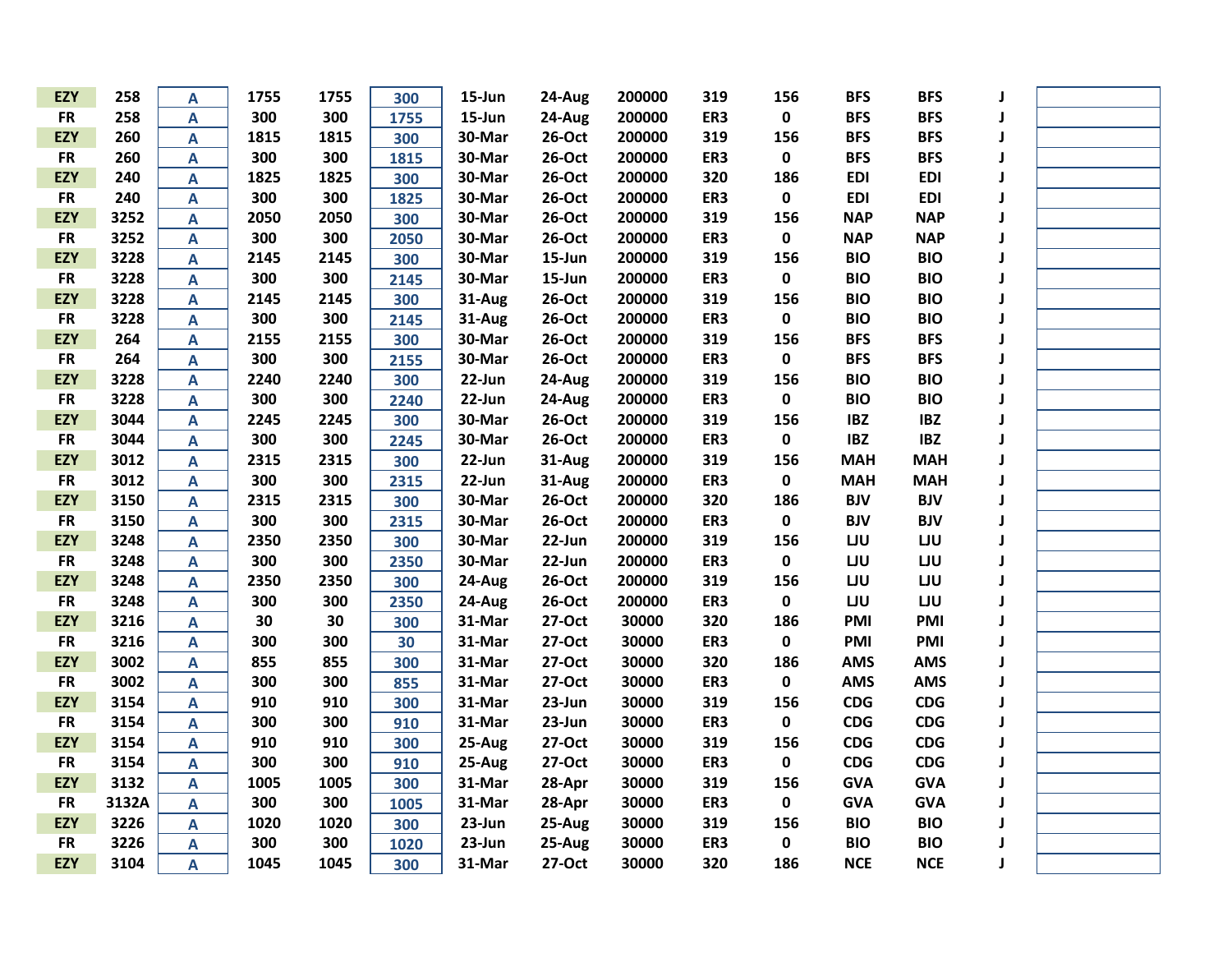| <b>FR</b>  | 3104 | A                         | 300  | 300  | 1045 | 31-Mar    | 27-Oct | 30000 | ER3 | 0           | <b>NCE</b> | <b>NCE</b> |              |  |
|------------|------|---------------------------|------|------|------|-----------|--------|-------|-----|-------------|------------|------------|--------------|--|
| <b>EZY</b> | 3250 | A                         | 1100 | 1100 | 300  | 31-Mar    | 27-Oct | 30000 | 319 | 156         | <b>NAP</b> | <b>NAP</b> |              |  |
| <b>FR</b>  | 3250 | $\overline{A}$            | 300  | 300  | 1100 | 31-Mar    | 27-Oct | 30000 | ER3 | $\mathbf 0$ | <b>NAP</b> | <b>NAP</b> | J            |  |
| <b>EZY</b> | 3214 | A                         | 1110 | 1110 | 300  | 31-Mar    | 27-Oct | 30000 | 319 | 156         | PMI        | <b>PMI</b> | J            |  |
| <b>FR</b>  | 3214 | A                         | 300  | 300  | 1110 | 31-Mar    | 27-Oct | 30000 | ER3 | $\mathbf 0$ | <b>PMI</b> | PMI        | J            |  |
| <b>EZY</b> | 3026 | A                         | 1125 | 1125 | 300  | 31-Mar    | 27-Oct | 30000 | 320 | 186         | <b>DBV</b> | <b>DBV</b> |              |  |
| <b>FR</b>  | 3026 | A                         | 300  | 300  | 1125 | 31-Mar    | 27-Oct | 30000 | ER3 | $\pmb{0}$   | <b>DBV</b> | <b>DBV</b> |              |  |
| <b>EZY</b> | 3112 | $\mathsf{A}$              | 1130 | 1130 | 300  | 31-Mar    | 27-Oct | 30000 | 320 | 186         | <b>AGP</b> | <b>AGP</b> |              |  |
| <b>FR</b>  | 3112 | A                         | 300  | 300  | 1130 | 31-Mar    | 27-Oct | 30000 | ER3 | $\pmb{0}$   | <b>AGP</b> | <b>AGP</b> |              |  |
| <b>EZY</b> | 234  | A                         | 1255 | 1255 | 300  | 31-Mar    | 27-Oct | 30000 | 320 | 186         | <b>EDI</b> | <b>EDI</b> | J            |  |
| <b>FR</b>  | 234  | A                         | 300  | 300  | 1255 | 31-Mar    | 27-Oct | 30000 | ER3 | $\pmb{0}$   | <b>EDI</b> | <b>EDI</b> | J            |  |
| <b>EZY</b> | 256  | $\mathsf{A}$              | 1425 | 1425 | 300  | 31-Mar    | 27-Oct | 30000 | 319 | 156         | <b>BFS</b> | <b>BFS</b> | J            |  |
| <b>FR</b>  | 256  | $\mathsf{A}$              | 300  | 300  | 1425 | 31-Mar    | 27-Oct | 30000 | ER3 | $\pmb{0}$   | <b>BFS</b> | <b>BFS</b> | J            |  |
| <b>EZY</b> | 3068 | $\mathbf{A}$              | 1455 | 1455 | 300  | 31-Mar    | 27-Oct | 30000 | 320 | 186         | <b>PRG</b> | <b>PRG</b> |              |  |
| <b>FR</b>  | 3068 | $\mathsf{A}$              | 300  | 300  | 1455 | 31-Mar    | 27-Oct | 30000 | ER3 | $\pmb{0}$   | <b>PRG</b> | <b>PRG</b> | J            |  |
| <b>EZY</b> | 3072 | $\mathsf{A}$              | 1625 | 1625 | 300  | 31-Mar    | 27-Oct | 30000 | 320 | 186         | <b>MUC</b> | <b>MUC</b> | $\mathbf{J}$ |  |
| <b>FR</b>  | 3072 | A                         | 300  | 300  | 1625 | 31-Mar    | 27-Oct | 30000 | ER3 | $\mathbf 0$ | <b>MUC</b> | <b>MUC</b> | J            |  |
| <b>EZY</b> | 3246 | A                         | 1700 | 1700 | 300  | 31-Mar    | 27-Oct | 30000 | 320 | 186         | LJU        | LJU        |              |  |
| <b>FR</b>  | 3246 | A                         | 300  | 300  | 1700 | 31-Mar    | 27-Oct | 30000 | ER3 | $\mathbf 0$ | LJU        | LJU        |              |  |
| <b>EZY</b> | 3252 | $\boldsymbol{\mathsf{A}}$ | 1750 | 1750 | 300  | 31-Mar    | 27-Oct | 30000 | 319 | 156         | <b>NAP</b> | <b>NAP</b> | J            |  |
| <b>FR</b>  | 3252 | A                         | 300  | 300  | 1750 | 31-Mar    | 27-Oct | 30000 | ER3 | $\mathbf 0$ | <b>NAP</b> | <b>NAP</b> |              |  |
| <b>EZY</b> | 3204 | A                         | 1755 | 1755 | 300  | 31-Mar    | 27-Oct | 30000 | 319 | 156         | <b>CAG</b> | <b>CAG</b> | J            |  |
| <b>FR</b>  | 3204 | A                         | 300  | 300  | 1755 | 31-Mar    | 27-Oct | 30000 | ER3 | $\mathbf 0$ | <b>CAG</b> | <b>CAG</b> | J            |  |
| <b>EZY</b> | 260  | $\mathsf{A}$              | 1825 | 1825 | 300  | 31-Mar    | 27-Oct | 30000 | 320 | 186         | <b>BFS</b> | <b>BFS</b> | J            |  |
| <b>FR</b>  | 260  | $\boldsymbol{\mathsf{A}}$ | 300  | 300  | 1825 | 31-Mar    | 27-Oct | 30000 | ER3 | $\pmb{0}$   | <b>BFS</b> | <b>BFS</b> | J            |  |
| <b>EZY</b> | 262  | $\overline{\mathsf{A}}$   | 2030 | 2030 | 300  | 31-Mar    | 23-Jun | 30000 | 319 | 156         | <b>BFS</b> | <b>BFS</b> |              |  |
| <b>FR</b>  | 262  | A                         | 300  | 300  | 2030 | 31-Mar    | 23-Jun | 30000 | ER3 | $\pmb{0}$   | <b>BFS</b> | <b>BFS</b> |              |  |
| <b>EZY</b> | 262  | A                         | 2030 | 2030 | 300  | 25-Aug    | 27-Oct | 30000 | 319 | 156         | <b>BFS</b> | <b>BFS</b> | J            |  |
| <b>FR</b>  | 262  | $\mathsf{A}$              | 300  | 300  | 2030 | 25-Aug    | 27-Oct | 30000 | ER3 | $\pmb{0}$   | <b>BFS</b> | <b>BFS</b> |              |  |
| <b>EZY</b> | 3010 | $\mathbf{A}$              | 2100 | 2100 | 300  | 31-Mar    | 27-Oct | 30000 | 319 | 156         | <b>AMS</b> | <b>AMS</b> |              |  |
| <b>FR</b>  | 3010 | $\overline{\mathsf{A}}$   | 300  | 300  | 2100 | 31-Mar    | 27-Oct | 30000 | ER3 | $\pmb{0}$   | <b>AMS</b> | <b>AMS</b> |              |  |
| <b>EZY</b> | 3152 | A                         | 2110 | 2110 | 300  | $16$ -Jun | 25-Aug | 30000 | 319 | 156         | <b>CDG</b> | CDG        | J            |  |
| <b>FR</b>  | 3152 | A                         | 300  | 300  | 2110 | 16-Jun    | 25-Aug | 30000 | ER3 | $\pmb{0}$   | <b>CDG</b> | CDG        |              |  |
| <b>EZY</b> | 3228 | A                         | 2115 | 2115 | 300  | 31-Mar    | 27-Oct | 30000 | 320 | 186         | <b>BIO</b> | <b>BIO</b> | J            |  |
| <b>FR</b>  | 3228 | $\mathsf{A}$              | 300  | 300  | 2115 | 31-Mar    | 27-Oct | 30000 | ER3 | $\pmb{0}$   | <b>BIO</b> | <b>BIO</b> | J            |  |
| <b>EZY</b> | 3074 | $\mathbf{A}$              | 2130 | 2130 | 300  | 08-Sep    | 06-Oct | 30000 | 320 | 186         | <b>MUC</b> | <b>MUC</b> | J            |  |
| <b>FR</b>  | 3074 | $\mathsf{A}$              | 300  | 300  | 2130 | 08-Sep    | 06-Oct | 30000 | ER3 | $\pmb{0}$   | <b>MUC</b> | <b>MUC</b> |              |  |
| <b>EZY</b> | 264  | $\mathsf{A}$              | 2155 | 2155 | 300  | $16$ -Jun | 25-Aug | 30000 | 319 | 156         | <b>BFS</b> | <b>BFS</b> |              |  |
| <b>FR</b>  | 264  | A                         | 300  | 300  | 2155 | 16-Jun    | 25-Aug | 30000 | ER3 | $\mathbf 0$ | <b>BFS</b> | <b>BFS</b> | J            |  |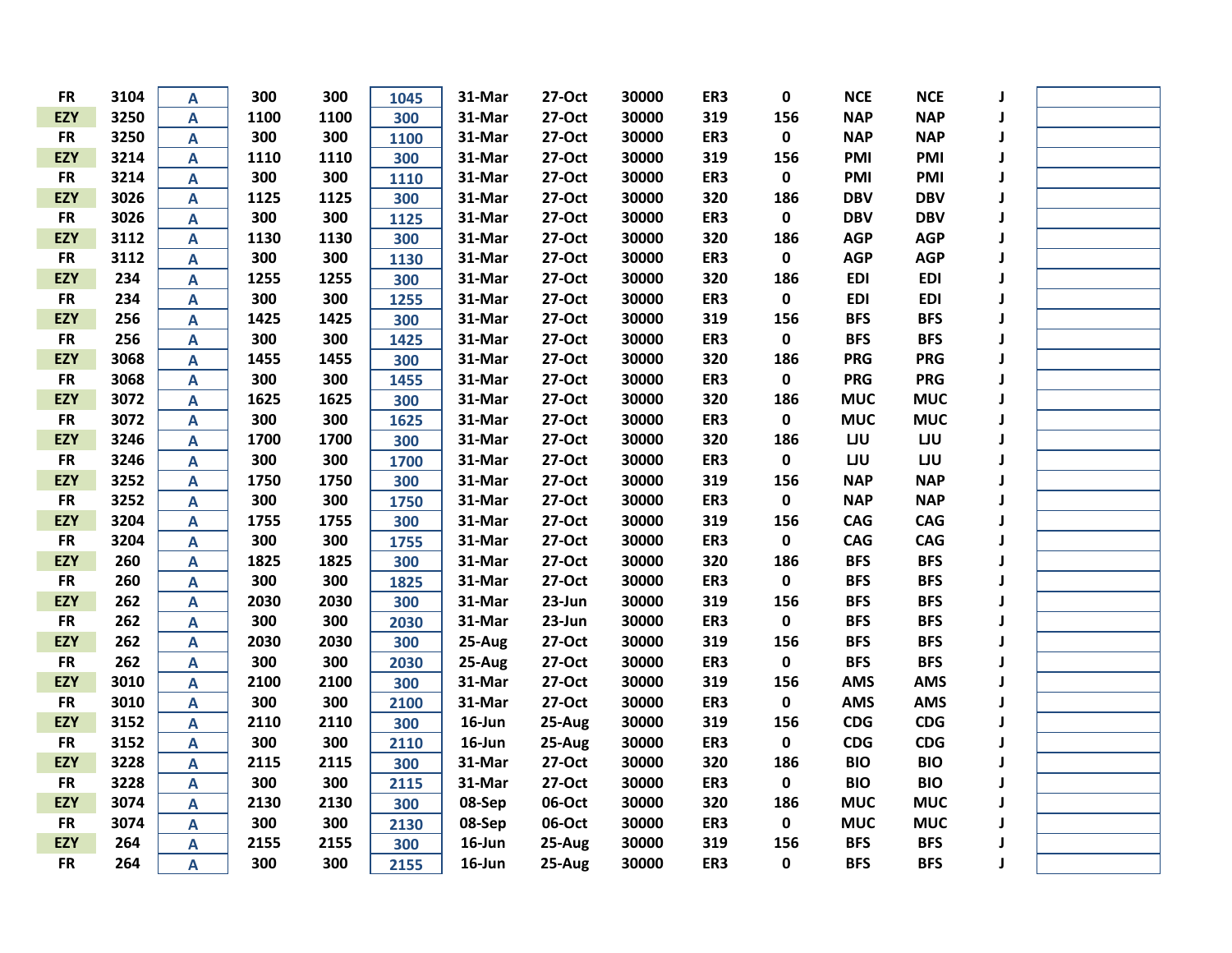| <b>EZY</b> | 3156  | Α                         | 2355 | 2355 | 300  | 31-Mar     | 27-Oct | 30000 | 320 | 186         | <b>DLM</b> | <b>DLM</b> | J |  |
|------------|-------|---------------------------|------|------|------|------------|--------|-------|-----|-------------|------------|------------|---|--|
| <b>FR</b>  | 3156  | A                         | 300  | 300  | 2355 | 31-Mar     | 27-Oct | 30000 | ER3 | $\mathbf 0$ | <b>DLM</b> | <b>DLM</b> | J |  |
| <b>EZY</b> | 3218  | A                         | 30   | 30   | 300  | 01-Apr     | 17-Jun | 4000  | 319 | 156         | PMI        | PMI        | J |  |
| <b>FR</b>  | 3218  | A                         | 300  | 300  | 30   | 01-Apr     | 17-Jun | 4000  | ER3 | $\mathbf 0$ | PMI        | <b>PMI</b> | J |  |
| <b>EZY</b> | 3218  | A                         | 30   | 30   | 300  | 02-Sep     | 28-Oct | 4000  | 319 | 156         | PMI        | PMI        | J |  |
| <b>FR</b>  | 3218  | A                         | 300  | 300  | 30   | 02-Sep     | 28-Oct | 4000  | ER3 | 0           | PMI        | PMI        | J |  |
| <b>EZY</b> | 3048  | A                         | 40   | 40   | 300  | 01-Apr     | 28-Oct | 4000  | 320 | 186         | <b>IBZ</b> | <b>IBZ</b> |   |  |
| <b>FR</b>  | 3048  | A                         | 300  | 300  | 40   | 01-Apr     | 28-Oct | 4000  | ER3 | $\pmb{0}$   | <b>IBZ</b> | <b>IBZ</b> |   |  |
| <b>EZY</b> | 3114  | $\mathbf{A}$              | 50   | 50   | 300  | 01-Apr     | 28-Oct | 4000  | 319 | 156         | <b>AGP</b> | <b>AGP</b> | J |  |
| <b>FR</b>  | 3114  | A                         | 300  | 300  | 50   | 01-Apr     | 28-Oct | 4000  | ER3 | $\pmb{0}$   | <b>AGP</b> | <b>AGP</b> | J |  |
| <b>EZY</b> | 3002  | А                         | 855  | 855  | 300  | 01-Apr     | 28-Oct | 4000  | 320 | 186         | <b>AMS</b> | <b>AMS</b> | J |  |
| <b>FR</b>  | 3002  | A                         | 300  | 300  | 855  | 01-Apr     | 28-Oct | 4000  | ER3 | $\pmb{0}$   | <b>AMS</b> | <b>AMS</b> | J |  |
| <b>EZY</b> | 3132  | $\boldsymbol{\mathsf{A}}$ | 920  | 920  | 300  | 01-Apr     | 29-Apr | 4000  | 319 | 156         | <b>GVA</b> | <b>GVA</b> | J |  |
| <b>FR</b>  | 3132A | A                         | 300  | 300  | 920  | 01-Apr     | 29-Apr | 4000  | ER3 | $\pmb{0}$   | <b>GVA</b> | <b>GVA</b> | J |  |
| <b>EZY</b> | 3226  | A                         | 1020 | 1020 | 300  | 01-Apr     | 24-Jun | 4000  | 320 | 186         | <b>BIO</b> | <b>BIO</b> |   |  |
| <b>FR</b>  | 3226  | A                         | 300  | 300  | 1020 | 01-Apr     | 24-Jun | 4000  | ER3 | $\pmb{0}$   | <b>BIO</b> | <b>BIO</b> | J |  |
| <b>EZY</b> | 3226  | A                         | 1020 | 1020 | 300  | 26-Aug     | 28-Oct | 4000  | 320 | 186         | <b>BIO</b> | <b>BIO</b> |   |  |
| <b>FR</b>  | 3226  | A                         | 300  | 300  | 1020 | 26-Aug     | 28-Oct | 4000  | ER3 | 0           | <b>BIO</b> | <b>BIO</b> |   |  |
| <b>EZY</b> | 3044  | A                         | 1035 | 1035 | 300  | 01-Apr     | 28-Oct | 4000  | 320 | 186         | <b>IBZ</b> | <b>IBZ</b> | J |  |
| <b>FR</b>  | 3044  | $\mathbf{A}$              | 300  | 300  | 1035 | 01-Apr     | 28-Oct | 4000  | ER3 | $\mathbf 0$ | <b>IBZ</b> | <b>IBZ</b> |   |  |
| <b>EZY</b> | 3022  | A                         | 1050 | 1050 | 300  | 01-Apr     | 28-Oct | 4000  | 319 | 156         | <b>SPU</b> | <b>SPU</b> |   |  |
| <b>FR</b>  | 3022  | A                         | 300  | 300  | 1050 | 01-Apr     | 28-Oct | 4000  | ER3 | $\mathbf 0$ | <b>SPU</b> | <b>SPU</b> | J |  |
| <b>EZY</b> | 3250  | A                         | 1100 | 1100 | 300  | 01-Apr     | 28-Oct | 4000  | 319 | 156         | <b>NAP</b> | <b>NAP</b> | J |  |
| <b>FR</b>  | 3250  | A                         | 300  | 300  | 1100 | 01-Apr     | 28-Oct | 4000  | ER3 | $\pmb{0}$   | <b>NAP</b> | <b>NAP</b> | J |  |
| <b>EZY</b> | 3026  | A                         | 1125 | 1125 | 300  | 01-Apr     | 28-Oct | 4000  | 320 | 186         | <b>DBV</b> | <b>DBV</b> | J |  |
| <b>FR</b>  | 3026  | A                         | 300  | 300  | 1125 | 01-Apr     | 28-Oct | 4000  | ER3 | $\pmb{0}$   | <b>DBV</b> | <b>DBV</b> | J |  |
| <b>EZY</b> | 3112  | A                         | 1130 | 1130 | 300  | 01-Apr     | 24-Jun | 4000  | 320 | 186         | <b>AGP</b> | <b>AGP</b> | J |  |
| <b>FR</b>  | 3112  | A                         | 300  | 300  | 1130 | 01-Apr     | 24-Jun | 4000  | ER3 | $\pmb{0}$   | <b>AGP</b> | <b>AGP</b> |   |  |
| <b>EZY</b> | 3112  | A                         | 1130 | 1130 | 300  | 26-Aug     | 28-Oct | 4000  | 320 | 186         | <b>AGP</b> | <b>AGP</b> |   |  |
| <b>FR</b>  | 3112  | A                         | 300  | 300  | 1130 | 26-Aug     | 28-Oct | 4000  | ER3 | $\pmb{0}$   | <b>AGP</b> | <b>AGP</b> |   |  |
| <b>EZY</b> | 3214  | A                         | 1135 | 1135 | 300  | $17 - Jun$ | 26-Aug | 4000  | 319 | 156         | PMI        | <b>PMI</b> |   |  |
| <b>FR</b>  | 3214  | A                         | 300  | 300  | 1135 | 17-Jun     | 26-Aug | 4000  | ER3 | $\pmb{0}$   | PMI        | PMI        |   |  |
| <b>EZY</b> | 234   | A                         | 1255 | 1255 | 300  | 01-Apr     | 28-Oct | 4000  | 320 | 186         | <b>EDI</b> | <b>EDI</b> | J |  |
| <b>FR</b>  | 234   | А                         | 300  | 300  | 1255 | 01-Apr     | 28-Oct | 4000  | ER3 | $\pmb{0}$   | <b>EDI</b> | <b>EDI</b> | J |  |
| <b>EZY</b> | 3068  | A                         | 1455 | 1455 | 300  | 01-Apr     | 28-Oct | 4000  | 320 | 186         | <b>PRG</b> | <b>PRG</b> | J |  |
| <b>FR</b>  | 3068  | A                         | 300  | 300  | 1455 | 01-Apr     | 28-Oct | 4000  | ER3 | $\pmb{0}$   | <b>PRG</b> | <b>PRG</b> | J |  |
| <b>EZY</b> | 3104  | A                         | 1630 | 1630 | 300  | 01-Apr     | 28-Oct | 4000  | 319 | 156         | <b>NCE</b> | <b>NCE</b> | J |  |
| <b>FR</b>  | 3104  | A                         | 300  | 300  | 1630 | 01-Apr     | 28-Oct | 4000  | ER3 | $\mathbf 0$ | <b>NCE</b> | <b>NCE</b> |   |  |
| <b>EZY</b> | 3072  | A                         | 1650 | 1650 | 300  | 01-Apr     | 28-Oct | 4000  | 320 | 186         | <b>MUC</b> | <b>MUC</b> | J |  |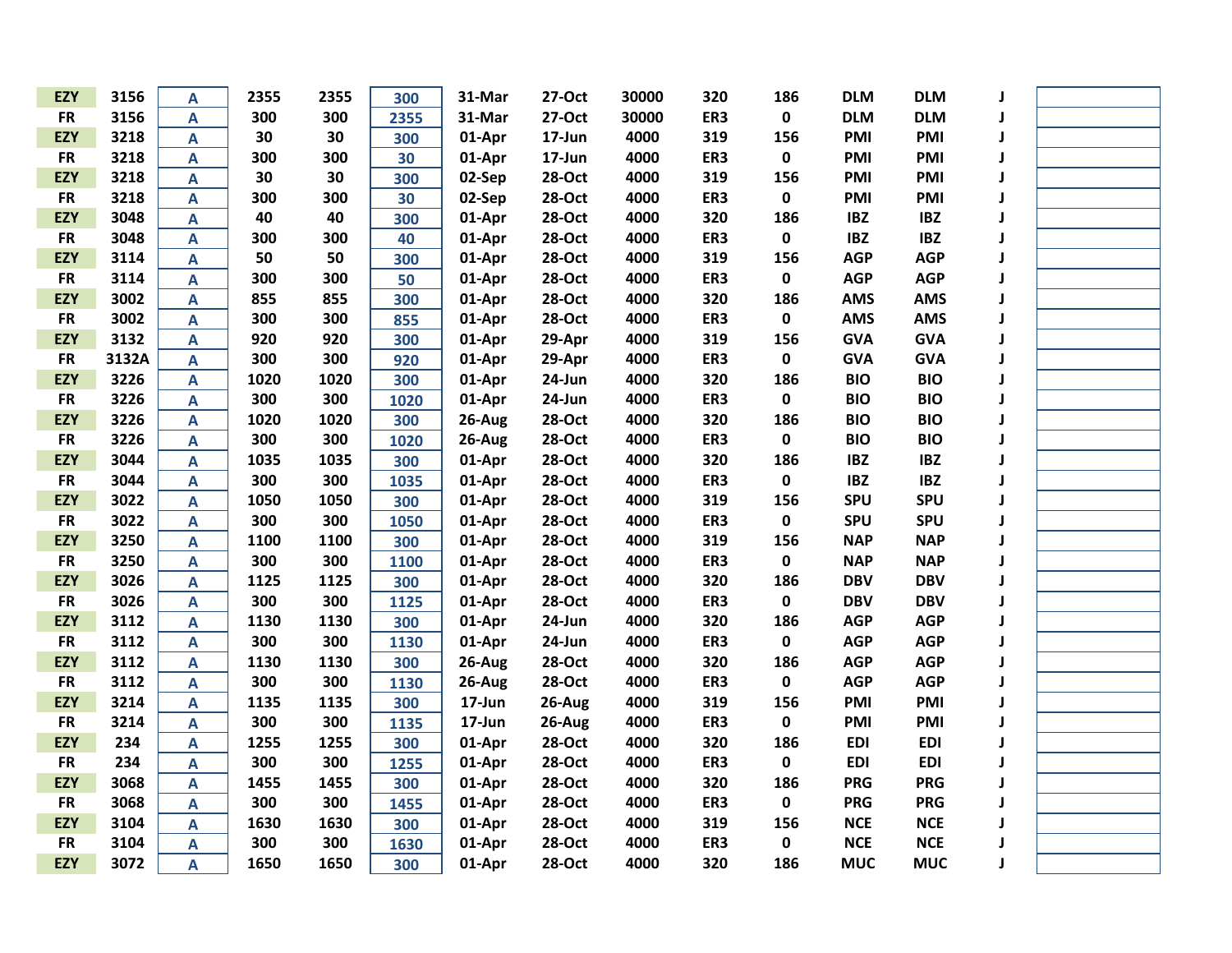| <b>FR</b>  | 3072  | A                         | 300  | 300  | 1650 | 01-Apr | 28-Oct        | 4000 | ER3 | 0           | <b>MUC</b> | <b>MUC</b> | J            |  |
|------------|-------|---------------------------|------|------|------|--------|---------------|------|-----|-------------|------------|------------|--------------|--|
| <b>EZY</b> | 3246  | $\mathbf{A}$              | 1700 | 1700 | 300  | 01-Apr | 28-Oct        | 4000 | 320 | 186         | LJU        | LJU        | J            |  |
| <b>FR</b>  | 3246  | $\mathbf{A}$              | 300  | 300  | 1700 | 01-Apr | 28-Oct        | 4000 | ER3 | 0           | LJU        | LJU        | J            |  |
| <b>EZY</b> | 3252  | A                         | 1750 | 1750 | 300  | 01-Apr | 28-Oct        | 4000 | 319 | 156         | <b>NAP</b> | <b>NAP</b> | J            |  |
| <b>FR</b>  | 3252  | A                         | 300  | 300  | 1750 | 01-Apr | 28-Oct        | 4000 | ER3 | 0           | <b>NAP</b> | <b>NAP</b> | J            |  |
| <b>EZY</b> | 3204  | $\mathbf{A}$              | 1820 | 1820 | 300  | 01-Apr | <b>28-Oct</b> | 4000 | 319 | 156         | <b>CAG</b> | <b>CAG</b> | J            |  |
| <b>FR</b>  | 3204  | $\mathbf{A}$              | 300  | 300  | 1820 | 01-Apr | <b>28-Oct</b> | 4000 | ER3 | 0           | <b>CAG</b> | <b>CAG</b> | J            |  |
| <b>EZY</b> | 240   | $\mathbf{A}$              | 1825 | 1825 | 300  | 01-Apr | <b>28-Oct</b> | 4000 | 320 | 186         | <b>EDI</b> | <b>EDI</b> | J            |  |
| <b>FR</b>  | 240   | A                         | 300  | 300  | 1825 | 01-Apr | <b>28-Oct</b> | 4000 | ER3 | $\pmb{0}$   | <b>EDI</b> | <b>EDI</b> | J            |  |
| <b>EZY</b> | 3010  | A                         | 2100 | 2100 | 300  | 01-Apr | 28-Oct        | 4000 | 319 | 156         | <b>AMS</b> | <b>AMS</b> | J            |  |
| <b>FR</b>  | 3010  | A                         | 300  | 300  | 2100 | 01-Apr | <b>28-Oct</b> | 4000 | ER3 | 0           | <b>AMS</b> | <b>AMS</b> | J            |  |
| <b>EZY</b> | 3152  | $\mathbf{A}$              | 2120 | 2120 | 300  | 01-Apr | 24-Jun        | 4000 | 319 | 156         | <b>CDG</b> | CDG        | J            |  |
| <b>FR</b>  | 3152  | $\pmb{\mathsf{A}}$        | 300  | 300  | 2120 | 01-Apr | 24-Jun        | 4000 | ER3 | 0           | <b>CDG</b> | CDG        | J            |  |
| <b>EZY</b> | 3152  | $\boldsymbol{\mathsf{A}}$ | 2120 | 2120 | 300  | 26-Aug | 28-Oct        | 4000 | 319 | 156         | <b>CDG</b> | <b>CDG</b> | J            |  |
| <b>FR</b>  | 3152  | $\mathbf{A}$              | 300  | 300  | 2120 | 26-Aug | 28-Oct        | 4000 | ER3 | $\mathbf 0$ | <b>CDG</b> | CDG        | J            |  |
| <b>EZY</b> | 264   | $\mathbf{A}$              | 2155 | 2155 | 300  | 01-Apr | 28-Oct        | 4000 | 319 | 156         | <b>BFS</b> | <b>BFS</b> | J            |  |
| <b>FR</b>  | 264   | $\mathbf{A}$              | 300  | 300  | 2155 | 01-Apr | 28-Oct        | 4000 | ER3 | $\pmb{0}$   | <b>BFS</b> | <b>BFS</b> | J            |  |
| <b>EZY</b> | 3228  | $\pmb{\mathsf{A}}$        | 2225 | 2225 | 300  | 01-Apr | 28-Oct        | 4000 | 319 | 156         | <b>BIO</b> | <b>BIO</b> | J            |  |
| <b>FR</b>  | 3228  | $\mathbf{A}$              | 300  | 300  | 2225 | 01-Apr | 28-Oct        | 4000 | ER3 | $\mathbf 0$ | <b>BIO</b> | <b>BIO</b> | J            |  |
| <b>EZY</b> | 3248  | $\mathbf{A}$              | 2230 | 2230 | 300  | 01-Apr | 28-Oct        | 4000 | 320 | 186         | LJU        | LJU        | J            |  |
| <b>FR</b>  | 3248  | A                         | 300  | 300  | 2230 | 01-Apr | 28-Oct        | 4000 | ER3 | 0           | LJU        | LJU        | J            |  |
| <b>EZY</b> | 3116  | A                         | 2335 | 2335 | 300  | 17-Jun | 02-Sep        | 4000 | 319 | 156         | <b>AGP</b> | <b>AGP</b> | J            |  |
| <b>FR</b>  | 3116  | A                         | 300  | 300  | 2335 | 17-Jun | 02-Sep        | 4000 | ER3 | 0           | <b>AGP</b> | <b>AGP</b> | J            |  |
| <b>EZY</b> | 3218  | $\mathbf{A}$              | 30   | 30   | 300  | 02-Apr | 29-Oct        | 500  | 320 | 186         | PMI        | <b>PMI</b> | J            |  |
| <b>FR</b>  | 3218  | $\mathbf{A}$              | 300  | 300  | 30   | 02-Apr | 29-Oct        | 500  | ER3 | $\mathbf 0$ | PMI        | PMI        | J            |  |
| <b>EZY</b> | 3048  | $\overline{\mathsf{A}}$   | 40   | 40   | 300  | 02-Apr | 29-Oct        | 500  | 320 | 186         | <b>IBZ</b> | <b>IBZ</b> | J            |  |
| <b>FR</b>  | 3048  | A                         | 300  | 300  | 40   | 02-Apr | 29-Oct        | 500  | ER3 | 0           | <b>IBZ</b> | <b>IBZ</b> | J            |  |
| <b>EZY</b> | 3002  | A                         | 855  | 855  | 300  | 02-Apr | 29-Oct        | 500  | 320 | 186         | <b>AMS</b> | <b>AMS</b> | J            |  |
| <b>FR</b>  | 3002  | $\mathbf{A}$              | 300  | 300  | 855  | 02-Apr | 29-Oct        | 500  | ER3 | 0           | <b>AMS</b> | <b>AMS</b> | J            |  |
| <b>EZY</b> | 3132  | $\overline{\mathsf{A}}$   | 920  | 920  | 300  | 02-Apr | 30-Apr        | 500  | 319 | 156         | <b>GVA</b> | <b>GVA</b> | J            |  |
| <b>FR</b>  | 3132A | $\overline{\mathsf{A}}$   | 300  | 300  | 920  | 02-Apr | 30-Apr        | 500  | ER3 | $\pmb{0}$   | <b>GVA</b> | <b>GVA</b> | $\mathbf{I}$ |  |
| <b>EZY</b> | 3226  | A                         | 1020 | 1020 | 300  | 02-Apr | 29-Oct        | 500  | 319 | 156         | <b>BIO</b> | <b>BIO</b> | $\mathbf{I}$ |  |
| <b>FR</b>  | 3226  | A                         | 300  | 300  | 1020 | 02-Apr | 29-Oct        | 500  | ER3 | $\pmb{0}$   | <b>BIO</b> | <b>BIO</b> | J            |  |
| <b>EZY</b> | 3044  | A                         | 1035 | 1035 | 300  | 02-Apr | 29-Oct        | 500  | 320 | 186         | <b>IBZ</b> | <b>IBZ</b> | J            |  |
| <b>FR</b>  | 3044  | $\mathbf{A}$              | 300  | 300  | 1035 | 02-Apr | 29-Oct        | 500  | ER3 | 0           | <b>IBZ</b> | <b>IBZ</b> | J            |  |
| <b>EZY</b> | 3104  | $\overline{\mathsf{A}}$   | 1045 | 1045 | 300  | 02-Apr | 29-Oct        | 500  | 320 | 186         | <b>NCE</b> | <b>NCE</b> | J            |  |
| <b>FR</b>  | 3104  | $\pmb{\mathsf{A}}$        | 300  | 300  | 1045 | 02-Apr | 29-Oct        | 500  | ER3 | $\mathbf 0$ | <b>NCE</b> | <b>NCE</b> | J            |  |
| <b>EZY</b> | 3250  | $\mathbf{A}$              | 1100 | 1100 | 300  | 02-Apr | 29-Oct        | 500  | 319 | 156         | <b>NAP</b> | <b>NAP</b> | J            |  |
| <b>FR</b>  | 3250  | A                         | 300  | 300  | 1100 | 02-Apr | 29-Oct        | 500  | ER3 | 0           | <b>NAP</b> | <b>NAP</b> | $\mathbf{J}$ |  |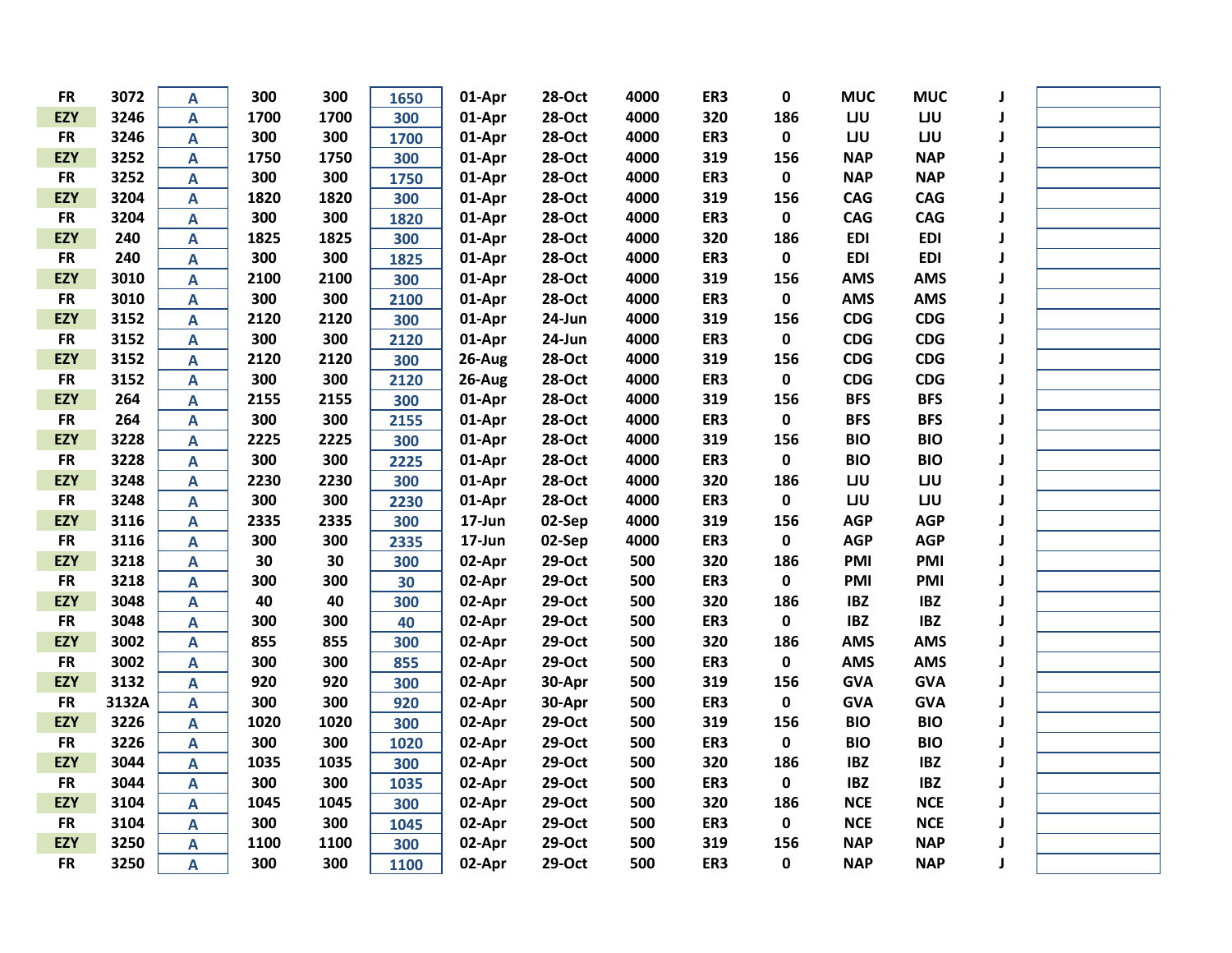| <b>EZY</b> | 3026 | A                         | 1125 | 1125 | 300  | 02-Apr | 29-Oct | 500 | 320 | 186         | <b>DBV</b> | <b>DBV</b> | J            |  |
|------------|------|---------------------------|------|------|------|--------|--------|-----|-----|-------------|------------|------------|--------------|--|
| <b>FR</b>  | 3026 | A                         | 300  | 300  | 1125 | 02-Apr | 29-Oct | 500 | ER3 | $\mathbf 0$ | <b>DBV</b> | <b>DBV</b> | J            |  |
| <b>EZY</b> | 3136 | $\mathbf{A}$              | 1125 | 1125 | 300  | 02-Apr | 30-Apr | 500 | 319 | 156         | <b>GVA</b> | <b>GVA</b> | J            |  |
| <b>FR</b>  | 3136 | A                         | 300  | 300  | 1125 | 02-Apr | 30-Apr | 500 | ER3 | $\pmb{0}$   | <b>GVA</b> | <b>GVA</b> | J            |  |
| <b>EZY</b> | 3112 | A                         | 1205 | 1205 | 300  | 02-Apr | 29-Oct | 500 | 319 | 156         | <b>AGP</b> | <b>AGP</b> | J            |  |
| <b>FR</b>  | 3112 | A                         | 300  | 300  | 1205 | 02-Apr | 29-Oct | 500 | ER3 | $\pmb{0}$   | <b>AGP</b> | <b>AGP</b> | J            |  |
| <b>EZY</b> | 234  | A                         | 1255 | 1255 | 300  | 02-Apr | 29-Oct | 500 | 320 | 186         | <b>EDI</b> | <b>EDI</b> | J            |  |
| <b>FR</b>  | 234  | A                         | 300  | 300  | 1255 | 02-Apr | 29-Oct | 500 | ER3 | $\pmb{0}$   | <b>EDI</b> | <b>EDI</b> | J            |  |
| <b>EZY</b> | 3004 | A                         | 1350 | 1350 | 300  | 02-Apr | 29-Oct | 500 | 320 | 186         | <b>AMS</b> | <b>AMS</b> | J            |  |
| <b>FR</b>  | 3004 | A                         | 300  | 300  | 1350 | 02-Apr | 29-Oct | 500 | ER3 | $\pmb{0}$   | <b>AMS</b> | <b>AMS</b> | J            |  |
| <b>EZY</b> | 256  | A                         | 1420 | 1420 | 300  | 02-Apr | 29-Oct | 500 | 320 | 186         | <b>BFS</b> | <b>BFS</b> | J            |  |
| <b>FR</b>  | 256  | A                         | 300  | 300  | 1420 | 02-Apr | 29-Oct | 500 | ER3 | $\pmb{0}$   | <b>BFS</b> | <b>BFS</b> | J            |  |
| <b>EZY</b> | 3068 | $\boldsymbol{\mathsf{A}}$ | 1455 | 1455 | 300  | 02-Apr | 29-Oct | 500 | 320 | 186         | <b>PRG</b> | <b>PRG</b> | J            |  |
| <b>FR</b>  | 3068 | $\boldsymbol{\mathsf{A}}$ | 300  | 300  | 1455 | 02-Apr | 29-Oct | 500 | ER3 | $\pmb{0}$   | <b>PRG</b> | <b>PRG</b> | $\mathbf{J}$ |  |
| <b>EZY</b> | 258  | $\boldsymbol{\mathsf{A}}$ | 1555 | 1555 | 300  | 02-Apr | 29-Oct | 500 | 319 | 156         | <b>BFS</b> | <b>BFS</b> | J            |  |
| <b>FR</b>  | 258  | A                         | 300  | 300  | 1555 | 02-Apr | 29-Oct | 500 | ER3 | $\pmb{0}$   | <b>BFS</b> | <b>BFS</b> | J            |  |
| <b>EZY</b> | 3152 | A                         | 1650 | 1650 | 300  | 02-Apr | 29-Oct | 500 | 319 | 156         | <b>CDG</b> | <b>CDG</b> | J            |  |
| <b>FR</b>  | 3152 | A                         | 300  | 300  | 1650 | 02-Apr | 29-Oct | 500 | ER3 | $\pmb{0}$   | <b>CDG</b> | <b>CDG</b> | J            |  |
| <b>EZY</b> | 3204 | A                         | 1740 | 1740 | 300  | 02-Apr | 29-Oct | 500 | 319 | 156         | <b>CAG</b> | <b>CAG</b> | J            |  |
| <b>FR</b>  | 3204 | A                         | 300  | 300  | 1740 | 02-Apr | 29-Oct | 500 | ER3 | $\pmb{0}$   | <b>CAG</b> | <b>CAG</b> | J            |  |
| <b>EZY</b> | 3246 | A                         | 1755 | 1755 | 300  | 02-Apr | 29-Oct | 500 | 320 | 186         | LJU        | LJU        | J            |  |
| <b>FR</b>  | 3246 | A                         | 300  | 300  | 1755 | 02-Apr | 29-Oct | 500 | ER3 | $\pmb{0}$   | LJU        | LJU        | J            |  |
| <b>EZY</b> | 240  | A                         | 1825 | 1825 | 300  | 02-Apr | 29-Oct | 500 | 320 | 186         | <b>EDI</b> | <b>EDI</b> | J            |  |
| <b>FR</b>  | 240  | A                         | 300  | 300  | 1825 | 02-Apr | 29-Oct | 500 | ER3 | $\mathbf 0$ | <b>EDI</b> | <b>EDI</b> | J            |  |
| <b>EZY</b> | 3010 | A                         | 2135 | 2135 | 300  | 02-Apr | 29-Oct | 500 | 320 | 186         | <b>AMS</b> | <b>AMS</b> | J            |  |
| <b>FR</b>  | 3010 | $\mathbf{A}$              | 300  | 300  | 2135 | 02-Apr | 29-Oct | 500 | ER3 | $\pmb{0}$   | <b>AMS</b> | <b>AMS</b> | J            |  |
| <b>EZY</b> | 3074 | A                         | 2140 | 2140 | 300  | 02-Apr | 29-Oct | 500 | 319 | 156         | <b>MUC</b> | <b>MUC</b> | J            |  |
| <b>FR</b>  | 3074 | A                         | 300  | 300  | 2140 | 02-Apr | 29-Oct | 500 | ER3 | $\pmb{0}$   | <b>MUC</b> | <b>MUC</b> | J            |  |
| <b>EZY</b> | 264  | A                         | 2155 | 2155 | 300  | 02-Apr | 29-Oct | 500 | 319 | 156         | <b>BFS</b> | <b>BFS</b> | J            |  |
| <b>FR</b>  | 264  | A                         | 300  | 300  | 2155 | 02-Apr | 29-Oct | 500 | ER3 | $\pmb{0}$   | <b>BFS</b> | <b>BFS</b> | J            |  |
| <b>EZY</b> | 3252 | A                         | 2235 | 2235 | 300  | 02-Apr | 29-Oct | 500 | 319 | 156         | <b>NAP</b> | <b>NAP</b> | J            |  |
| <b>FR</b>  | 3252 | $\mathbf{A}$              | 300  | 300  | 2235 | 02-Apr | 29-Oct | 500 | ER3 | $\pmb{0}$   | <b>NAP</b> | <b>NAP</b> | J            |  |
| <b>EZY</b> | 3228 | A                         | 2240 | 2240 | 300  | 02-Apr | 29-Oct | 500 | 319 | 156         | <b>BIO</b> | <b>BIO</b> | J            |  |
| <b>FR</b>  | 3228 | A                         | 300  | 300  | 2240 | 02-Apr | 29-Oct | 500 | ER3 | $\pmb{0}$   | <b>BIO</b> | <b>BIO</b> | J            |  |
| <b>EZY</b> | 3156 | $\mathbf{A}$              | 2355 | 2355 | 300  | 02-Apr | 29-Oct | 500 | 320 | 186         | <b>DLM</b> | <b>DLM</b> | J            |  |
| <b>FR</b>  | 3156 | $\boldsymbol{\mathsf{A}}$ | 300  | 300  | 2355 | 02-Apr | 29-Oct | 500 | ER3 | $\mathbf 0$ | <b>DLM</b> | <b>DLM</b> | J            |  |
| <b>EZY</b> | 3216 | A                         | 30   | 30   | 300  | 03-Apr | 30-Oct | 60  | 320 | 186         | PMI        | PMI        | J            |  |
| <b>FR</b>  | 3216 | $\boldsymbol{\mathsf{A}}$ | 300  | 300  | 30   | 03-Apr | 30-Oct | 60  | ER3 | $\pmb{0}$   | PMI        | PMI        | J            |  |
| <b>EZY</b> | 3002 | A                         | 855  | 855  | 300  | 03-Apr | 30-Oct | 60  | 320 | 186         | AMS        | <b>AMS</b> | J            |  |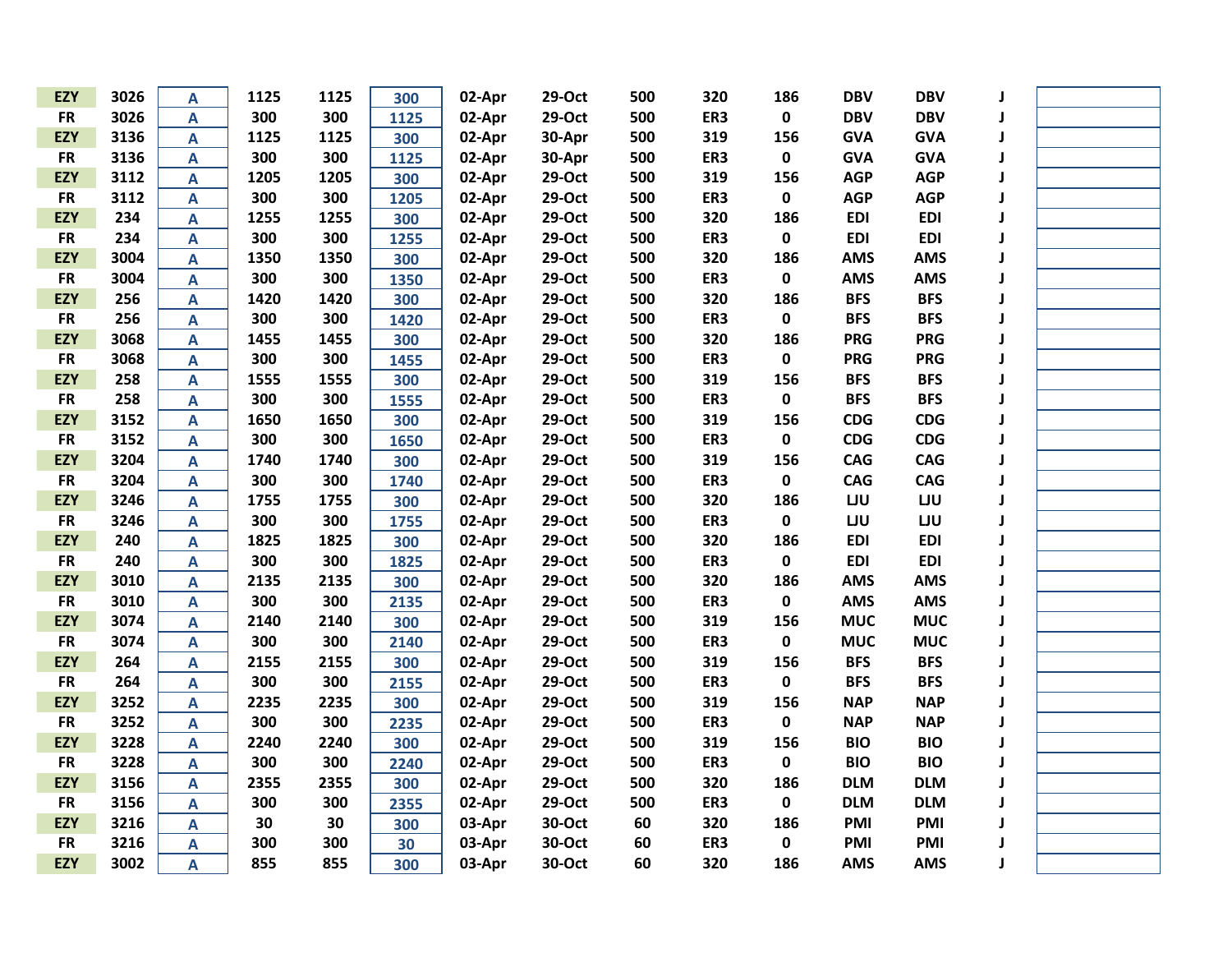| <b>FR</b>  | 3002  | A                         | 300  | 300  | 855  | 03-Apr | 30-Oct    | 60 | ER3 | 0           | <b>AMS</b> | <b>AMS</b> | J            |  |
|------------|-------|---------------------------|------|------|------|--------|-----------|----|-----|-------------|------------|------------|--------------|--|
| <b>EZY</b> | 3182  | $\mathbf{A}$              | 920  | 920  | 300  | 03-Apr | $01$ -May | 60 | 319 | 156         | <b>GNB</b> | <b>GNB</b> | J            |  |
| <b>FR</b>  | 3182  | $\overline{\mathsf{A}}$   | 300  | 300  | 920  | 03-Apr | 01-May    | 60 | ER3 | 0           | <b>GNB</b> | <b>GNB</b> | J            |  |
| <b>EZY</b> | 3132  | $\mathbf{A}$              | 925  | 925  | 300  | 03-Apr | 01-May    | 60 | 319 | 156         | <b>GVA</b> | <b>GVA</b> | J            |  |
| <b>FR</b>  | 3132A | A                         | 300  | 300  | 925  | 03-Apr | 01-May    | 60 | ER3 | 0           | <b>GVA</b> | <b>GVA</b> | J            |  |
| <b>EZY</b> | 3072  | A                         | 1025 | 1025 | 300  | 03-Apr | 30-Oct    | 60 | 320 | 186         | <b>MUC</b> | <b>MUC</b> | J            |  |
| <b>FR</b>  | 3072  | $\mathbf{A}$              | 300  | 300  | 1025 | 03-Apr | 30-Oct    | 60 | ER3 | 0           | <b>MUC</b> | <b>MUC</b> | J            |  |
| <b>EZY</b> | 3026  | $\mathbf{A}$              | 1105 | 1105 | 300  | 03-Apr | 30-Oct    | 60 | 320 | 180         | <b>DBV</b> | <b>DBV</b> | J            |  |
| <b>FR</b>  | 3026  | A                         | 300  | 300  | 1105 | 03-Apr | 30-Oct    | 60 | ER3 | $\pmb{0}$   | <b>DBV</b> | <b>DBV</b> | J            |  |
| <b>EZY</b> | 3250  | A                         | 1105 | 1105 | 300  | 03-Apr | 26-Jun    | 60 | 319 | 156         | <b>NAP</b> | <b>NAP</b> | J            |  |
| <b>FR</b>  | 3250  | A                         | 300  | 300  | 1105 | 03-Apr | 26-Jun    | 60 | ER3 | 0           | <b>NAP</b> | <b>NAP</b> | J            |  |
| <b>EZY</b> | 3250  | $\mathbf{A}$              | 1105 | 1105 | 300  | 28-Aug | 30-Oct    | 60 | 319 | 156         | <b>NAP</b> | <b>NAP</b> | J            |  |
| <b>FR</b>  | 3250  | $\overline{\mathsf{A}}$   | 300  | 300  | 1105 | 28-Aug | 30-Oct    | 60 | ER3 | 0           | <b>NAP</b> | <b>NAP</b> | J            |  |
| <b>EZY</b> | 3022  | $\boldsymbol{\mathsf{A}}$ | 1110 | 1110 | 300  | 03-Apr | 30-Oct    | 60 | 319 | 156         | <b>SPU</b> | <b>SPU</b> | J            |  |
| <b>FR</b>  | 3022  | $\mathbf{A}$              | 300  | 300  | 1110 | 03-Apr | 30-Oct    | 60 | ER3 | $\mathbf 0$ | <b>SPU</b> | <b>SPU</b> | J            |  |
| <b>EZY</b> | 3012  | $\mathbf{A}$              | 1120 | 1120 | 300  | 19-Jun | 28-Aug    | 60 | 320 | 186         | <b>MAH</b> | <b>MAH</b> | J            |  |
| <b>FR</b>  | 3012  | $\mathbf{A}$              | 300  | 300  | 1120 | 19-Jun | 28-Aug    | 60 | ER3 | 0           | <b>MAH</b> | <b>MAH</b> | $\mathbf{J}$ |  |
| <b>EZY</b> | 3112  | $\pmb{\mathsf{A}}$        | 1130 | 1130 | 300  | 03-Apr | 30-Oct    | 60 | 320 | 186         | <b>AGP</b> | <b>AGP</b> | J            |  |
| <b>FR</b>  | 3112  | $\mathbf{A}$              | 300  | 300  | 1130 | 03-Apr | 30-Oct    | 60 | ER3 | $\mathbf 0$ | <b>AGP</b> | <b>AGP</b> | J            |  |
| <b>EZY</b> | 3054  | $\mathbf{A}$              | 1305 | 1305 | 300  | 03-Apr | 30-Oct    | 60 | 319 | 156         | <b>ZTH</b> | <b>ZTH</b> | J            |  |
| <b>FR</b>  | 3054  | A                         | 300  | 300  | 1305 | 03-Apr | 30-Oct    | 60 | ER3 | 0           | <b>ZTH</b> | <b>ZTH</b> | J            |  |
| <b>EZY</b> | 3214  | A                         | 1455 | 1455 | 300  | 03-Apr | 30-Oct    | 60 | 320 | 186         | PMI        | <b>PMI</b> | J            |  |
| <b>FR</b>  | 3214  | A                         | 300  | 300  | 1455 | 03-Apr | 30-Oct    | 60 | ER3 | 0           | PMI        | <b>PMI</b> | J            |  |
| <b>EZY</b> | 3068  | $\mathbf{A}$              | 1510 | 1510 | 300  | 03-Apr | 26-Jun    | 60 | 320 | 186         | <b>PRG</b> | <b>PRG</b> | J            |  |
| <b>FR</b>  | 3068  | $\mathbf{A}$              | 300  | 300  | 1510 | 03-Apr | 26-Jun    | 60 | ER3 | $\mathbf 0$ | <b>PRG</b> | <b>PRG</b> | J            |  |
| <b>EZY</b> | 3068  | $\overline{\mathsf{A}}$   | 1510 | 1510 | 300  | 28-Aug | 30-Oct    | 60 | 320 | 186         | <b>PRG</b> | <b>PRG</b> | J            |  |
| <b>FR</b>  | 3068  | A                         | 300  | 300  | 1510 | 28-Aug | 30-Oct    | 60 | ER3 | 0           | <b>PRG</b> | <b>PRG</b> | J            |  |
| <b>EZY</b> | 3228  | A                         | 1510 | 1510 | 300  | 19-Jun | 28-Aug    | 60 | 320 | 186         | <b>BIO</b> | <b>BIO</b> | J            |  |
| <b>FR</b>  | 3228  | $\mathbf{A}$              | 300  | 300  | 1510 | 19-Jun | 28-Aug    | 60 | ER3 | $\pmb{0}$   | <b>BIO</b> | <b>BIO</b> | J            |  |
| <b>EZY</b> | 256   | $\overline{\mathsf{A}}$   | 1530 | 1530 | 300  | 03-Apr | 30-Oct    | 60 | 319 | 156         | <b>BFS</b> | <b>BFS</b> | J            |  |
| <b>FR</b>  | 256   | $\overline{\mathsf{A}}$   | 300  | 300  | 1530 | 03-Apr | 30-Oct    | 60 | ER3 | $\pmb{0}$   | <b>BFS</b> | <b>BFS</b> | $\mathbf{I}$ |  |
| <b>EZY</b> | 3226  | A                         | 1635 | 1635 | 300  | 03-Apr | 26-Jun    | 60 | 319 | 156         | <b>BIO</b> | <b>BIO</b> | $\mathbf{I}$ |  |
| <b>FR</b>  | 3226  | A                         | 300  | 300  | 1635 | 03-Apr | 26-Jun    | 60 | ER3 | $\pmb{0}$   | <b>BIO</b> | <b>BIO</b> | $\mathbf{I}$ |  |
| <b>EZY</b> | 3226  | A                         | 1635 | 1635 | 300  | 28-Aug | 30-Oct    | 60 | 319 | 156         | <b>BIO</b> | <b>BIO</b> | $\mathbf{I}$ |  |
| <b>FR</b>  | 3226  | $\mathbf{A}$              | 300  | 300  | 1635 | 28-Aug | 30-Oct    | 60 | ER3 | 0           | <b>BIO</b> | <b>BIO</b> | J            |  |
| <b>EZY</b> | 3006  | $\overline{\mathsf{A}}$   | 1640 | 1640 | 300  | 03-Apr | 30-Oct    | 60 | 319 | 156         | <b>AMS</b> | <b>AMS</b> | J            |  |
| <b>FR</b>  | 3006  | $\mathbf{A}$              | 300  | 300  | 1640 | 03-Apr | 30-Oct    | 60 | ER3 | $\mathbf 0$ | <b>AMS</b> | <b>AMS</b> | J            |  |
| <b>EZY</b> | 3246  | $\mathbf{A}$              | 1645 | 1645 | 300  | 03-Apr | 30-Oct    | 60 | 319 | 156         | LJU        | LJU        | J            |  |
| <b>FR</b>  | 3246  | A                         | 300  | 300  | 1645 | 03-Apr | 30-Oct    | 60 | ER3 | 0           | LJU        | LJU        | $\mathbf{J}$ |  |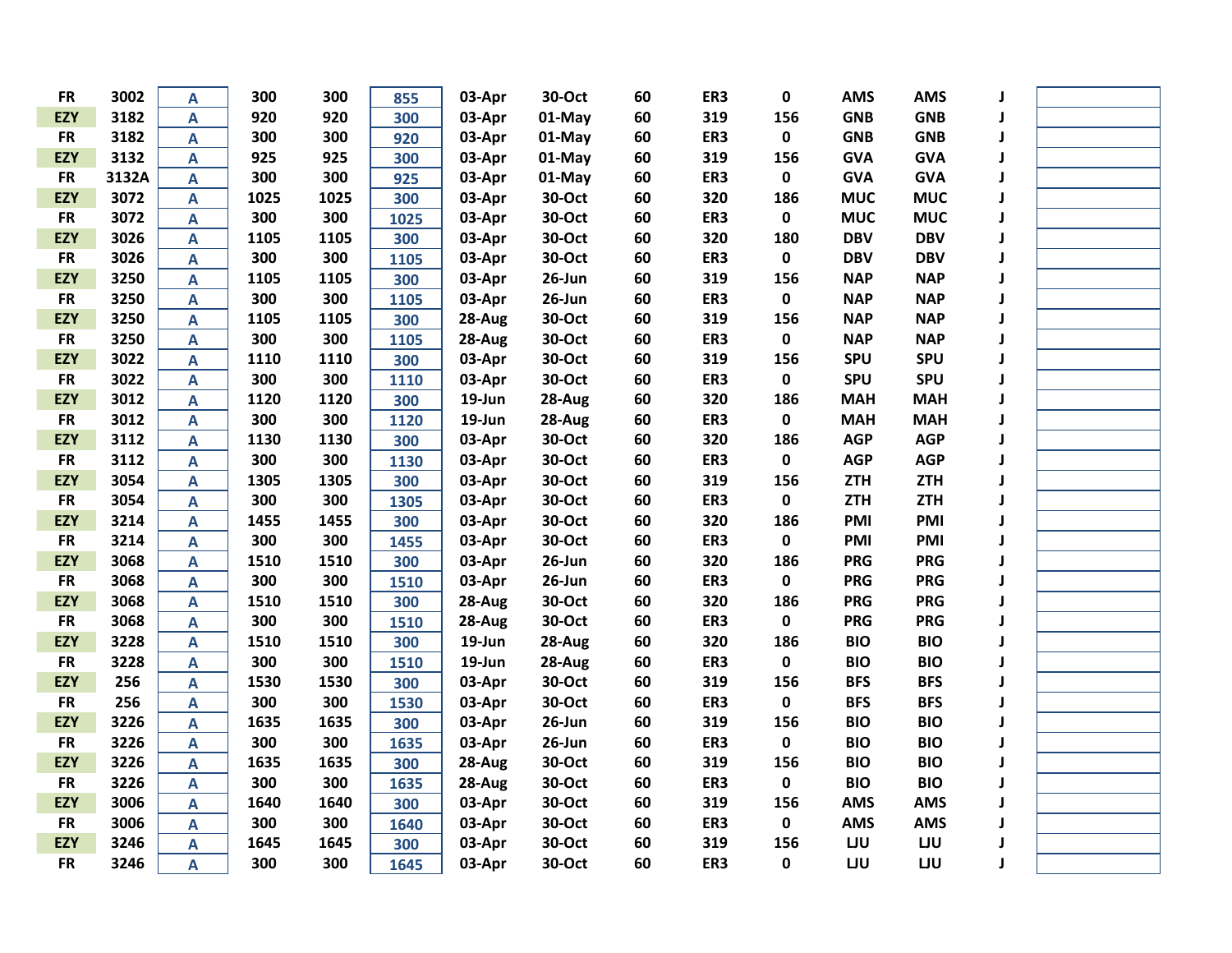| <b>EZY</b> | 3136  | А                         | 1650 | 1650 | 300  | 03-Apr    | 01-May | 60                      | 319 | 156         | <b>GVA</b> | <b>GVA</b> |   |  |
|------------|-------|---------------------------|------|------|------|-----------|--------|-------------------------|-----|-------------|------------|------------|---|--|
| <b>FR</b>  | 3136  | A                         | 300  | 300  | 1650 | 03-Apr    | 01-May | 60                      | ER3 | $\pmb{0}$   | <b>GVA</b> | <b>GVA</b> |   |  |
| <b>EZY</b> | 3252  | A                         | 1745 | 1745 | 300  | 19-Jun    | 28-Aug | 60                      | 319 | 156         | <b>NAP</b> | <b>NAP</b> | J |  |
| <b>FR</b>  | 3252  | A                         | 300  | 300  | 1745 | 19-Jun    | 28-Aug | 60                      | ER3 | $\pmb{0}$   | <b>NAP</b> | <b>NAP</b> |   |  |
| <b>EZY</b> | 3044  | A                         | 1755 | 1755 | 300  | 03-Apr    | 30-Oct | 60                      | 319 | 156         | <b>IBZ</b> | <b>IBZ</b> |   |  |
| <b>FR</b>  | 3044  | A                         | 300  | 300  | 1755 | 03-Apr    | 30-Oct | 60                      | ER3 | $\pmb{0}$   | <b>IBZ</b> | <b>IBZ</b> |   |  |
| <b>EZY</b> | 3138  | A                         | 2120 | 2120 | 300  | 03-Apr    | 01-May | 60                      | 319 | 156         | <b>GVA</b> | <b>GVA</b> | J |  |
| <b>FR</b>  | 3138  | $\overline{\mathsf{A}}$   | 300  | 300  | 2120 | 03-Apr    | 01-May | 60                      | ER3 | $\pmb{0}$   | <b>GVA</b> | <b>GVA</b> | J |  |
| <b>EZY</b> | 3104  | $\boldsymbol{\mathsf{A}}$ | 2150 | 2150 | 300  | 03-Apr    | 30-Oct | 60                      | 320 | 180         | <b>NCE</b> | <b>NCE</b> | J |  |
| <b>FR</b>  | 3104  | A                         | 300  | 300  | 2150 | 03-Apr    | 30-Oct | 60                      | ER3 | $\pmb{0}$   | <b>NCE</b> | <b>NCE</b> | J |  |
| <b>EZY</b> | 3204  | A                         | 2155 | 2155 | 300  | 03-Apr    | 30-Oct | 60                      | 319 | 156         | <b>CAG</b> | <b>CAG</b> | J |  |
| <b>FR</b>  | 3204  | A                         | 300  | 300  | 2155 | 03-Apr    | 30-Oct | 60                      | ER3 | $\pmb{0}$   | <b>CAG</b> | <b>CAG</b> | J |  |
| <b>EZY</b> | 3218  | A                         | 2250 | 2250 | 300  | 03-Apr    | 19-Jun | 60                      | 319 | 156         | PMI        | PMI        | J |  |
| <b>FR</b>  | 3218  | A                         | 300  | 300  | 2250 | 03-Apr    | 19-Jun | 60                      | ER3 | $\mathbf 0$ | <b>PMI</b> | PMI        | J |  |
| <b>EZY</b> | 3218  | A                         | 2250 | 2250 | 300  | 04-Sep    | 30-Oct | 60                      | 319 | 156         | PMI        | <b>PMI</b> | J |  |
| <b>FR</b>  | 3218  | A                         | 300  | 300  | 2250 | 04-Sep    | 30-Oct | 60                      | ER3 | 0           | PMI        | PMI        |   |  |
| <b>EZY</b> | 3254  | A                         | 2335 | 2335 | 300  | 03-Apr    | 30-Oct | 60                      | 319 | 156         | <b>NAP</b> | <b>NAP</b> | J |  |
| <b>FR</b>  | 3254  | $\mathbf{A}$              | 300  | 300  | 2335 | 03-Apr    | 30-Oct | 60                      | ER3 | 0           | <b>NAP</b> | <b>NAP</b> | J |  |
| <b>EZY</b> | 3218  | $\boldsymbol{\mathsf{A}}$ | 2355 | 2355 | 300  | $26$ -Jun | 28-Aug | 60                      | 319 | 156         | PMI        | PMI        | J |  |
| <b>FR</b>  | 3218  | A                         | 300  | 300  | 2355 | $26$ -Jun | 28-Aug | 60                      | ER3 | $\mathbf 0$ | <b>PMI</b> | PMI        | J |  |
| <b>EZY</b> | 3046  | A                         | 10   | 10   | 300  | 28-Mar    | 28-Mar | $\overline{\mathbf{z}}$ | 319 | 156         | <b>IBZ</b> | <b>IBZ</b> | J |  |
| <b>FR</b>  | 3046  | A                         | 300  | 300  | 10   | 28-Mar    | 28-Mar | $\overline{\mathbf{z}}$ | ER3 | $\mathbf 0$ | <b>IBZ</b> | <b>IBZ</b> | J |  |
| <b>EZY</b> | 3046  | A                         | 10   | 10   | 300  | 04-Apr    | 24-Oct | $\overline{\mathbf{z}}$ | 319 | 156         | <b>IBZ</b> | <b>IBZ</b> | J |  |
| <b>FR</b>  | 3046  | A                         | 300  | 300  | 10   | 04-Apr    | 24-Oct | $\overline{\mathbf{z}}$ | ER3 | $\pmb{0}$   | <b>IBZ</b> | <b>IBZ</b> | J |  |
| <b>EZY</b> | 3150  | A                         | 40   | 40   | 300  | 28-Mar    | 28-Mar | $\overline{\mathbf{z}}$ | 320 | 186         | <b>BJV</b> | <b>BJV</b> |   |  |
| <b>FR</b>  | 3150  | A                         | 300  | 300  | 40   | 28-Mar    | 28-Mar | $\overline{\mathbf{z}}$ | ER3 | $\pmb{0}$   | <b>BJV</b> | <b>BJV</b> |   |  |
| <b>EZY</b> | 3150  | $\overline{\mathsf{A}}$   | 40   | 40   | 300  | 04-Apr    | 24-Oct | $\overline{\mathbf{z}}$ | 320 | 186         | <b>BJV</b> | <b>BJV</b> |   |  |
| <b>FR</b>  | 3150  | A                         | 300  | 300  | 40   | 04-Apr    | 24-Oct | $\overline{\mathbf{z}}$ | ER3 | 0           | <b>BJV</b> | <b>BJV</b> |   |  |
| <b>EZY</b> | 3156  | A                         | 40   | 40   | 300  | 28-Mar    | 28-Mar | $\overline{\mathbf{z}}$ | 320 | 186         | <b>DLM</b> | <b>DLM</b> | J |  |
| <b>FR</b>  | 3156  | A                         | 300  | 300  | 40   | 28-Mar    | 28-Mar | $\overline{\mathbf{z}}$ | ER3 | 0           | <b>DLM</b> | <b>DLM</b> | J |  |
| <b>EZY</b> | 3156  | $\overline{\mathsf{A}}$   | 40   | 40   | 300  | 04-Apr    | 24-Oct | $\overline{\mathbf{z}}$ | 320 | 186         | <b>DLM</b> | <b>DLM</b> | J |  |
| <b>FR</b>  | 3156  | $\boldsymbol{\mathsf{A}}$ | 300  | 300  | 40   | 04-Apr    | 24-Oct | $\overline{\mathbf{z}}$ | ER3 | $\pmb{0}$   | <b>DLM</b> | <b>DLM</b> | J |  |
| <b>EZY</b> | 3132  | $\boldsymbol{\mathsf{A}}$ | 910  | 910  | 300  | 28-Mar    | 25-Apr | $\overline{\mathbf{z}}$ | 320 | 186         | <b>GVA</b> | <b>GVA</b> | J |  |
| <b>FR</b>  | 3132A | A                         | 300  | 300  | 910  | 28-Mar    | 25-Apr | $\overline{\mathbf{z}}$ | ER3 | $\pmb{0}$   | <b>GVA</b> | <b>GVA</b> | J |  |
| <b>EZY</b> | 3152  | A                         | 920  | 920  | 300  | 28-Mar    | 24-Oct | $\overline{\mathbf{z}}$ | 319 | 156         | <b>CDG</b> | <b>CDG</b> | J |  |
| <b>FR</b>  | 3152  | A                         | 300  | 300  | 920  | 28-Mar    | 24-Oct | $\overline{\mathbf{z}}$ | ER3 | $\mathbf 0$ | <b>CDG</b> | <b>CDG</b> | J |  |
| <b>EZY</b> | 3074  | A                         | 930  | 930  | 300  | 05-Sep    | 10-Oct | $\overline{\mathbf{z}}$ | 319 | 156         | <b>MUC</b> | <b>MUC</b> | J |  |
| <b>FR</b>  | 3074  | A                         | 300  | 300  | 930  | 05-Sep    | 10-Oct | $\overline{\mathbf{z}}$ | ER3 | $\pmb{0}$   | <b>MUC</b> | <b>MUC</b> | J |  |
| <b>EZY</b> | 3182  | A                         | 950  | 950  | 300  | 28-Mar    | 25-Apr | $\overline{\mathbf{z}}$ | 320 | 186         | <b>GNB</b> | <b>GNB</b> | J |  |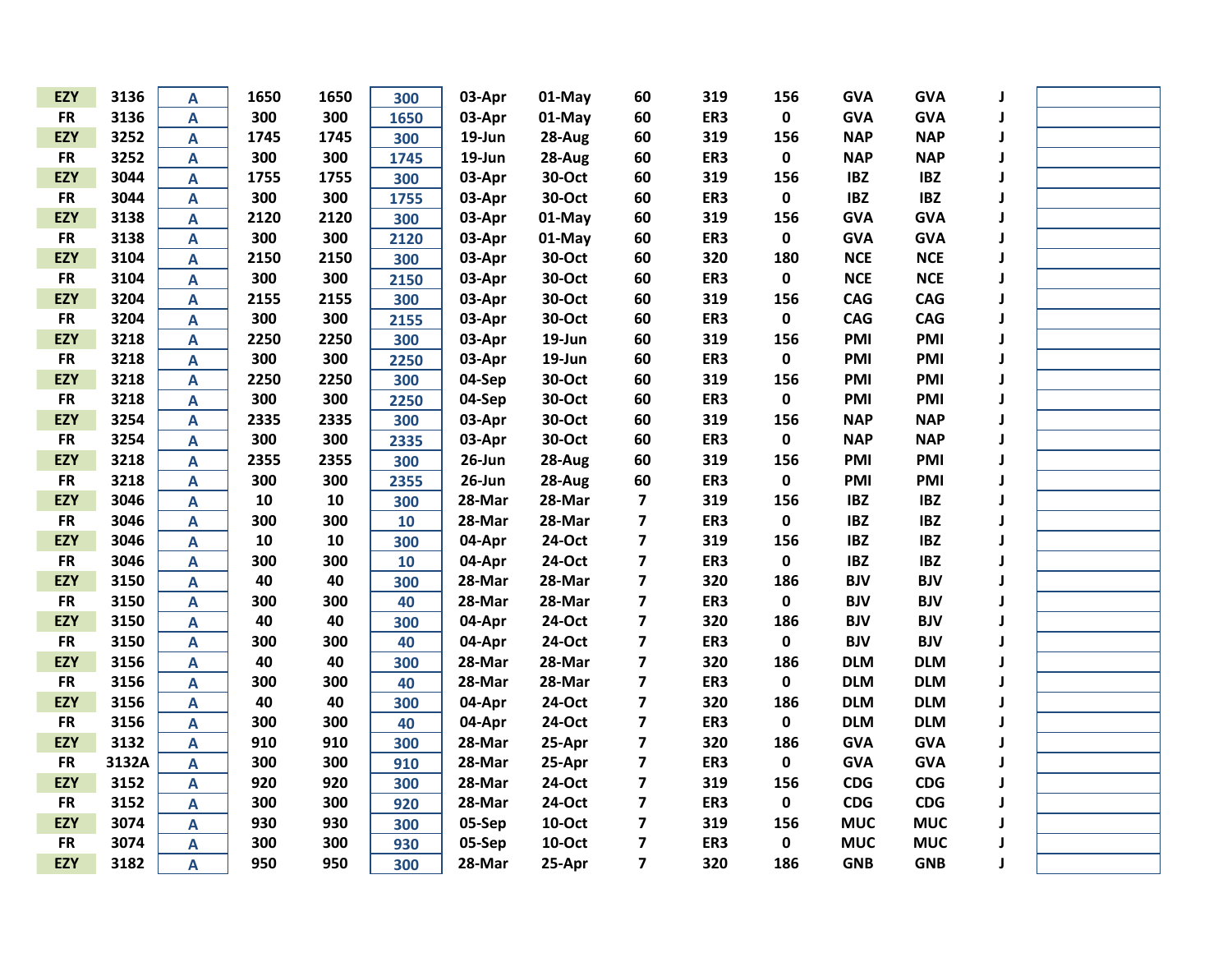| <b>FR</b>  | 3182 | A                         | 300  | 300  | 950  | 28-Mar | 25-Apr | 7                       | ER3 | 0         | <b>GNB</b> | <b>GNB</b> |   |  |
|------------|------|---------------------------|------|------|------|--------|--------|-------------------------|-----|-----------|------------|------------|---|--|
| <b>EZY</b> | 3044 | A                         | 1035 | 1035 | 300  | 28-Mar | 24-Oct | $\overline{\mathbf{z}}$ | 320 | 186       | <b>IBZ</b> | <b>IBZ</b> |   |  |
| <b>FR</b>  | 3044 | A                         | 300  | 300  | 1035 | 28-Mar | 24-Oct | $\overline{\mathbf{z}}$ | ER3 | $\pmb{0}$ | <b>IBZ</b> | <b>IBZ</b> |   |  |
| <b>EZY</b> | 3214 | A                         | 1045 | 1045 | 300  | 28-Mar | 24-Oct | $\overline{\mathbf{z}}$ | 320 | 186       | PMI        | PMI        | J |  |
| <b>FR</b>  | 3214 | $\mathsf{A}$              | 300  | 300  | 1045 | 28-Mar | 24-Oct | 7                       | ER3 | 0         | PMI        | PMI        | J |  |
| <b>EZY</b> | 3250 | $\mathsf{A}$              | 1105 | 1105 | 300  | 28-Mar | 24-Oct | $\overline{\mathbf{z}}$ | 319 | 156       | <b>NAP</b> | <b>NAP</b> | J |  |
| <b>FR</b>  | 3250 | $\boldsymbol{\mathsf{A}}$ | 300  | 300  | 1105 | 28-Mar | 24-Oct | $\overline{\mathbf{z}}$ | ER3 | 0         | <b>NAP</b> | <b>NAP</b> | J |  |
| <b>EZY</b> | 3112 | $\mathsf{A}$              | 1130 | 1130 | 300  | 28-Mar | 24-Oct | $\overline{\mathbf{z}}$ | 320 | 186       | <b>AGP</b> | <b>AGP</b> | J |  |
| <b>FR</b>  | 3112 | A                         | 300  | 300  | 1130 | 28-Mar | 24-Oct | $\overline{\mathbf{z}}$ | ER3 | 0         | <b>AGP</b> | <b>AGP</b> | J |  |
| <b>EZY</b> | 3026 | A                         | 1135 | 1135 | 300  | 28-Mar | 24-Oct | $\overline{\mathbf{z}}$ | 320 | 186       | <b>DBV</b> | <b>DBV</b> | J |  |
| <b>FR</b>  | 3026 | A                         | 300  | 300  | 1135 | 28-Mar | 24-Oct | 7                       | ER3 | 0         | <b>DBV</b> | <b>DBV</b> | J |  |
| <b>EZY</b> | 3204 | A                         | 1145 | 1145 | 300  | 28-Mar | 24-Oct | $\overline{\mathbf{z}}$ | 319 | 156       | <b>CAG</b> | CAG        | J |  |
| <b>FR</b>  | 3204 | $\mathsf{A}$              | 300  | 300  | 1145 | 28-Mar | 24-Oct | $\overline{\mathbf{z}}$ | ER3 | 0         | <b>CAG</b> | <b>CAG</b> | J |  |
| <b>EZY</b> | 256  | $\mathsf{A}$              | 1350 | 1350 | 300  | 28-Mar | 24-Oct | $\overline{\mathbf{z}}$ | 319 | 156       | <b>BFS</b> | <b>BFS</b> | J |  |
| <b>FR</b>  | 256  | A                         | 300  | 300  | 1350 | 28-Mar | 24-Oct | $\overline{\mathbf{z}}$ | ER3 | 0         | <b>BFS</b> | <b>BFS</b> | J |  |
| <b>EZY</b> | 3004 | $\mathsf{A}$              | 1455 | 1455 | 300  | 28-Mar | 24-Oct | $\overline{\mathbf{z}}$ | 319 | 156       | <b>AMS</b> | <b>AMS</b> | J |  |
| <b>FR</b>  | 3004 | A                         | 300  | 300  | 1455 | 28-Mar | 24-Oct | 7                       | ER3 | 0         | <b>AMS</b> | <b>AMS</b> | J |  |
| <b>EZY</b> | 3136 | $\mathsf{A}$              | 1525 | 1525 | 300  | 28-Mar | 25-Apr | 7                       | 320 | 186       | <b>GVA</b> | <b>GVA</b> | J |  |
| <b>FR</b>  | 3136 | $\boldsymbol{\mathsf{A}}$ | 300  | 300  | 1525 | 28-Mar | 25-Apr | $\overline{\mathbf{z}}$ | ER3 | 0         | <b>GVA</b> | <b>GVA</b> | J |  |
| <b>EZY</b> | 3226 | $\boldsymbol{\mathsf{A}}$ | 1635 | 1635 | 300  | 28-Mar | 24-Oct | $\overline{\mathbf{z}}$ | 319 | 156       | <b>BIO</b> | <b>BIO</b> |   |  |
| <b>FR</b>  | 3226 | A                         | 300  | 300  | 1635 | 28-Mar | 24-Oct | $\overline{\mathbf{z}}$ | ER3 | 0         | <b>BIO</b> | <b>BIO</b> | J |  |
| <b>EZY</b> | 212  | A                         | 1645 | 1645 | 300  | 28-Mar | 24-Oct | $\overline{\mathbf{z}}$ | 319 | 156       | <b>GLA</b> | <b>GLA</b> | J |  |
| <b>FR</b>  | 212  | A                         | 300  | 300  | 1645 | 28-Mar | 24-Oct | $\overline{\mathbf{z}}$ | ER3 | 0         | <b>GLA</b> | <b>GLA</b> | J |  |
| <b>EZY</b> | 3246 | $\mathsf{A}$              | 1700 | 1700 | 300  | 28-Mar | 24-Oct | $\overline{\mathbf{z}}$ | 320 | 186       | LJU        | LJU        | J |  |
| <b>FR</b>  | 3246 | $\boldsymbol{\mathsf{A}}$ | 300  | 300  | 1700 | 28-Mar | 24-Oct | $\overline{\mathbf{z}}$ | ER3 | $\pmb{0}$ | LJU        | LJU        | J |  |
| <b>EZY</b> | 3022 | $\mathbf{A}$              | 1720 | 1720 | 300  | 28-Mar | 24-Oct | $\overline{\mathbf{z}}$ | 320 | 186       | <b>SPU</b> | <b>SPU</b> |   |  |
| <b>FR</b>  | 3022 | $\boldsymbol{\mathsf{A}}$ | 300  | 300  | 1720 | 28-Mar | 24-Oct | $\overline{\mathbf{z}}$ | ER3 | 0         | SPU        | SPU        |   |  |
| <b>EZY</b> | 258  | $\boldsymbol{\mathsf{A}}$ | 1750 | 1750 | 300  | 28-Mar | 24-Oct | $\overline{\mathbf{z}}$ | 319 | 156       | <b>BFS</b> | <b>BFS</b> | J |  |
| <b>FR</b>  | 258  | $\overline{\mathsf{A}}$   | 300  | 300  | 1750 | 28-Mar | 24-Oct | $\overline{\mathbf{z}}$ | ER3 | 0         | <b>BFS</b> | <b>BFS</b> | J |  |
| <b>EZY</b> | 3252 | $\mathsf{A}$              | 1750 | 1750 | 300  | 28-Mar | 24-Oct | $\overline{\mathbf{z}}$ | 319 | 156       | <b>NAP</b> | <b>NAP</b> | J |  |
| <b>FR</b>  | 3252 | $\boldsymbol{\mathsf{A}}$ | 300  | 300  | 1750 | 28-Mar | 24-Oct | $\overline{\mathbf{z}}$ | ER3 | 0         | <b>NAP</b> | <b>NAP</b> | J |  |
| <b>EZY</b> | 3010 | A                         | 2035 | 2035 | 300  | 28-Mar | 24-Oct | $\overline{\mathbf{z}}$ | 320 | 186       | <b>AMS</b> | <b>AMS</b> | J |  |
| <b>FR</b>  | 3010 | A                         | 300  | 300  | 2035 | 28-Mar | 24-Oct | $\overline{\mathbf{z}}$ | ER3 | $\pmb{0}$ | <b>AMS</b> | <b>AMS</b> | J |  |
| <b>EZY</b> | 264  | A                         | 2120 | 2120 | 300  | 28-Mar | 24-Oct | $\overline{\mathbf{z}}$ | 319 | 156       | <b>BFS</b> | <b>BFS</b> | J |  |
| <b>FR</b>  | 264  | A                         | 300  | 300  | 2120 | 28-Mar | 24-Oct | $\overline{\mathbf{z}}$ | ER3 | 0         | <b>BFS</b> | <b>BFS</b> | J |  |
| <b>EZY</b> | 3138 | $\mathbf{A}$              | 2120 | 2120 | 300  | 28-Mar | 25-Apr | $\overline{\mathbf{z}}$ | 319 | 156       | <b>GVA</b> | <b>GVA</b> | J |  |
| <b>FR</b>  | 3138 | A                         | 300  | 300  | 2120 | 28-Mar | 25-Apr | $\overline{\mathbf{z}}$ | ER3 | 0         | <b>GVA</b> | <b>GVA</b> | J |  |
| <b>EZY</b> | 3068 | A                         | 2150 | 2150 | 300  | 28-Mar | 24-Oct | $\overline{\mathbf{z}}$ | 319 | 156       | <b>PRG</b> | <b>PRG</b> |   |  |
| <b>FR</b>  | 3068 | A                         | 300  | 300  | 2150 | 28-Mar | 24-Oct | $\overline{\mathbf{z}}$ | ER3 | 0         | <b>PRG</b> | <b>PRG</b> | J |  |